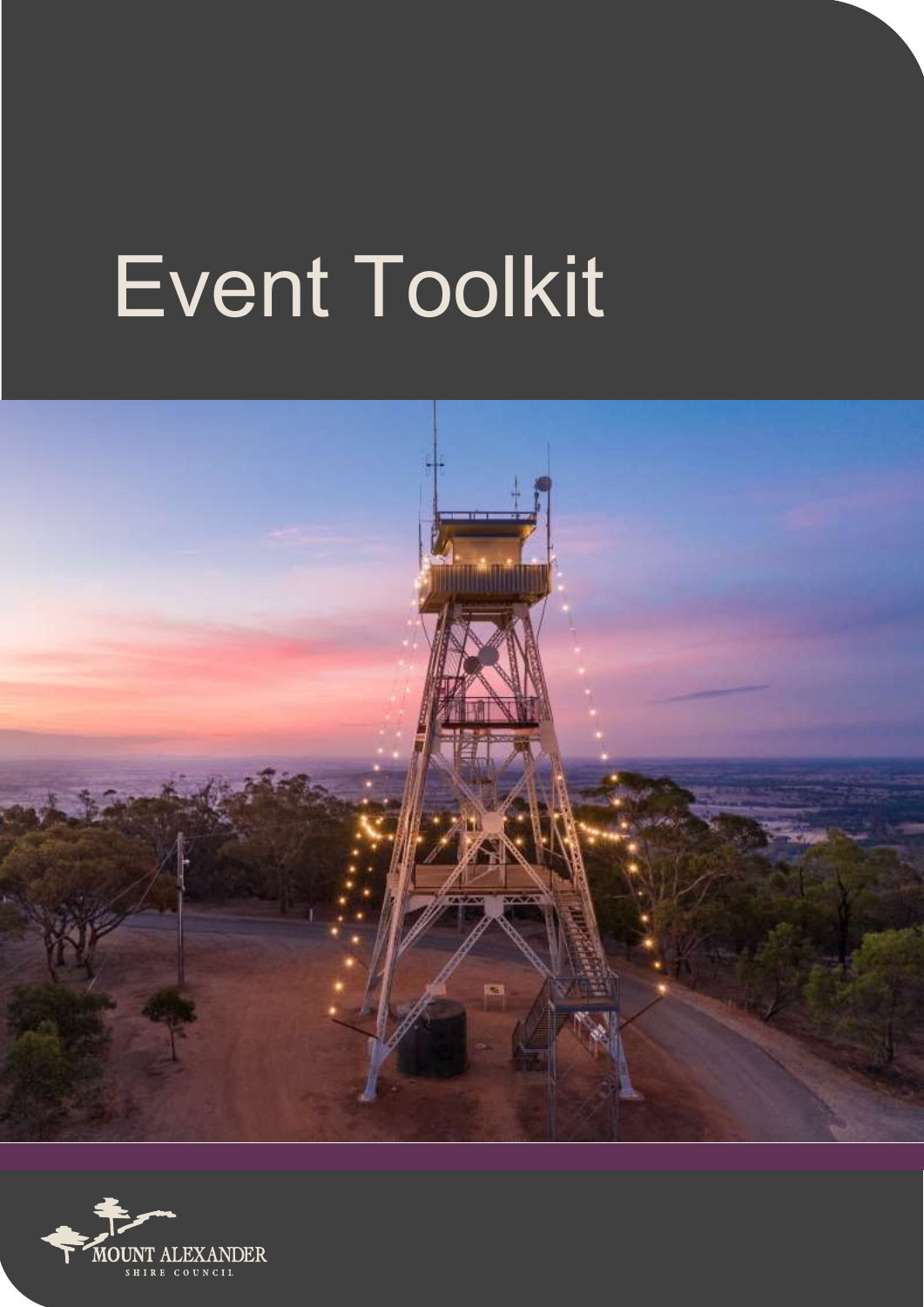

# Table of contents

| <b>Noise</b><br>12 |
|--------------------|
|                    |
|                    |
|                    |
|                    |
|                    |
|                    |
|                    |
|                    |
|                    |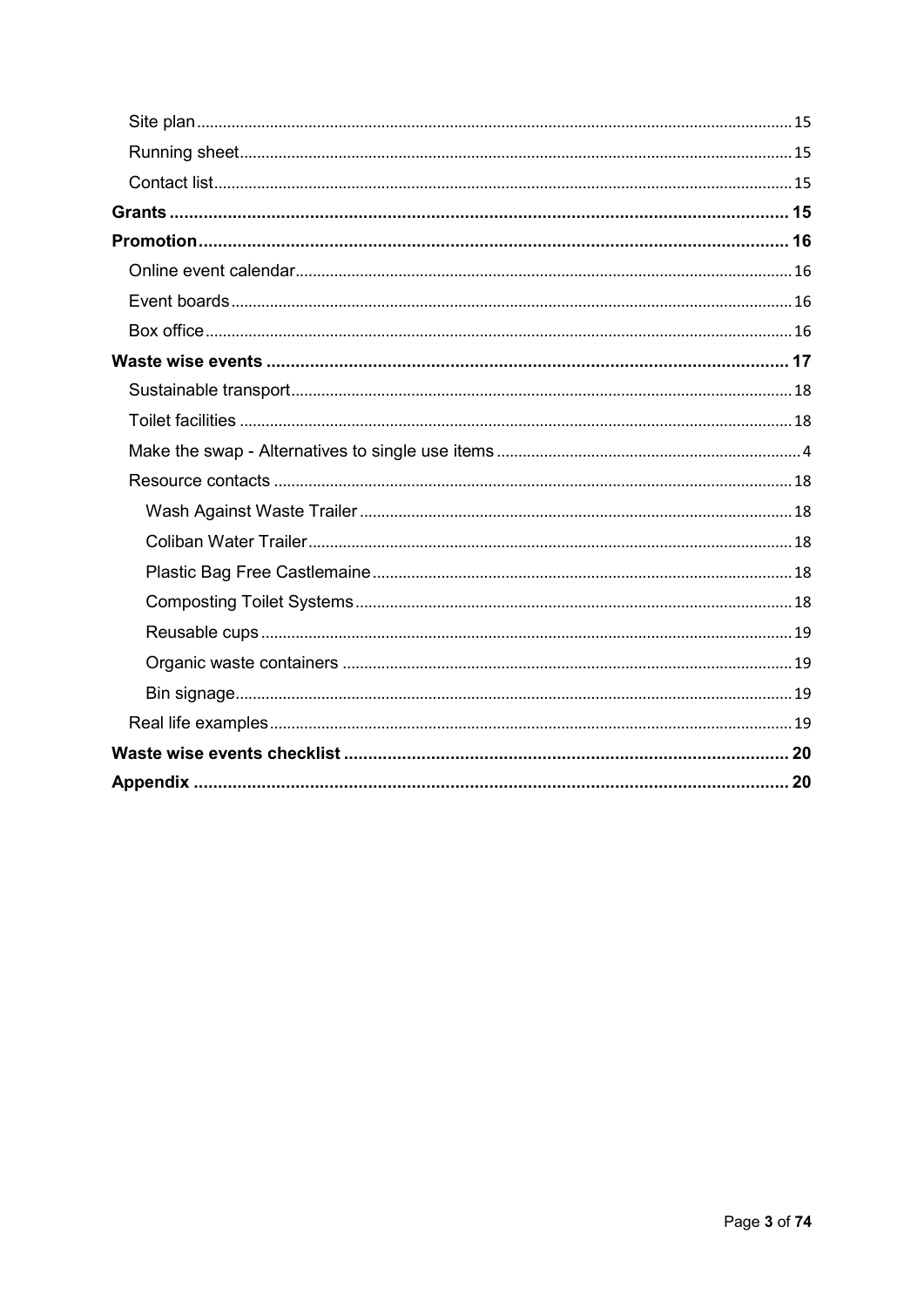# <span id="page-3-0"></span>**Introduction**

Mount Alexander Shire welcomes the wide range of diverse events held across the region. These include festivals, exhibitions, fairs, agricultural shows, bike road races, markets, celebrations, large sporting events and concerts.

To assist event managers, we have designed this comprehensive Event Toolkit. This toolkit guides event organisers through relevant permits and approvals and how to access marketing and logistical support from Council. It also provides organisers with helpful information on running safe, successful and sustainable events.

Please read this document thoroughly to prepare for your event. We will then work proactively with you to provide support and advice.

If you have read all the information contained in this toolkit and have further queries, please contact the Venues and Events Team at Mount Alexander Shire Council on 5471 1700 or via email at [events@mountalexander.vic.gov.au](mailto:events@mountalexander.vic.gov.au)

#### <span id="page-3-1"></span>What is an event?

An event is classified as any planned activity where any open area (fenced or unfenced), structure (permanent or temporary), roadway, venue or facility will contain a number of persons greater than normally found in that area or location at one time.

This toolkit applies to events that are open to the general public. The event may be organised by a public or private entity.

It is your responsibility to ensure that you have a clear understanding of your intended event, and that you provide the necessary information and documentation to Council in a timely manner.

## <span id="page-3-2"></span>Event enquiry

As soon as possible, please contact the Venues and Events Officer and provide the following information:

- Name of event
- Date/s
- Time/s
- Location
- Responsible organisation or committee
- Is this group not for profit?
- Event organiser contact details including name, email and mobile number
- Expected number of attendees/participants
- Short description of the event

The Venues and Events Officer will then contact you to discuss your event.

## <span id="page-3-3"></span>Online event registration

If you already have all required event information, please complete the online [event registration form.](https://techone.masc.vic.gov.au/T1Prod/CiAnywhere/Web/PROD/Public/Function/%24P1.REQ.REQENTRY.WIZ/GUEST?suite=PR&MasterSystem=CNCL&Requesttype=EVENTS&RequestCategory=EVTENQ) You must complete your event registration at least 12 weeks prior to the event.

As part of your event registration you may be required to apply for relevant Council permits. This may include but is not limited to:

- Camping, temporary signage and road use permits
- Place of pubic entertainment and siting permits

Other permits or approvals from state and federal government authorities (such as VicRoads or Parks Victoria) may be required and need to be applied for directly with the relevant agency.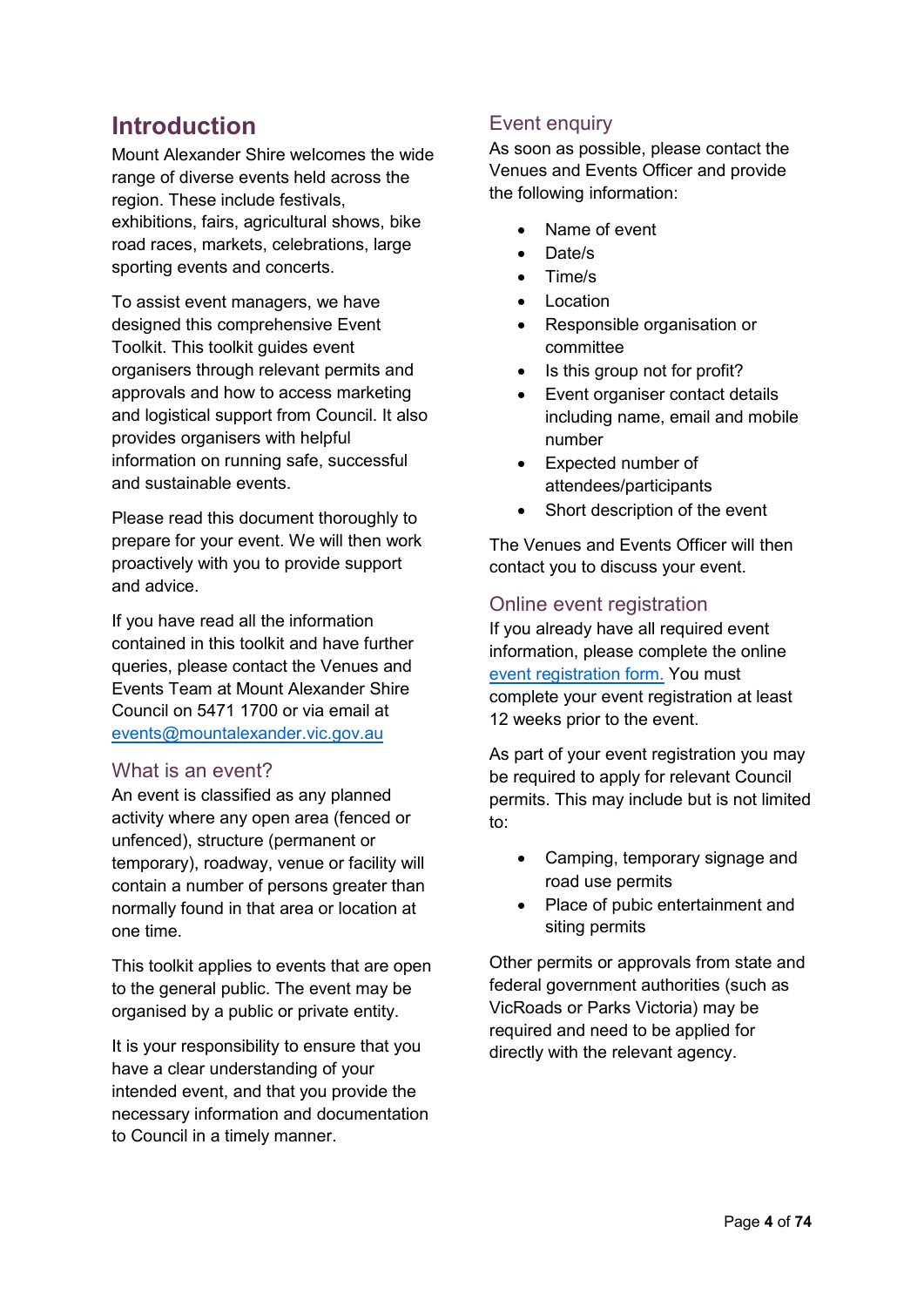# <span id="page-4-0"></span>**Permit requirements**

Your event may require permits from various departments within Mount Alexander Shire Council and external organisations. Please see the table below for more information.

If you are unsure of what permits your event may require, complete the online event registration form and we will be able to ascertain which permits you may require and let you know

| <b>Mount Alexander Shire Council</b>                                                              |                                    |                                                                                                                             |                                                    |                                                  |
|---------------------------------------------------------------------------------------------------|------------------------------------|-----------------------------------------------------------------------------------------------------------------------------|----------------------------------------------------|--------------------------------------------------|
| <b>Permit type</b>                                                                                | <b>Department</b>                  | <b>Description</b>                                                                                                          | <b>Time frame</b>                                  | Link to form or<br>further info                  |
| <b>Place of</b><br><b>Public</b><br><b>Entertainment</b><br>(POPE) and/or<br><b>Siting Permit</b> | <b>Building</b><br><b>Services</b> | Permit for temporary<br>building structures                                                                                 | Allow at least a month<br>before your event        | <b>POPE Form</b><br><b>Siting Permit Form</b>    |
| <b>Road closure</b>                                                                               | <b>Local Laws</b>                  | Permit for temporary<br>road closures of a<br>Council managed<br>road, also need to<br>provide a traffic<br>management plan | Allow at least a month<br>before your event        | <b>Event related road</b><br>closures form       |
| <b>Temporary</b><br>signage                                                                       | <b>Local Laws</b>                  | Permit for advertising<br>signage on a Council<br>managed road or land                                                      | Allow at least 2-4<br>weeks prior to your<br>event | <b>Advertising</b><br>signage<br>for events form |
| <b>Camping</b>                                                                                    | <b>Local Laws</b>                  | Permit to camp on<br>public or private land                                                                                 | Allow at least 2-4<br>weeks prior to your<br>event | <b>Camping form</b>                              |
| <b>Registration</b><br>on Streatrader                                                             | Environmental<br>Health            | Registration of<br>temporary or mobile<br>food stalls                                                                       | Allow at least 1-2<br>weeks prior to your<br>event | <b>Streatrader</b><br>website                    |
| <b>Fundraising</b><br>activities such<br>as raffles and<br>food stalls                            | <b>Local Laws</b>                  | Permit to collect<br>monies for the<br>purpose of fundraising<br>on a Council managed<br>road or land                       | Allow at least 2-4<br>weeks prior to your<br>event | <b>Fundraising form</b>                          |
| <b>Place of</b><br><b>Public</b><br><b>Assembly</b>                                               | Planning<br><b>Services</b>        | If you are holding the<br>event on private land                                                                             | Up to 6-12 Months                                  | <b>Planning permit</b><br>form                   |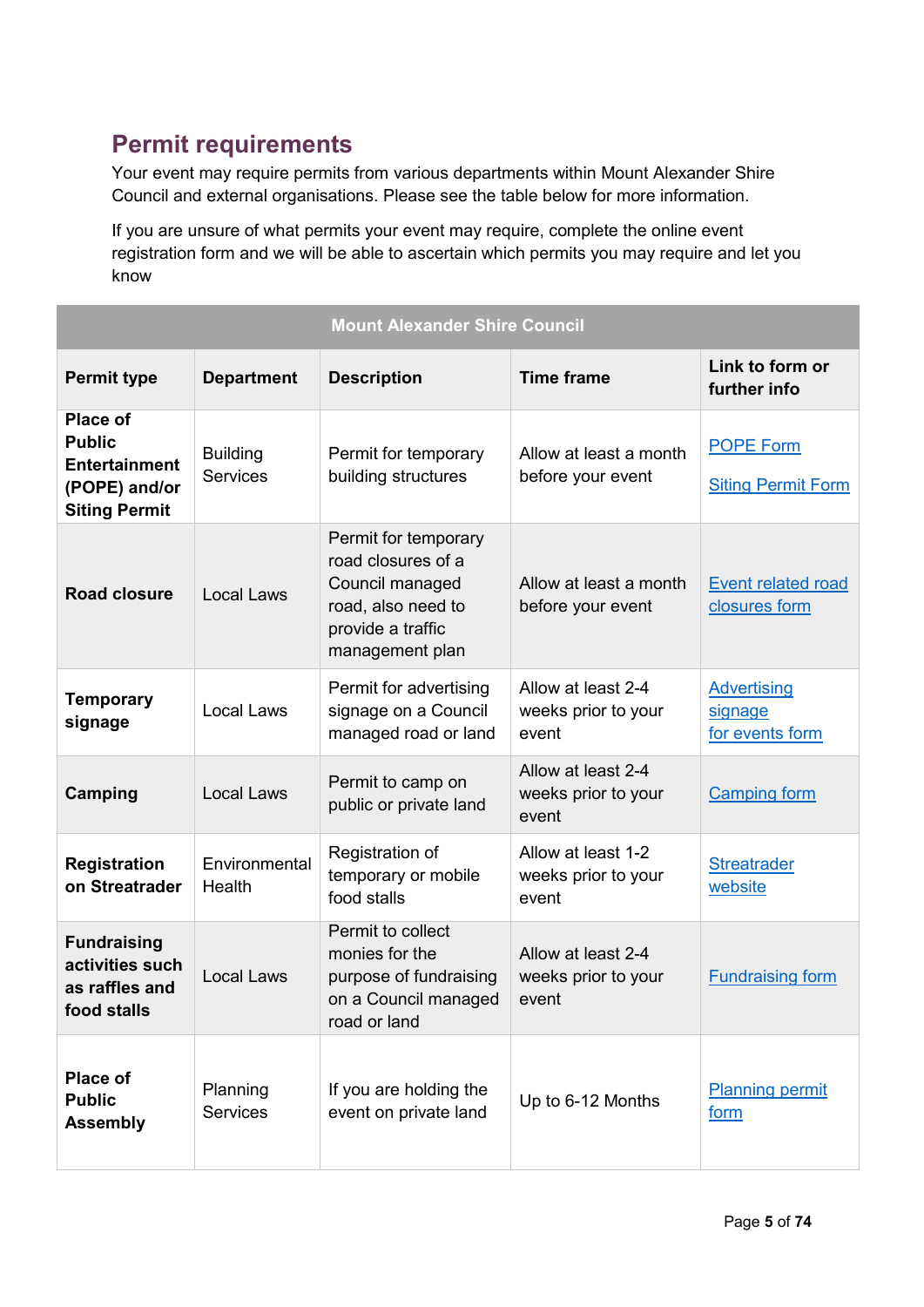| <b>External organisations</b> |                                                                                |                                                                                                       |                                      |                                                                                                                     |
|-------------------------------|--------------------------------------------------------------------------------|-------------------------------------------------------------------------------------------------------|--------------------------------------|---------------------------------------------------------------------------------------------------------------------|
| Liquor<br>License             | Victorian<br>Commission<br>for Gambling<br>and Liquor<br>Regulation<br>(VCGLR) | Required for events<br>where alcohol is to be<br>sold                                                 | 2-3 months to prior to<br>your event | <b>Temporary limited</b><br>license form                                                                            |
| Open fires or<br>fireworks    | <b>CFA</b>                                                                     | Exemptions for the<br>use of open fires or<br>fireworks at events<br>during total fire ban<br>periods | 2-3 months to prior to<br>your event | Fire danger period<br>permits<br>information                                                                        |
| <b>Fireworks</b>              | Worksafe<br>Victoria                                                           | <b>Approval for Fireworks</b>                                                                         | 2-3 months to prior to<br>your event | <b>Notification on</b><br>intention to<br>discharge<br>fireworks form                                               |
| <b>Road closures</b>          | <b>VicRoads</b>                                                                | Permit for road<br>closures on VicRoads<br>declared roads                                             | 2-3 months to prior to<br>your event | Map of declared<br>roads<br><b>Application to</b><br>conduct a non-<br>road activity on a<br>highway<br>information |

## <span id="page-5-0"></span>Occupancy permits and temporary **structures**

An Occupancy and/or Siting Permit may be required to use land or buildings for 'Public Entertainment', or to erect a temporary structure such as a marquee, seating stand or stage.

All event organisers must complete the event registration form online to enable Council officers to evaluate if an Occupancy and/or Siting Permit is required for your event.

Once reviewed an officer will then contact you requesting you to complete a more specific form and possible provide further information. Each Occupancy and Siting Permit will require payment of the relevant fee with lodgement of the application before processing can occur.

If you plan to occupy outdoor spaces greater than 500m2, you may require an occupancy permit from a Building Surveyor.

However this is unlikely if the event organiser is deemed a 'community-based organisation' as long as the event is expected to attract less than 5,000 patrons at any one time.

For more information, please visit the Building Services webpage [here.](https://www.mountalexander.vic.gov.au/Building_Services)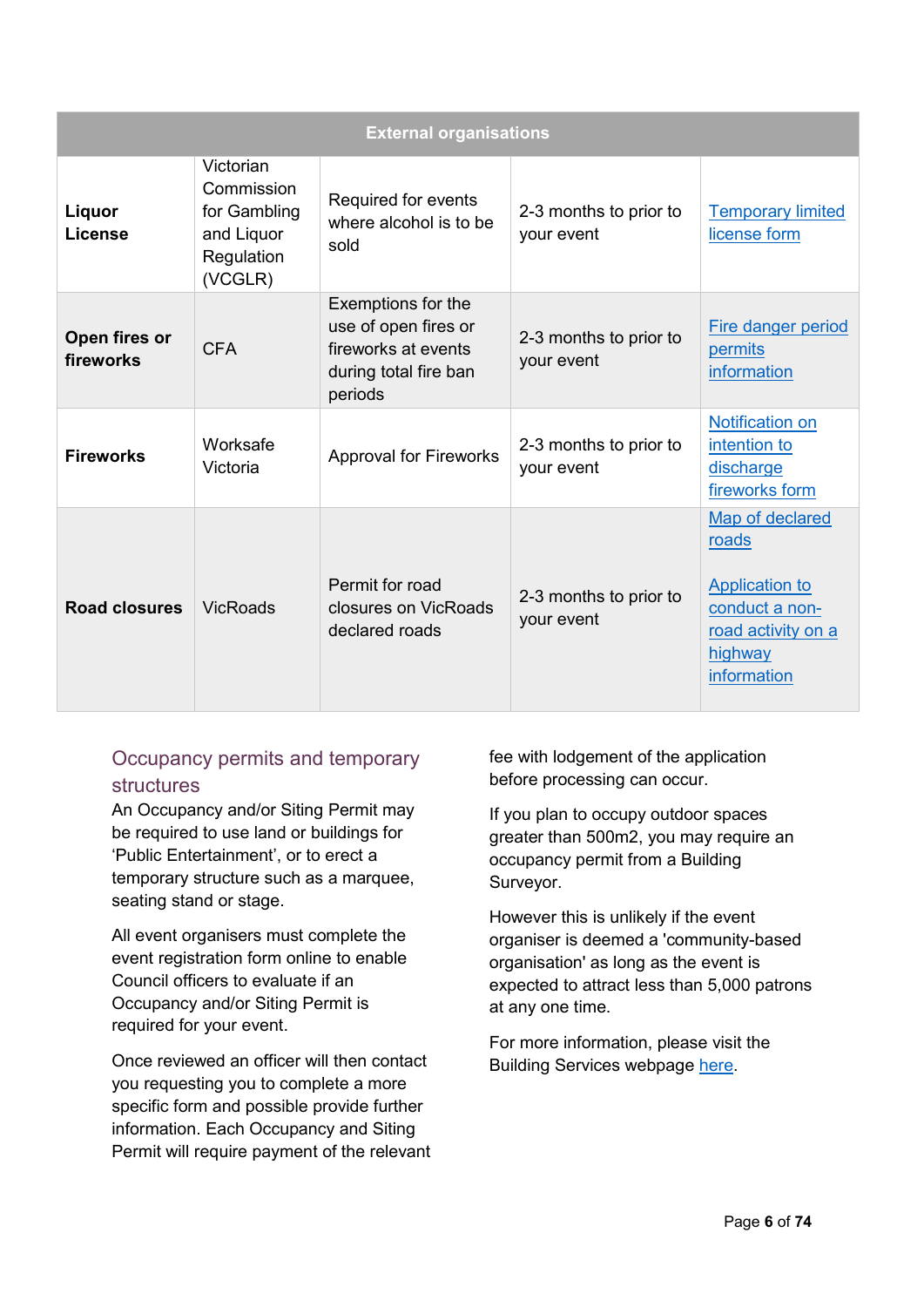# <span id="page-6-0"></span>**COVID-19**

With events opening back up, we wanted to ensure you were across the current Victorian State Government requirements, especially surrounding vaccination status for all attendees and staff.

Currently, public events – indoor and outdoor – can run providing attendees and staff are fully vaccinated. It is the organiser's responsibility to check all attendees' vaccination status. If you are planning on running a public event, please refer to the below information and to the guidelines available on Victorian State Government's coronavirus [website.](https://www.coronavirus.vic.gov.au/public-events)

Please note:

- The Public Events Framework has been superseded by changes to the COVIDSafe Settings. The settings of the Public Events Framework are no longer relevant or applicable. All events operate under the COVIDSafe Settings, except those classified as State Significant Venues.
- Events that are operating under the COVIDSafe Settings no longer need to be registered or approved under the Public Events Framework.
- It is mandatory for every Victorian business with on-site operations to have a COVIDSafe Plan. Download a COVIDSafe Plan [template.](https://www.coronavirus.vic.gov.au/covidsafe-plan) To ensure compliance, random spot checks are occurring throughout Victoria. Your COVIDSafe plan should be reviewed and updated regularly.
- Venues and public events operating under the COVIDSafe Settings are no longer required to have a COVIDSafe Event Plan or COVIDSafe Event Checklist.
- Event organisers or venue managers do not need to update the Victorian Government of any event or venue changes, including

new event dates or increases to number of attendees as long as they operate under the COVIDSafe Settings.

Here is some wording around checking attendee's vaccinations status for promotional material:

- All patrons over the age of 16 must show proof of COVID-19 vaccination status as a condition of entry.
- Before you arrive, please make sure you have added your COVID-19 digital certificate to the Service Victoria app or bring printed proof of vaccination with you.
- You can find more details about how to add your certificate by visiting www.coronavirus.vic.gov.au

If you have any further questions, please don't hesitate to contact the Venues and Events team.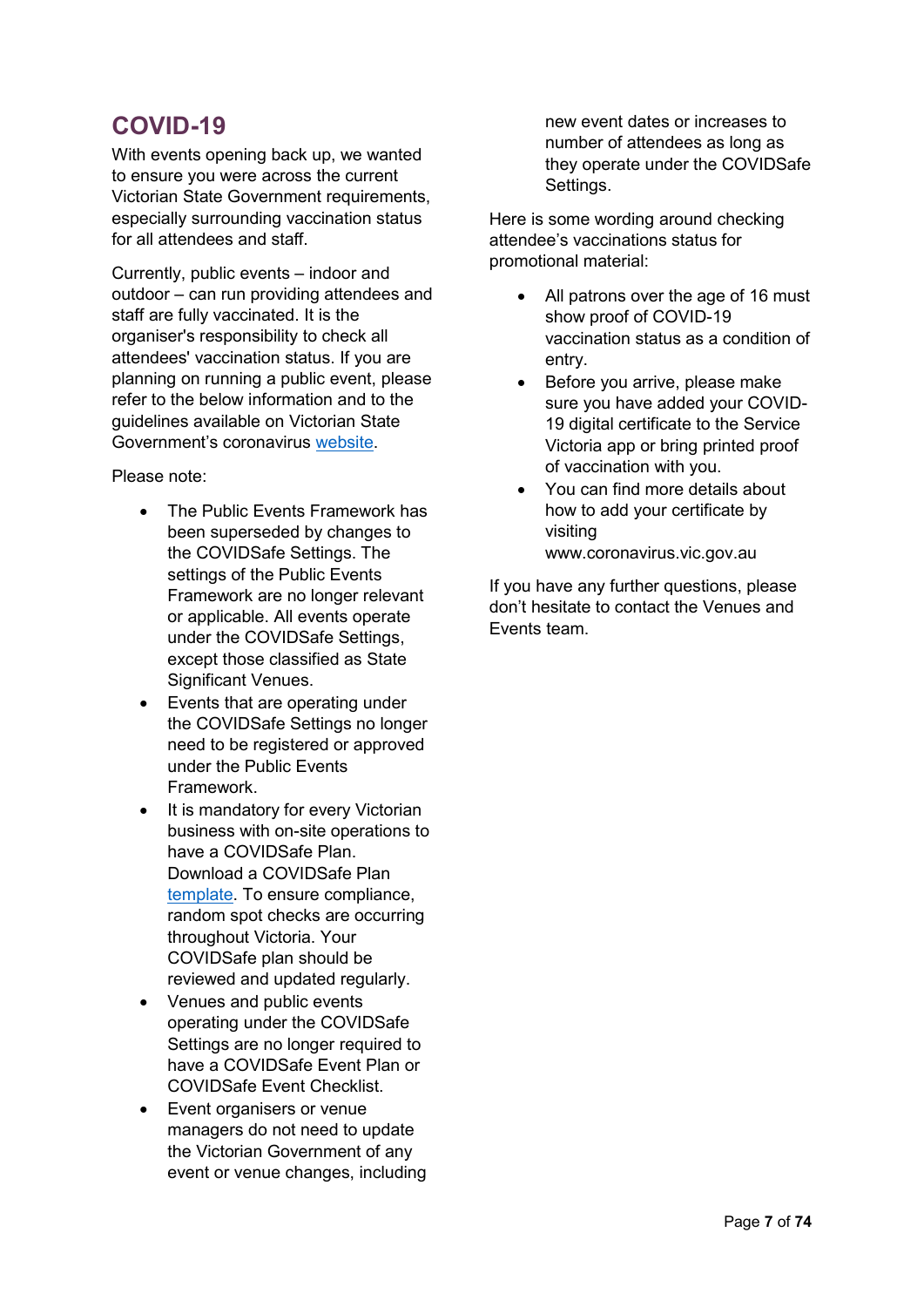# <span id="page-7-0"></span>**Location**

Venue selection is extremely important to the success of your event. The site that you select should match the expectation of size and have the capability to house the infrastructure your event will need.

## <span id="page-7-1"></span>Council owned or managed land and buildings

Will you be holding your event on land you think is publicly owned? If the event is to be held in a park, garden or reserve, this is likely to be the case**.** If unsure, check with the Venues and Events Officer, they can direct you to the appropriate authority.

Mount Alexander Shire Council offers a range of venues for hire that cater for a variety of functions, events and activities. The venues are available for hire to community groups, schools, businesses and for private use. Whatever your needs, there is a space suitable for you. Costs may apply for use of this land, and fees will vary, depending on the chosen venue.

Please note that that a site meeting with the Parks and Gardens team may be requested by the Venues and Events Officer to make sure that the site is suitable and meets your event's needs and requirements. The more complex your event, the more likely it is that a meeting will be requested. In other cases, the Parks and Gardens team may request some further information from you.

For more information, please visit the Venues webpage [here.](https://www.mountalexander.vic.gov.au/Venue_bookings)

#### <span id="page-7-2"></span>Private land

If you plan to hold your event on private land, we recommend getting permission in writing from the owner and also checking on the zoning with a planning officer as various restrictions may apply and in most cases you will require a planning permit.

For more information, please visit the Planning Services webpage [here.](https://www.mountalexander.vic.gov.au/Page/Page.aspx?Page_Id=247)

## <span id="page-7-3"></span>Acknowledging our Traditional **Owners**

The Dja Dja Wurrung people are recognised as the first peoples of Mount Alexander Shire. As Traditional Owners, the Dia Dia Wurrung have been custodians of the land and waters for many centuries and continue to perform age old ceremonies of celebration, initiation and renewal.

At all council events and functions the following statement is read to acknowledge Mount Alexander Shire Council's Traditional Owners.

We invite you also to read a statement at your event, we have included an example below, however we encourage you to personalise it.

*"I would like to acknowledge that we are meeting on Jaara country of which the members and elders of the Jaara Jaara community and their forebears have been custodians for many centuries and have performed age old ceremonies of celebration, initiation and renewal. We acknowledge their living culture and their unique role in the life of this region."*

Please note that if your event is being held in Barfold then the Traditional Owners are the Taungurung people not Dja Dja Wurrung.

For more information, please refer to this [guide.](https://www.reconciliation.org.au/wp-content/uploads/2017/11/Welcome-to-and-Acknowledgement-of-Country.pdf)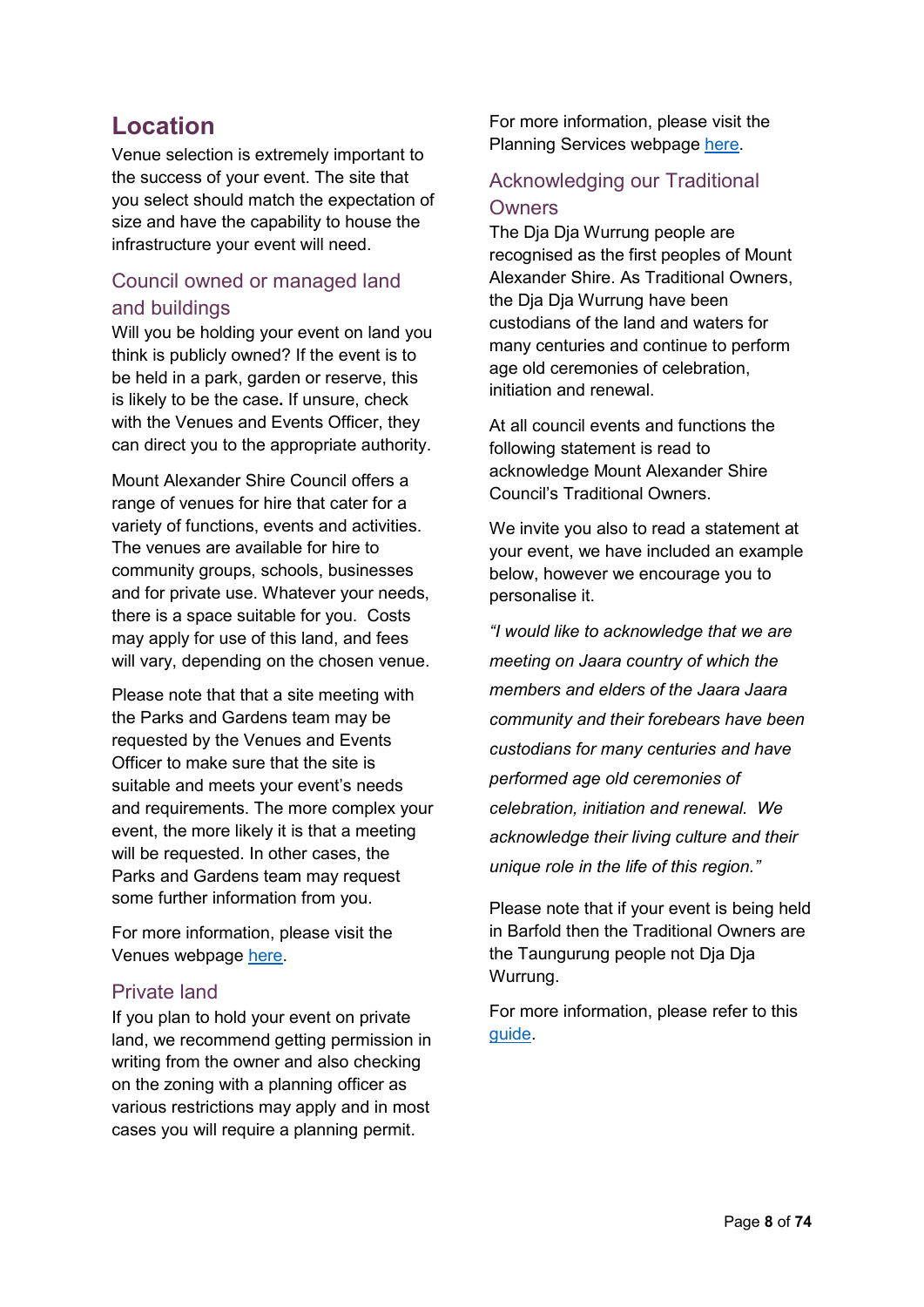# <span id="page-8-0"></span>**Public liability insurance**

All events held within the Mount Alexander Shire must have appropriate Public liability insurance cover. You will need to obtain and submit a current copy of your Certificate of Currency along with your event registration. This certificate must:

- Be in the name of the Event **Organisers**
- Name the event
- Cover the event dates
- Provide coverage for at least \$10M

If you are not insured, there are many ways you can gain appropriate cover for your event:

- Contact your existing insurer and request your event be added to your current coverage.
- Insurance quotes for larger scale events or festivals (where Councils insurance cannot be used) can be obtained from
	- [www.communityinsurance.net.au](http://www.communityinsurance.net.au/)
- City Rural Insurance Brokers offer insurance through Regional Arts Victoria. The scheme is available to practising artists who are subscribers of Regional Arts Victoria www.rav.net.au

Council has a Public Liability Insurance policy that covers not for commercial gain hirers of Council owned or controlled facilities The insurance is for all casual, ad hoc and regular hirers of these facilities, provided use occurs no more than 52 times per annum (per hirer) at a cost of \$21 (fee as at 2019, reviewed annually).

This cover is also available to commercial entities whose small scale standalone, events derive no monetary gain, or not-forprofit organisations conducting fundraising events where a cover charge may apply.

Cover does not extend beyond the hirer to any other parties involved in the event activities

# <span id="page-8-1"></span>**Emergency management**

Public events must give consideration to how they will respond in the case of an emergency.

All event organisers should have an Emergency Management Plan (EMP), which considers:

- Event venue, layout, activities, duration and anticipated attendance
- Types of possible emergencies e.g. fire, medical emergency and threatening behaviour
- Emergency preparation and testing
- Roles of personnel responsible in emergencies and evacuations
- Methods of communication with the public and officials
- Specific emergency response procedures including evacuation procedures
- Access and evacuation routes
- Emergency services meeting points
- Ambulance and emergency vehicle loading areas
- An incident control centre
- Arrangements for additional emergency services personnel

Your EMP must be submitted via email [events@mountalexander.vic.gov.au](mailto:events@mountalexander.vic.gov.au) or as part of our online event registration form. It will then be distributed to Victoria Police and other emergency services for their review.

Should modifications be required, you will be notified and asked to resubmit your plan, incorporating recommendations.

If you don't already have a plan, refer to our EMP template in the appendix.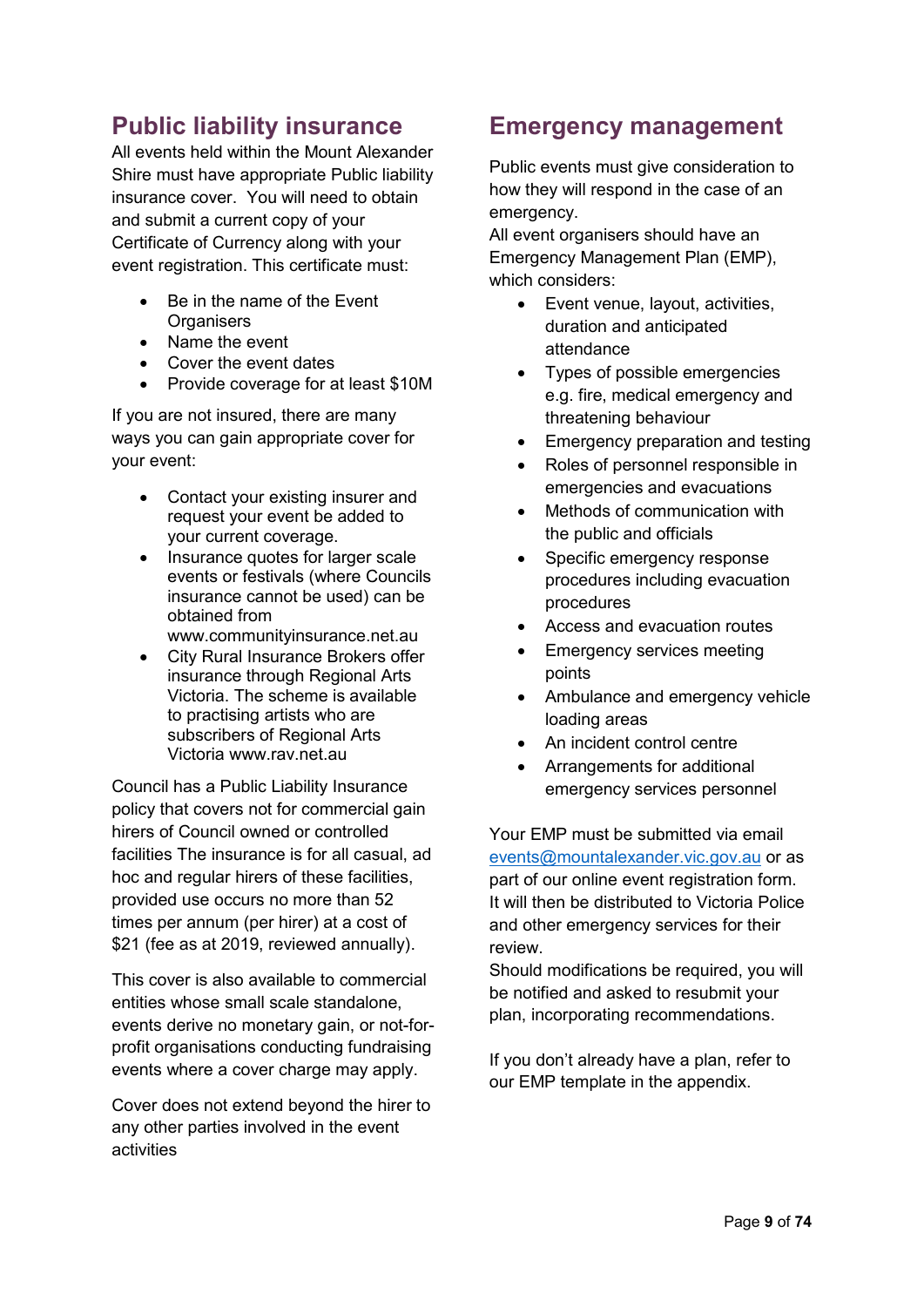## <span id="page-9-0"></span>**Risk management**

Risk management is an integral part of responsible event management. Event organisers must comply with all Health and Safety Legislation that is applicable to the running of an event. Further information is available from Worksafe Victoria's [website.](https://www.worksafe.vic.gov.au/resources/guide-risk-control-plans)

Undertaking a risk assessment and preparing a Risk Management Plan (RMP) prior to conducting an event ensures that risks are identified, evaluated controlled and documented. The completion of the assessment using prompts listed in your RMP will also enable you to fully develop and enhance your logistical planning. If you don't already have a plan, refer to our RMP template in the appendix.

#### <span id="page-9-1"></span>Extreme Weather

If your scheduled event date falls on a CFA declared Code Red Day, then it is recommended that the event be cancelled or postponed. Please refer to the 'CFA Guidelines for Conducting Small Events and Gatherings in High Fire Risk Locations' document on our [website.](https://www.mountalexander.vic.gov.au/Event_planning_and_applications) You should include an inclement weather plan within your RMP which outlines the course of action in the event of wet weather or extreme heat/wind on the day of the event.

#### <span id="page-9-2"></span>Crowded Places

Crowded places such as major events will continue to be attractive targets for terrorists. Our law enforcement and intelligence agencies are well-equipped to detect and disrupt plots, and they have a strong history of stopping terrorist attacks.

Major event operators have the primary responsibility for protecting their sites, including a duty of care to take steps to protect the people attending from a range of foreseeable threats, including terrorism. The objective of the strategy is to protect the lives of people working in, using, and visiting crowded places by making these places more resilient to terrorism. The strategy's accompanying supplementary materials will assist event organisers to implement protective security measures. To view the strategy and accompanying materials, visit the Australian National Security [website.](https://www.nationalsecurity.gov.au/Securityandyourcommunity/Pages/australias-strategy-for-protecting-crowded-places-from-terrorism.aspx)

## <span id="page-9-3"></span>**Stakeholder notification**

To minimise any impact on stakeholders including emergency services, formal communication is required and will help you have a successful event.

It is good to include the following in your letter or email:

- Name, date and location of your event
- The purpose of the event
- The expected number of patrons
- Activities being conducted
- Likely disruptions to residents and businesses with respect to noise, transport and road closures
- A contact number for further information

Refer to our sample letter template in the appendices of this document.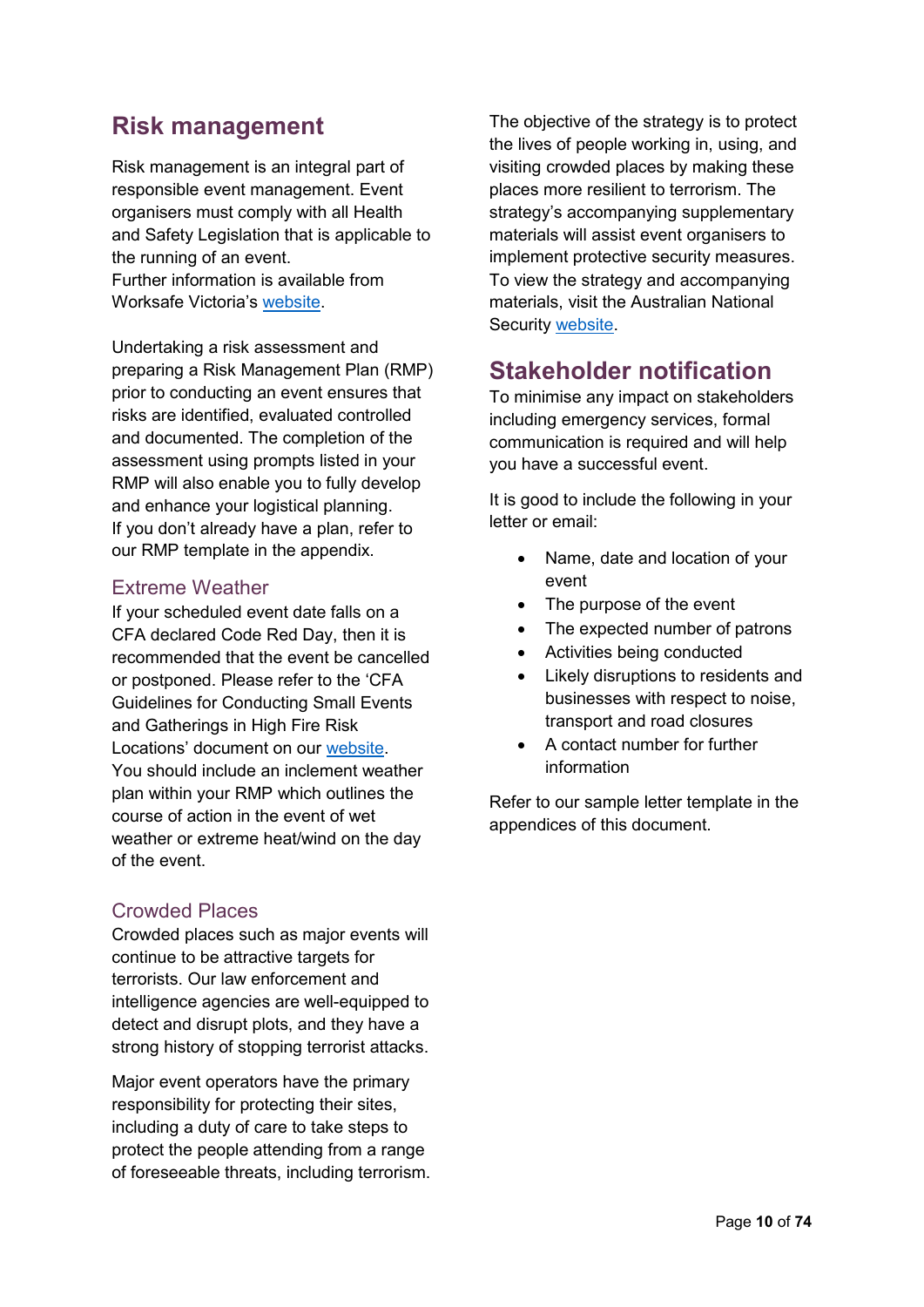# <span id="page-10-0"></span>**Accessibility**

People with varying abilities form a significant proportion of the community. Good access to and within an event, and a welcoming attitude from event organisers will help your event run smoothly and will attract many more people.

The Disability Discrimination Act (DDA) considers it illegal for public places (including events) to be inaccessible to people with a disability.

Accessibility guidelines are available on the council [website.](https://www.mountalexander.vic.gov.au/files/Events/Accessible_events_guide_-_8_December_2017.pdf)

Council also has ramps and hearing loops available for free use for community groups, refer to our [website](https://www.mountalexander.vic.gov.au/files/Events/Portable_Access_Equipment.pdf) for more information.

#### <span id="page-10-1"></span>Information sharing

Use plain English on printed material and ensure that it is available in large print. Ensure that signage uses the international access symbol and is available to indicate accessible parking, toilet facilities, ramps and exits.

## <span id="page-10-2"></span>Getting around

Ensure you have adequate accessible parking and drop off points, including a map showing where they are and accessible facilities.

Have tactile indicators and colour contrasts on changes to floor levels with clear lines of travel to all facilities like car parks, toilets, picnic areas and playgrounds.

Handrails on stairs and slip resistant floors and doors that are easy to open and close not only ensure people with access requirements can easily move around but also means in the unlikely event of an emergency people will be able to easily evacuate.

## <span id="page-10-3"></span>Comfort facilities

Accessible toilets should have a wash basin, grab rail and a lock, and not be used for storage.

An area with shade, free water, a power point for recharging wheelchair and scooter batteries, room for prams and wheelchairs, along with facilities for assistance animals e.g. water and shade should be included on all site plans.

## <span id="page-10-4"></span>**Communication**

Hearing impaired people are at particular disadvantage if your event has many public speakers and major presentations. Having a hearing augmentation system (hearing loop), good lighting, reasonable noise levels and captioning on any audio visual material are some things you can do to ensure your event is accessible for any hearing impaired attendees. Include phone numbers for the National Relay

Service (NRS) on all event marketing material. 133 677 – TTY/voice calls 1300 555 727 – Speak & Listen

## <span id="page-10-5"></span>Companion card

Companion Card promotes the rights of people with a disability, who require a companion, to fair ticketing at events and venues. The Companion Card is for people with significant permanent disability who can demonstrate that due to the impact of the disability they are unable to attend most community activities or events without attendant care, and that need is life-long.

It is free to register your event as Companion Card friendly.

For further information, visit the Companion Card [website.](http://www.companioncard.org.au/)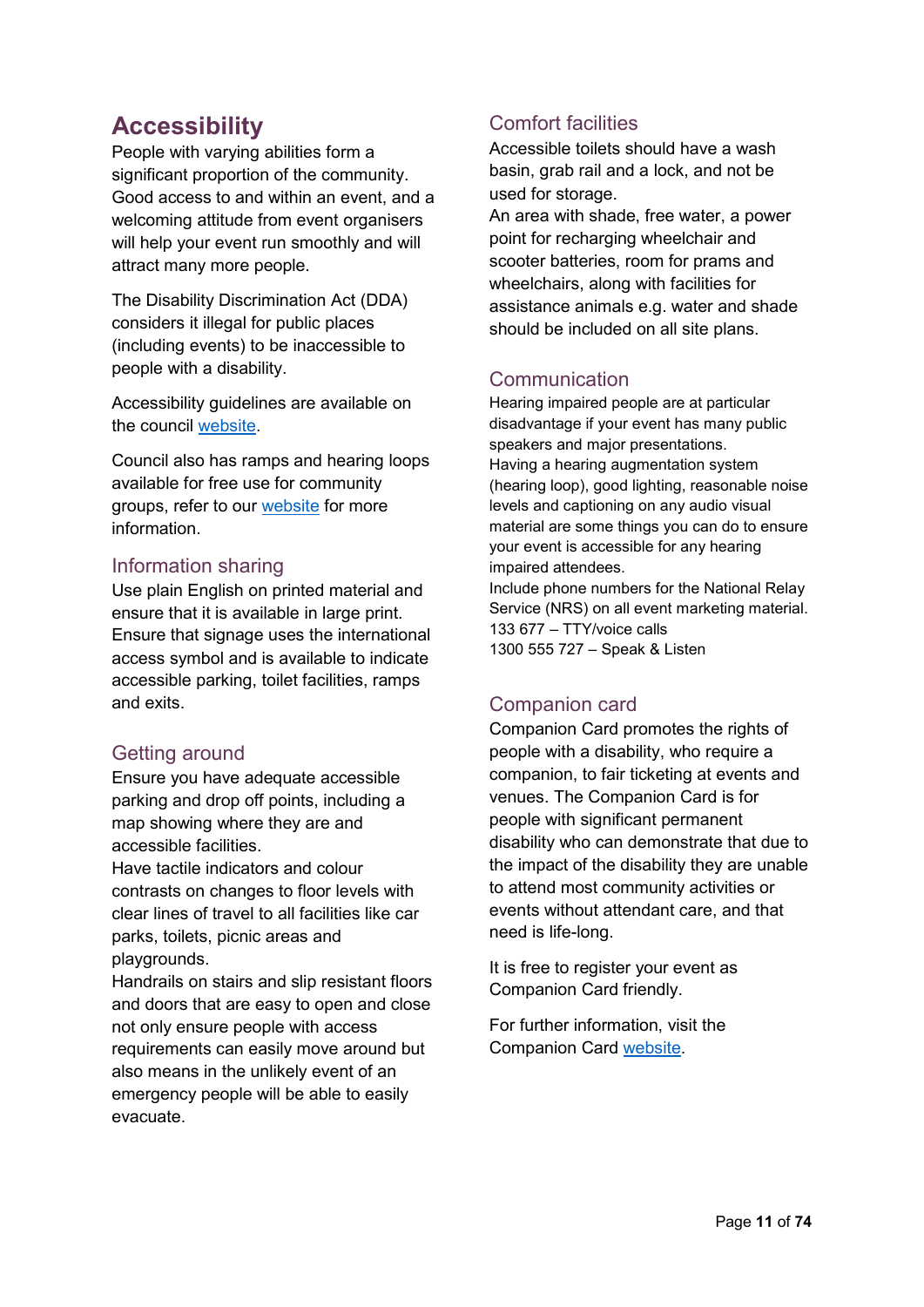# <span id="page-11-0"></span>**Noise**

Events often create noise levels much higher than normal, due to music amplifiers, generators and crowds, amongst other factors. It is important to minimise disruption to local and surrounding residents and businesses.

Noise requirements may be included in a planning permit or liquor license. Where theses permits are not in place, the following times - stipulated by the Environment Protection Authority (EPA) should be adhered to:

- Monday to Thursday before 7am and after 10pm
- Friday before 7am and after 11pm
- Saturday and public holidays before 9am and after 11pm
- Sunday before 9am and after 10pm

In line with EPA legislation, amplified music or loud noise (including noise associated with activities, rides and human voices) cannot be projected in an open area to the public before 12 noon and after 11pm or after 10pm for activities which last for more than five hours on Friday and Saturday and after 9 pm Sunday to Thursday.

Noise inside the allowed times can still create a nuisance, depending on the level of noise. If planning a night event you may need to consider the level of noise expected and organise quieter activities later at night.

If your event is considered to be generating offensive noise, you may be issued with a warning or fine.

Failure to comply with the warning may lead to the event being closed down. Further information is available on the Environmental Protection Authority (EPA) [website.](https://www.epa.vic.gov.au/for-community/environmental-information/noise/residential-noise-law)

## <span id="page-11-1"></span>**Fireworks**

If you plan to incorporate pyrotechnics or fireworks into your event, we will require a completed 'Notification of Intention to Discharge Fireworks form', available from WorkSafe Victoria, indicating compliance with the Dangerous Goods Act 1985. You can download the form via the Worksafe website [here.](https://www.worksafe.vic.gov.au/resources/notification-intention-discharge-fireworks)

Council requires the event organiser to provide advance written notification to residents of event related noise (i.e. music, fireworks) and road closures; this would ideally involve a letterbox drop to neighbouring residents, as well as advertisements on event notice boards and in the local newspapers. The CFA must also be notified, this can be done by calling 5430 2200.

# <span id="page-11-2"></span>**Security**

Have you considered the need for security personnel at your event? This could be above and beyond the requirements from a liquor licensing perspective depending on the nature of your event.

Security makes sense to protect cash handlers at gates or in administration offices/tents, to monitor infrastructure, conduct overnight patrols, and assist with emergency evacuations if required.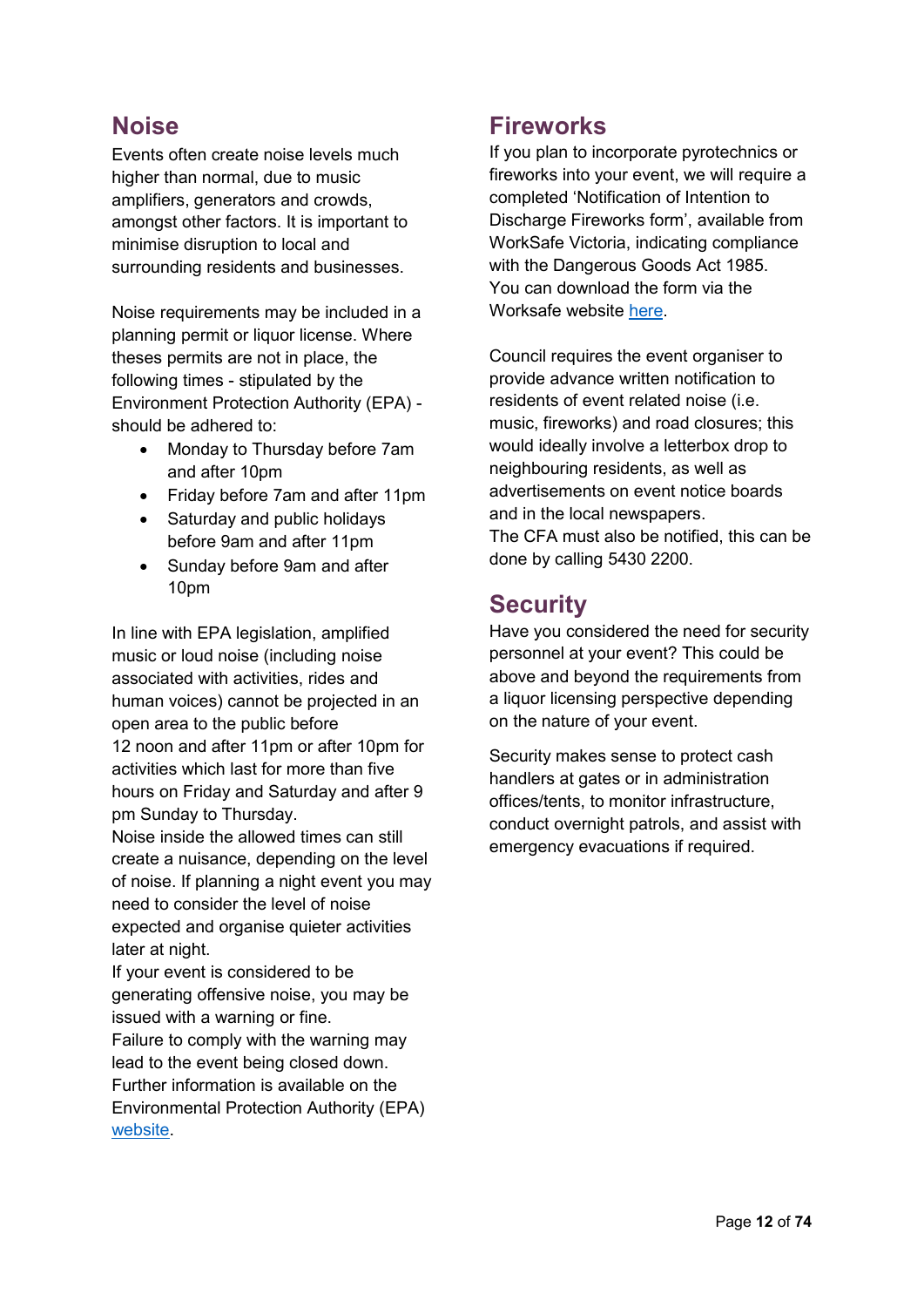# <span id="page-12-0"></span>**Power and gas**

Electrical and gas equipment, particularly of a temporary nature, can pose safety risks. Adequate controls should be in place to protect the public from such risks; again, this is the event organiser's responsibility.

Hazards may include:

- circuit overload resulting in excessive temperatures and fire risk
- missing or damaged insulation
- temporary exposed wiring i.e. strung in trees covering walkways
- liquids, dusts and vapours mixing with electricity
- unauthorised, inadequate modifications to equipment

• missing labels or warning signs All portable electrical appliances, tools, extension cords, power boards and residual current devices (RCDs) must be tested and tagged showing the date tested and the future date for re-testing.

An industry code has been developed to define the method and practice of safe storage of LPG used for catering purposes in marquees in Victoria.

# <span id="page-12-1"></span>**First Aid**

It is the event organiser's responsibility to provide appropriate duty of care for all attendees and arrange trained first aid operators to attend the event. For small events this could be having a first aid certified volunteer present or for larger events contact your local branch of St John Ambulance to discuss options.

# <span id="page-12-2"></span>**Car parking**

When booking a venue, the event organiser should consider car parking requirements for patrons. We recommend developing a car parking plan and consulting with other nearby venues or landowners if extra parking is required.

# <span id="page-12-3"></span>**Food and drinks**

If food is being served or sold at your event, the temporary or mobile food premises must be registered with [Streatrader.](https://streatrader.health.vic.gov.au/)

If you are a community group providing food service and are unsure about your obligations visit this [website](http://communityfood.health.vic.gov.au/wordpress/) for further info.

For more information, please visit the Environmental health webpage [here.](https://www.mountalexander.vic.gov.au/Business_and_food_registrations)

For information on how food or drink vendors can reduce their impact on the environment, refer to our Waste Wise Events section.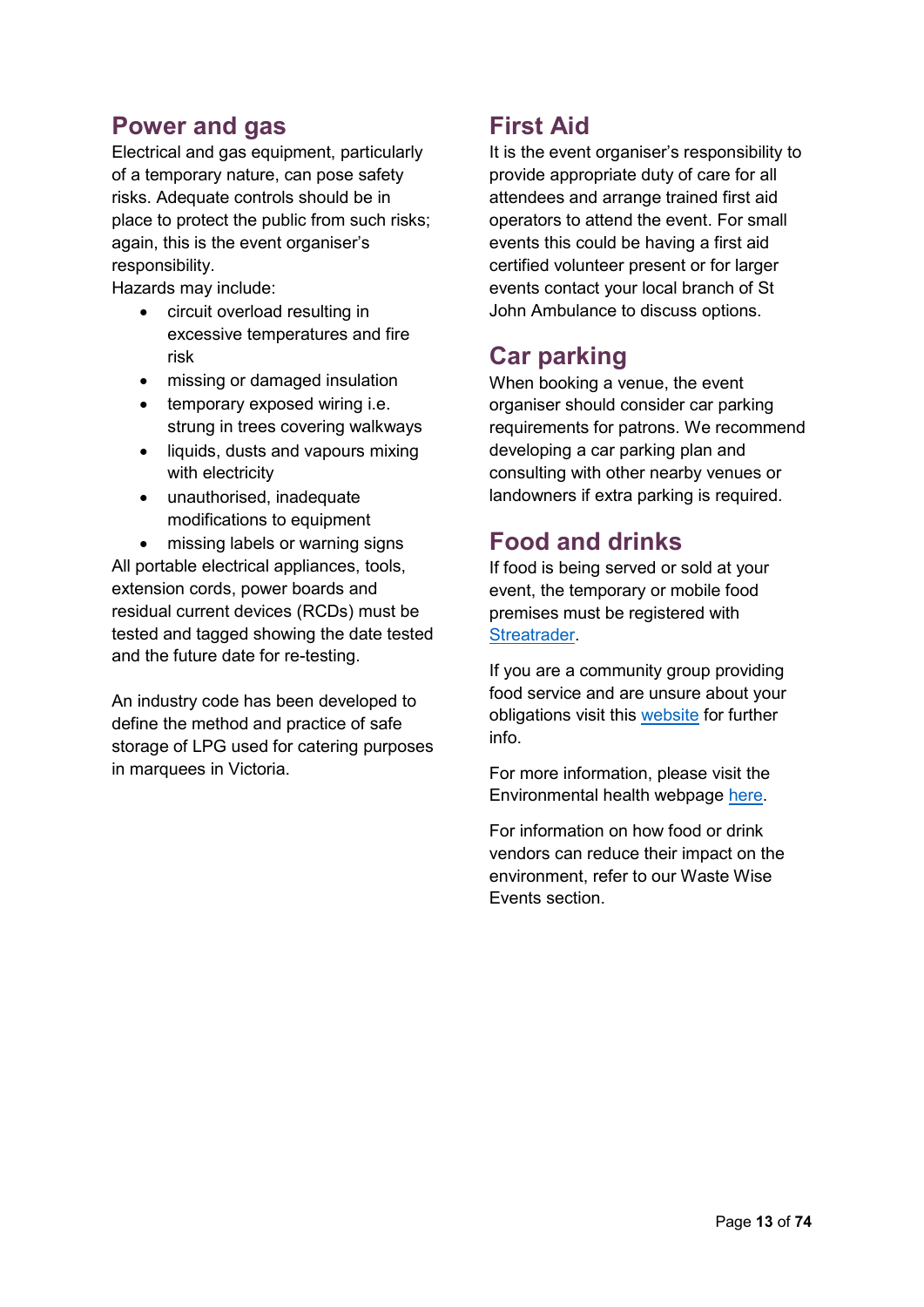# <span id="page-13-0"></span>**Toilets**

Sufficient toilet facilities for the expected number of attendees at an event must be provided. For small events, public toilets may be adequate but larger events may require the hire of additional toilet units at the event organiser's expense.

Number of toilets required at an event:

- One toilet for every 200 patrons
- One unisex accessible toilet is required for every 100 patrons
- One washbasin for every 200 persons
- If alcohol is served, an additional two toilets will be required for each 200 patrons

We recommend using composting toilets for any portable toilets that may be required, refer to the Waste Wise Events section for further information. Toilet locations should be:

- well marked and lit (including surrounding area) if night usage is expected
- serviced (including pump-out of portables) on a 24-hour basis during the event (vehicle access is obviously necessary)
- located away from food storage and food service areas.

In determining the number of toilets to be provided for particular events, the following criteria should be considered:

- the duration of the event
- the type of crowd
- whether or not the event is preticketed (crowd numbers known)
- staggering finishing times where there are multiple functions
- the weather
- whether or not alcohol will be consumed.

# <span id="page-13-1"></span>**Waste and recycling bins**

If waste or recycling bins are required for your event there are several options available to event organisers, we have listed these below:

#### **Hire bins through a commercial contractor** -

Bins are delivered to your site for the event and then collected and disposed of for a fee (actual price dependent on contractor used). Event organisers are required to contact their desired contractor and make payment directly.

#### **Council Event Bins -**

Council has 20 x 240lt bins and 2 x 240lt organic bins available for event use.

Event organisers can use these bins for no charge if they agree to collect and return them. They are available for collection from the Castlemaine Civic Centre.

Once the bins have been used the event organiser can then transport them to the Castlemaine or Maldon Waste Facility for emptying. This does incur a fee.

Correctly sorted bins will be charged at the following:

• Commingled recycling  $-$  no cost\*

\*Must contain only recyclable material, contaminated bins will be charged as per disposal of general waste fees.

- General waste \$10 per 240lt bin
- Organic bins can be emptied at compost or worm farms\*.

\*Depending on the amount of organic waste you have this could be done at the worm farm located in the Community Garden (back of Community House building), this would need to be organised with the Community House prior to the event.

If you wish to take advantage of this option please email

[events@mountalexander.vic.gov.au](mailto:events@mountalexander.vic.gov.au) at least a month prior to your event as we have limited numbers available and waste facilities require prior notice, otherwise charges may apply.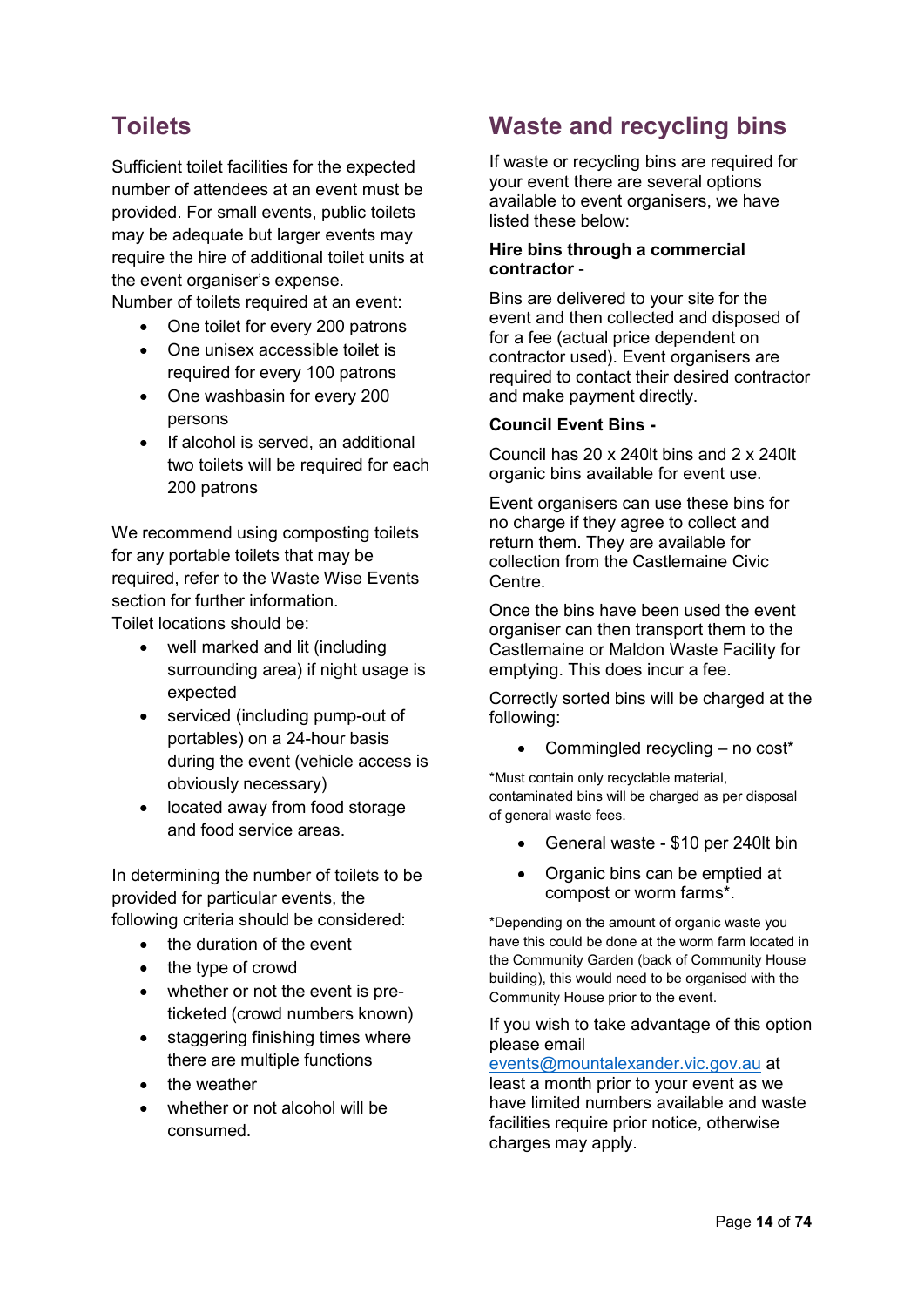# <span id="page-14-0"></span>**Event plan**

Event Management Plans can help ensure the success of your event. An effective plan should include important information about the event, key contact details (event organising committee, entertainers, suppliers and emergency services), budget, marketing strategy, a running sheet and Risk Assessment including a site map.

Refer to our template in the appendices of this document.

#### <span id="page-14-1"></span>Site plan

Your site plan should be clear, and identify all aspects of the event including the event itself, equipment, activities, permanent and temporary infrastructure, fencing, exists, generators or power supply, amenities, parking, pedestrian and vehicle access, water, emergency access, licensed areas, food vendors.

#### <span id="page-14-2"></span>Running sheet

A running sheet sets the timing of the sequence of events so that you, your event co-organisers, volunteers and other stakeholders know what is happening and when. A good running sheets includes timelines including bump in/bump out, events timings and program details.

#### <span id="page-14-3"></span>Contact list

A contact list is necessary and should outline all the key contacts for an event, including but not limited to staff, volunteers, contractors, stakeholders and public authorities. It is also essential to include any emergency contact details.

## <span id="page-14-4"></span>**Grants**

You may be eligible to apply for funding to support your event.

Mount Alexander Shire Council allocates funds each year to support events in the local community that align with the goals in our Council Plan 2021-2025 and other strategic directions

The program offers two funding streams:

• Small grants (Annual, up to \$3000) • Quick Response Grants (open all year until budget exhausted up to \$500)

The Events Grants program provides a transparent and equitable process for local groups and organisations to seek funding and in-kind support from Council.

The Events Grant program aims to provide support to events that;

- Foster community, economic and/or cultural development in the Mount Alexander Shire
- Consider impacts on the environment and surrounding community
- Are accessible, inclusive and welcoming of everyone
- Are safe and compliant

Refer to the [Event Grants Program](https://www.mountalexander.vic.gov.au/CommunityGrants#BM11744)  [Guidelines](https://www.mountalexander.vic.gov.au/CommunityGrants#BM11744) for details on how to apply and details on what can and can't be funded.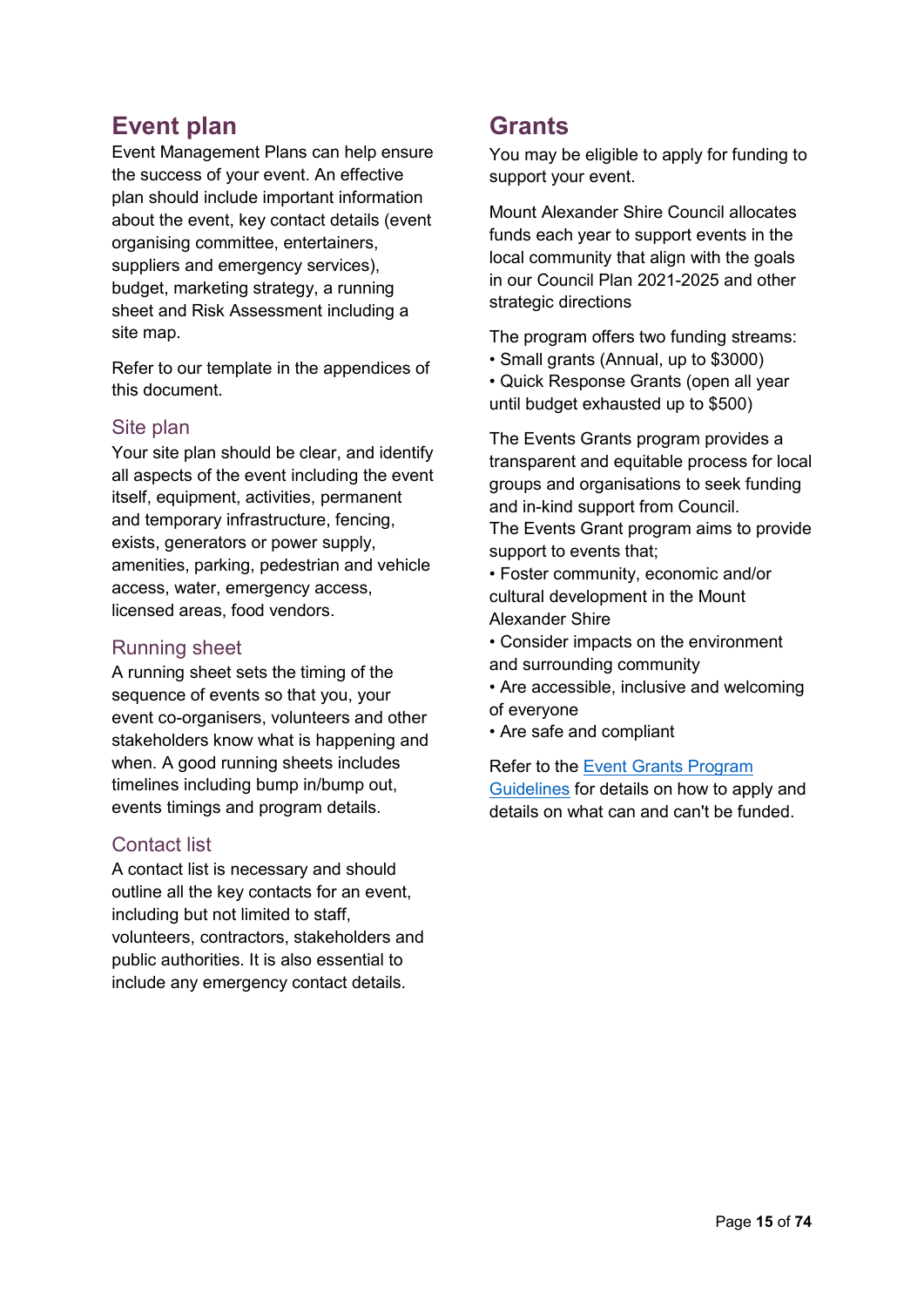# <span id="page-15-0"></span>**Promotion**

## <span id="page-15-1"></span>Online event calendar

Mount Alexander Shire is keen to assist event organisers with promoting their community events in our online event calendar.

Complete the event details including description, date, time, venue and contact details and upload a high res compressed image (no more than 200gb) on our [website.](https://www.bendigoregion.com.au/visit-castlemaine-maldon/register-your-event-castlemaine-maldon)

Your request will then be automatically sent to us for approval and will be uploaded to the website within 5 days.

## <span id="page-15-2"></span>Event boards

There are 12 event boards available for community use to promote events throughout the shire. There is no cost to have your signs on display, however the cost to produce the sign, install and remove are the responsibility of the event organisers. Please note your event must be not-for-profit.

View more info and locations of all events boards throughout the shire [here.](https://www.mountalexander.vic.gov.au/files/Events/Event_Board_locations_within_Mount_Alexander_Shire.pdf)

## <span id="page-15-3"></span>Box office

Sell your tickets online and in person 7 days a week through Mount Alexander Box Office.

Tickets listed through our box office may be purchased online at any time or at our Visitor Information Centre, which is open 9.00am to 5.00pm every day of the year (excluding Christmas Day).

We are able to provide customers with a consistent point of contact. They know they can always call / attend our Box Office to retrieve their tickets, book tickets, ask questions etc.

We are able to gather the necessary information about our customers to ensure their visit to the event is a pleasant one – this is mainly for customers who have access requirements. We make notes of this and ensure that the event organisers know about any requirements on the day.

We can provide a one-stop-shop for the community to see what is on in the shire and buy tickets anytime.

Our fees are relatively low compared with other booking services and fees paid to the Shire will be invested in the local community.

#### Fees and charges:

50 cents per ticket + 3% of total sales (25 cent credit card fee if applicable) Free events can still be ticketed and listed on the website. There are no fees for this. We recommend venue hirers build the fees into their ticket prices. Our fees include listing the event on our tourism and Council website and making sales over the counter from the Visitor Information Centres which is open daily (including public holidays).

To list your event, simply complete our [online application form](https://www.mountalexander.vic.gov.au/files/Events/Application_form_-_Box_Office_-_April_2019.pdf) and attach an image.

Visit the online box office [here.](http://bit.ly/MtAlexBoxOffice)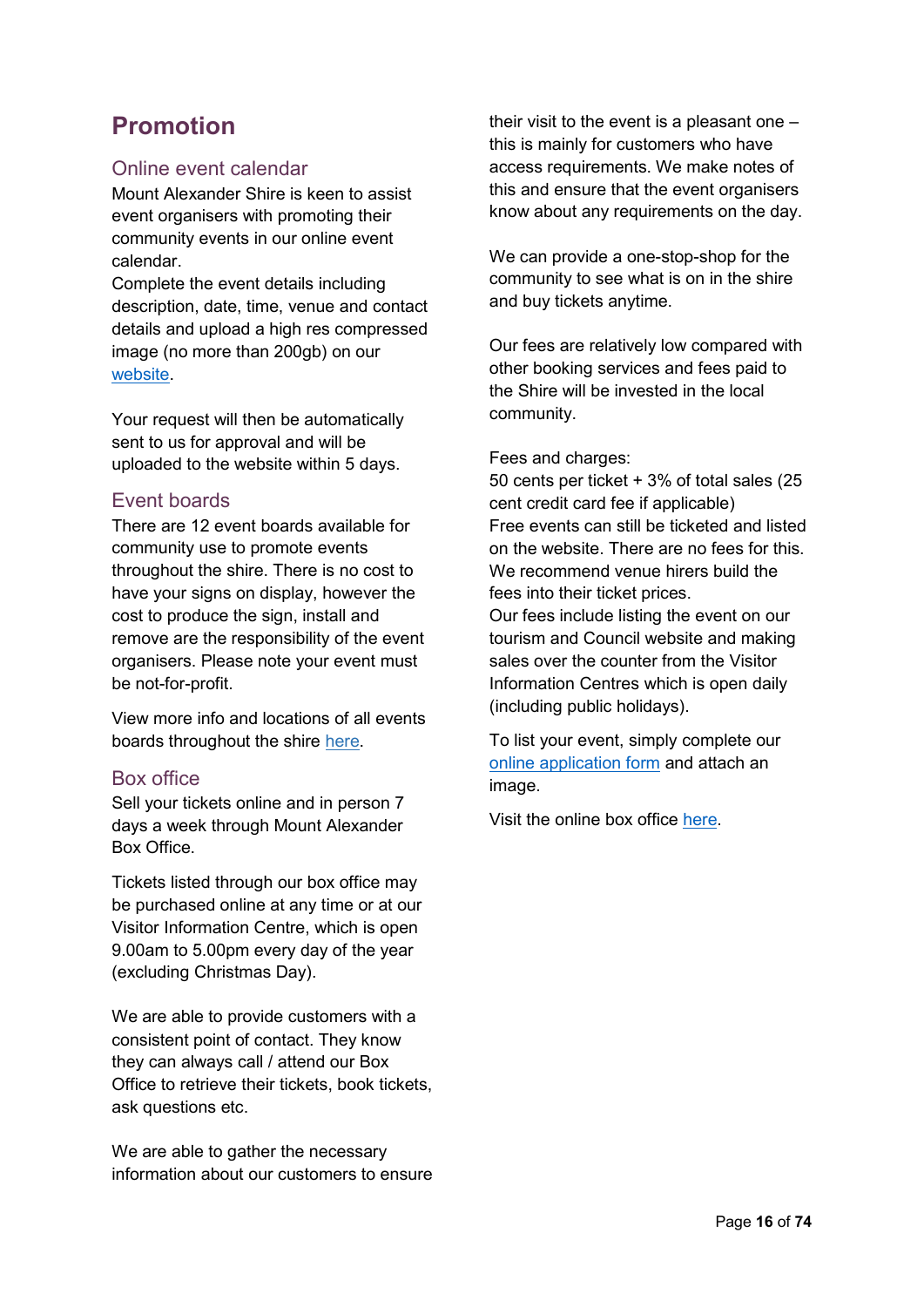## <span id="page-16-0"></span>**Waste wise events**

A waste wise event has waste reduction and diversion from landfill as a priority. By implementing some changes to the way you run your event this not only benefits the environment but can also save your event money.

## Waste hierarchy

Through a little planning and using the waste hierarchy shown below you can become a waste wise event.



#### Least preferable

#### AVOID

The most effective way to make a difference is to avoid bringing the waste into your event in the first place.

- Provide an alternative to bottled water, such as free access to water to refill BYO reusable bottles through use of the Coliban Water Trailer.
- Don't buy individual products with unnecessary packaging, including cling wrap, plastic film or similar that are usually used in the distribution and transport of food or goods.

 Have a washing station set up near food stalls staffed by volunteers. This will easily reduce the amount of single-use plates, bowls, cups, cutlery and food containers being used, sold or distributed. The Wash Against Waste Trailer is a portable option or most large venues will have sinks or dishwashers.



- Speak to your coffee van before the event to ensure they don't use single-use coffee/hot drink cups and lids. Work with our local group Boomerang cups to have alternatives available, this happens at our Farmers Market every month and is easy with the popularity of keep cups as well.
- Ban balloons, glitter and other types of confetti, they won't be missed and the animals and parks and gardens team will thank you.
- Always encourage attendees to bring their own reusable items to your event by including a line in the advertising material similar to shown below and then stall holders play an important role by allowing people to use them

This is a waste wise event **BYO bottles and coffee cups**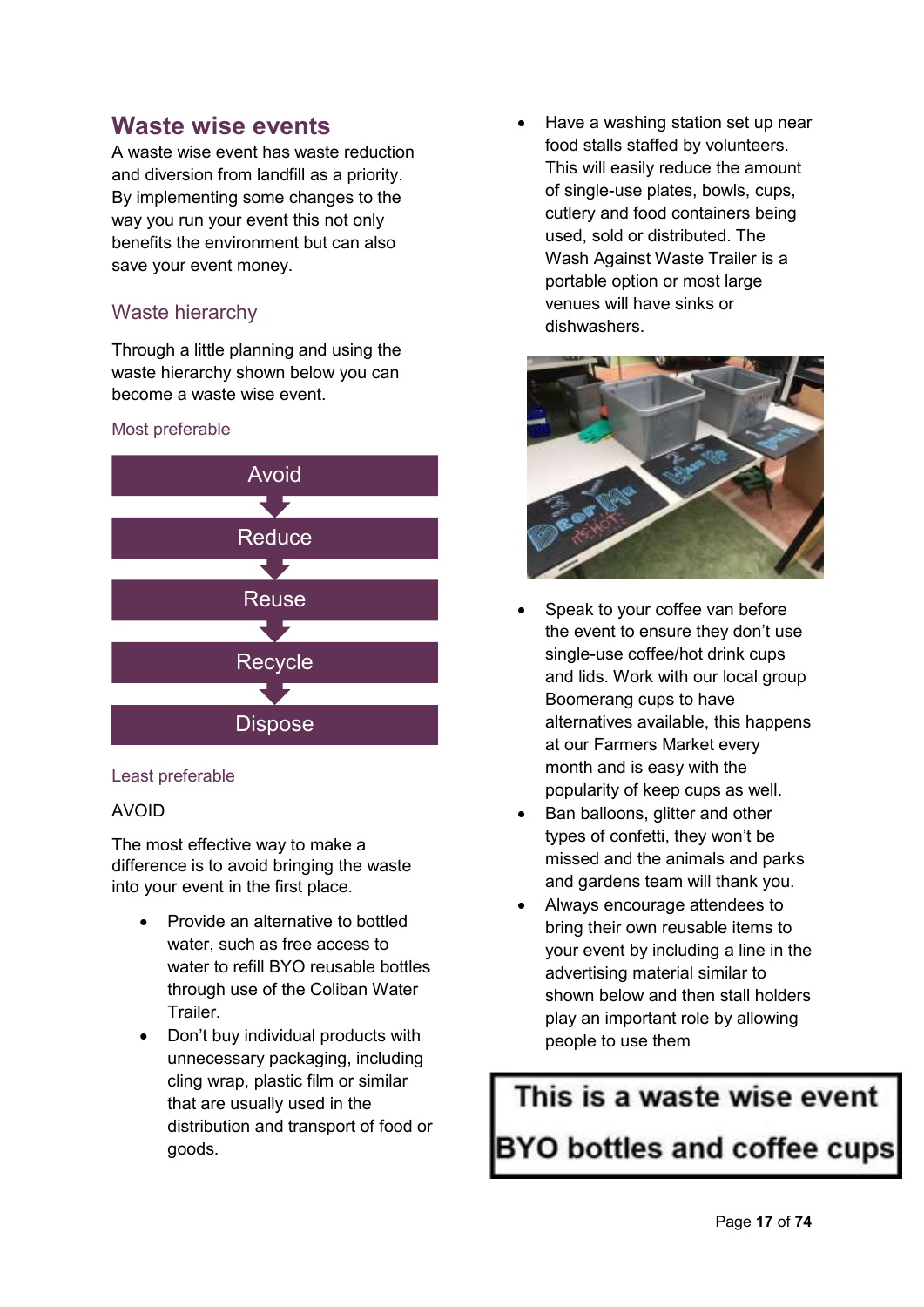#### REDUCE

Where you can't avoid the use of single use products, you need to make it as easy as possible for attendees to dispose of items correctly.

- Appoint a waste wise supervisor who will ensure that you have the right number of bins, they are located where they are needed and with easy to read signage. Refer to sample action list in the appendix for further information.
- Where bins are required, display signage to ensure attendees can dispose of items in the correct manner, ensuring waste segregation and reduced contamination. Taking time to install easy to read signs will save you hours picking up litter and sorting after the event.
- Have separate bins/containers for food waste and organic material at the event site so they can then be disposed of to a location such as a worm farm, compost heap or a facility designed for composting, easily diverting them from landfill.
- Make sure that your bins actually match the type of products your event will be producing. For example, if the event is mainly selling drinks in cans, include pictures of cans; or if juice boxes are your thing, include the picture of these items on your signs.
- Make sure you leave the event site in the same condition that it was found in. For small events, this may involve a post event clean up conducted by the organising committee. For larger events, event organisers may be required to engage a waste provider to assist with waste management during and after the event, such as larger skips in the back of house

area. If the Council is required to organise for a clean-up of the site after the event, an invoice for the cost of cleaning will be directed to the event organiser.

#### REUSE

• Plan to reuse your event materials including event signage, promotional banners and flags. Instead of specific dates for signage, include something like this:

NAME OF EVENT THIS WEEKEND VENUE NAME This also saves you money having them reprinted again next year when dates change.

## Have you thought about?

## <span id="page-17-0"></span>Sustainable transport

Limited transport options are available for travel around the shire. Depending on your venue location you may need to transport people to your event or promote public transport options for people coming to area. The Council encourages event organisers to promote sustainable transport options where possible. Check out an overview of transport in this shire [here.](https://www.mountalexander.vic.gov.au/Files/Transport_in_Mount_Alexander_Shire_brochure.pdf)

Council has mini buses available for hire through the Community Wellbeing area for community groups/organisations that are not for profit. The bus is not available for private bookings by individual community members. For more info contact a Council Officer on 5471 1797.

#### <span id="page-17-1"></span>Toilet facilities

Where additional portable toilets are required at an event, use a waterless compostable type. This means placement on your site is more flexible and the impact on the environment is minimised.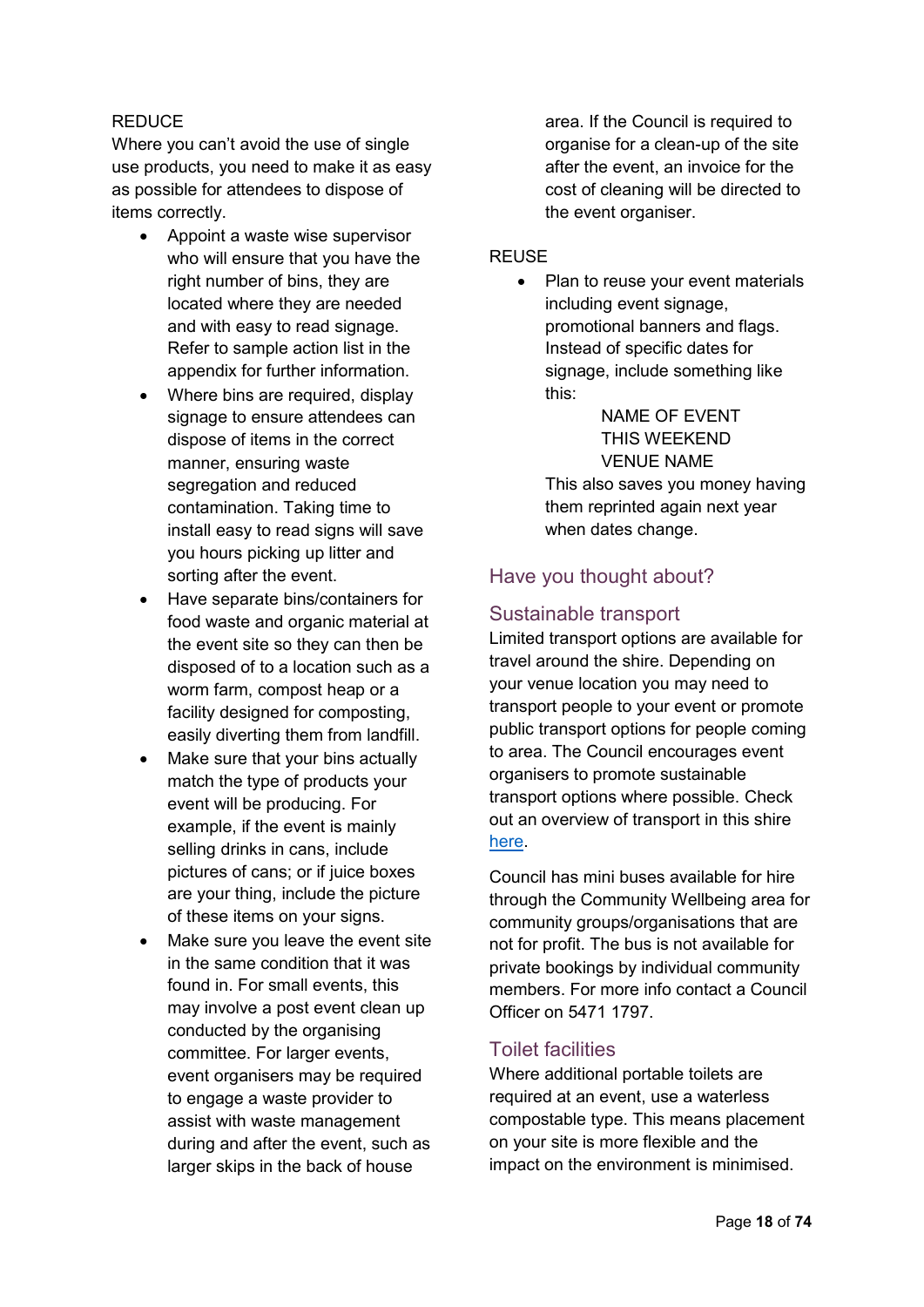# <span id="page-18-0"></span>Make the swap - Alternatives to single use items

| <b>Current item used</b>                   | <b>Action</b> | <b>Best option</b>                                                                           | <b>Next best option</b>                                                                                                                  |
|--------------------------------------------|---------------|----------------------------------------------------------------------------------------------|------------------------------------------------------------------------------------------------------------------------------------------|
| <b>Plastic plates</b>                      | Eliminate     | Use washable and<br>reusable plates                                                          | Replace with paper<br>plates and place in<br>composting bin once<br>plates are clean                                                     |
| <b>Plastic cutlery</b>                     | Eliminate     | Use washable and<br>reusable cutlery                                                         | Replace with natural<br>fibre cutlery like bamboo<br>and place in composting<br>bin                                                      |
| Polystyrene cups and<br>takeaway packaging | Eliminate     | Use washable and<br>reusable cups,<br>glassware and plates                                   | Replace with natural<br>fibre products like non-<br>waxed paper cups, paper<br>bags and cardboard food<br>boxes that can be<br>composted |
| Wax lined coffee cups                      | Eliminate     | Encourage patrons to<br>bring their own reusable<br>mugs                                     | Use washable and<br>reusable mugs                                                                                                        |
| <b>Stirring stick plastic</b>              | Eliminate     | Provide several<br>teaspoons that can be<br>washed and used again                            | Replace with natural<br>fibre sticks like bamboo<br>and place in composting<br>bin                                                       |
| Coffee cup lids                            | Eliminate     | Do not offer lids                                                                            | Use only when<br>requested and replace<br>with compostable type                                                                          |
| <b>Plastic straws</b>                      | Eliminate     | Do not offer straws                                                                          | Use only when<br>requested and replace<br>with compostable or<br>washable type                                                           |
| <b>Single serve condiments</b>             | Eliminate     | Replace with bulk<br>dispensers                                                              | n/a                                                                                                                                      |
| <b>Plastic bags</b>                        | Eliminate     | Encourage patrons to<br>bring their own reusable<br>bags                                     | Provide reusable option<br>for when requested                                                                                            |
| <b>Wax lined cardboard</b><br>boxes        | Eliminate     | Use non-waxed boxes                                                                          | n/a                                                                                                                                      |
| <b>Balloons and confetti</b>               | Eliminate     | Use other reusable items<br>such as bubbles or<br>candles                                    | n/a                                                                                                                                      |
| <b>Plastic water bottles</b>               | Eliminate     | Encourage patrons to<br>bring their own reusable<br>bottles and have free<br>access to water | Provide reusable option<br>for when requested to<br>vendors                                                                              |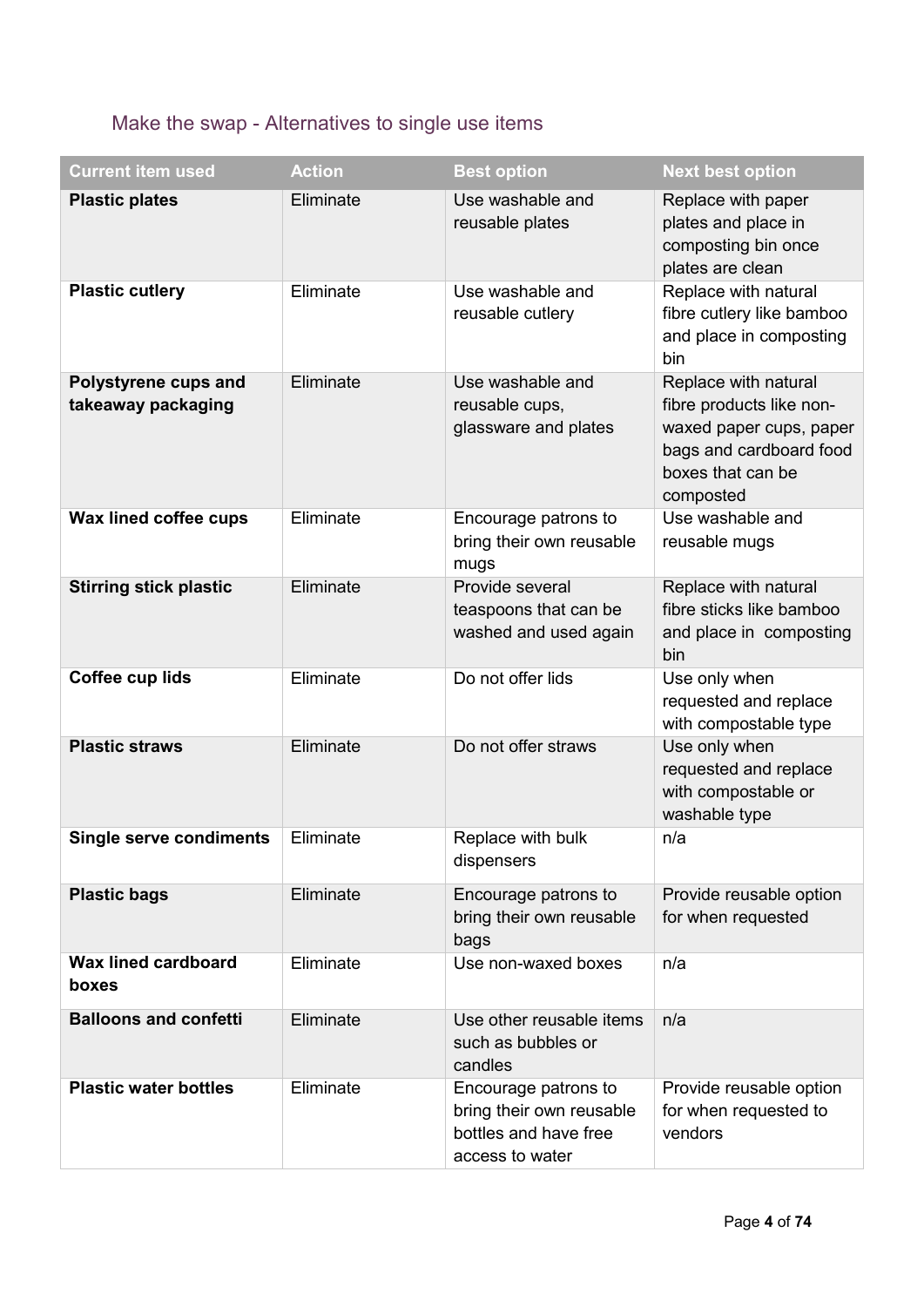## <span id="page-19-0"></span>Resource contacts

<span id="page-19-1"></span>Wash Against Waste Trailer This trailer can be hired by event organisers running catering-based events, who are looking for a crockery solution that adds to patrons' enjoyment and is good for the environment. The trailer supplies quality melamine crockery and stainless steel cutlery for stallholders' food and drink requirements. Used crockery collection stations are set up throughout the venue and volunteers collect that crockery from around the event site, wash it on site to Health Department hygiene standards and return back to stallholders for the next patrons.

The trailer holds 250 complete crockery and cutlery sets and has adequately catered for events with over 2000 patrons.



Book the trailer [here.](https://waw.org.au/trailer-hire/)

<span id="page-19-2"></span>Coliban Water Trailer A portable unit with eight drinking fountains and taps is available for no cost via Coliban Water. Smaller units are also available.



Book the water stations [here.](http://www.coliban.com.au/community/supporting-community-events)

<span id="page-19-3"></span>Plastic Bag Free Castlemaine An initiative run by Plastic Bag Free Casltemaine and the Hub Foundation Boomerang Cups and Bags enables a better choice for shoppers. They can provide stations where attendees who haven't come prepared with reusable cups and bags can borrow some for use at the event.



Contact Plastic Bag Free Castlemaine via email [here](mailto:plasticbagfreecastlemaine@gmail.com) or visit their website [here.](http://www.hubfoundation.org.au/plastic-bag-free-castlemaine/)

<span id="page-19-4"></span>Composting Toilet Systems

Providing waterless composting toilet products and services that offer sustainable, safe, and hygienic systems to treat human waste, save water, and produce a usable compost end product. Check out their products [here.](http://www.compostingtoiletsystems.com.au/hire-toilets)

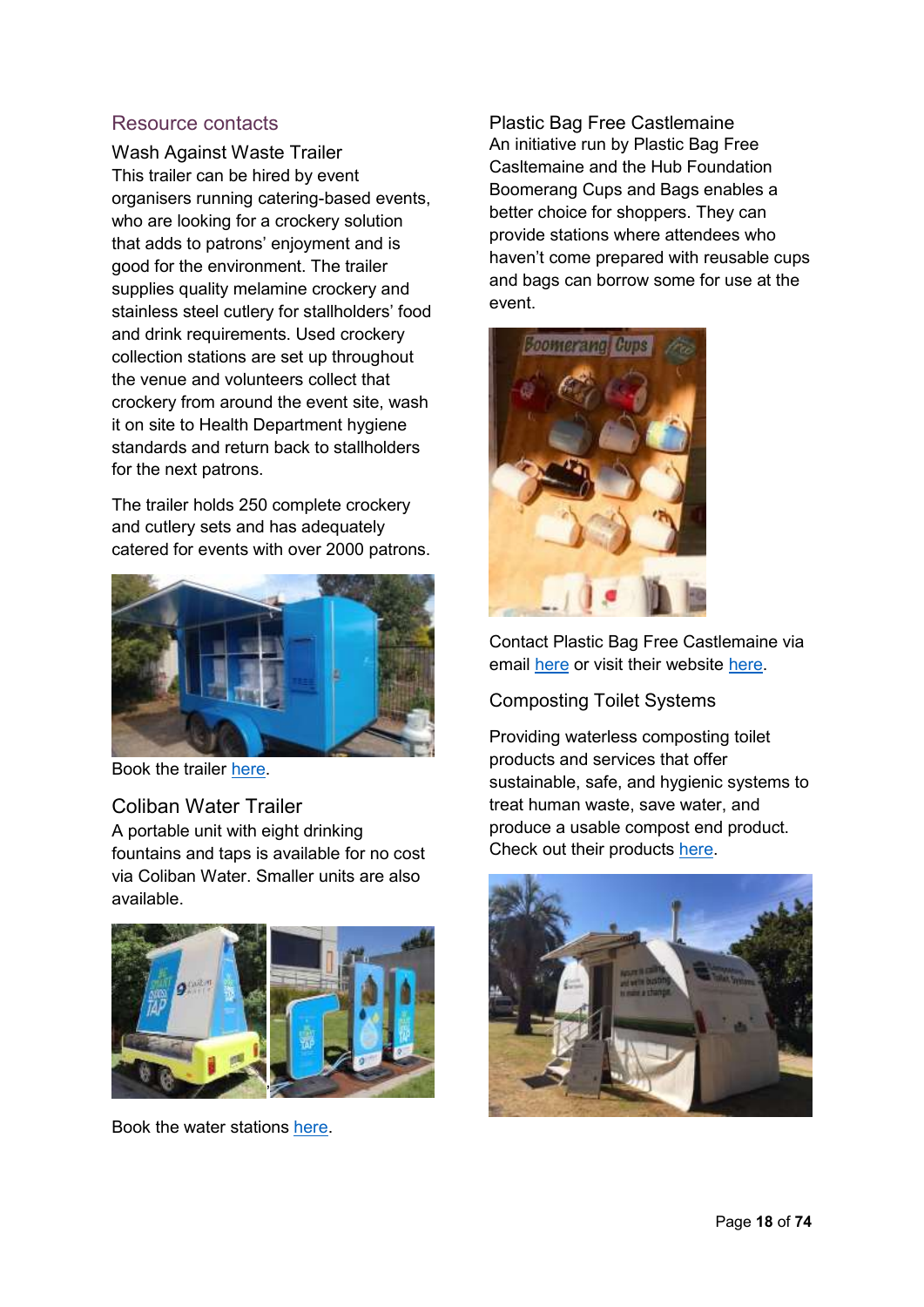#### <span id="page-20-0"></span>Reusable cups

There are many options for events that require cups suited for alcoholic and cold drinks. New and emerging companies offer hire services that take the work out of having a reusable option for bars.

Check out some of them below:

- [Globelet](http://www.globelet.com/rent-or-buy)
- [Better Cup](http://www.bettercup.com.au/)



#### <span id="page-20-1"></span>Organic waste containers

Available for your food and organic waste are 2 wheelie bins that can you can use for no cost. If you agree to collect and return them from the Council office and empty the contents at an agreed site. To have them at your event to divert food waste away from landfill, just [Email](mailto:events@mountalexander.vic.gov.au?subject=Work%20farm%20bin) the Venues and Events Officer for more details.

## <span id="page-20-3"></span>Real life examples

Check out the links below for some stories on how some events have already been making some big changes.

- [Queenscliff music festival war on waste](https://www.qmf.net.au/info/war-on-waste)
- Melbourne primary school fete wages war on waste with range of recycle, re-use [solutions](https://www.abc.net.au/news/2019-10-26/war-on-waste-waged-by-melbourne-primary-school-fete-recycling/11625936)
- [Mornington Peninsula Events to have plastics ban](http://www.mpnews.com.au/2019/10/14/shire-plans-to-ban-plastics/?fbclid=IwAR2vRR2dASHkS_WsCFhsdqxELr3hUiSGdk_YBARinX0QQtqBH2dsAuQ5QTk)

#### <span id="page-20-2"></span>Bin signage

Council can provide some signage and bin caps for you to attach to rubbish, recycling and food bins. [Email](mailto:events@mountalexander.vic.gov.au?subject=Work%20farm%20bin) the Venues and Events Officer for more details.

View samples below:

370mm x 120mm signs for above bins



370mm x 250mm signs for base of bins

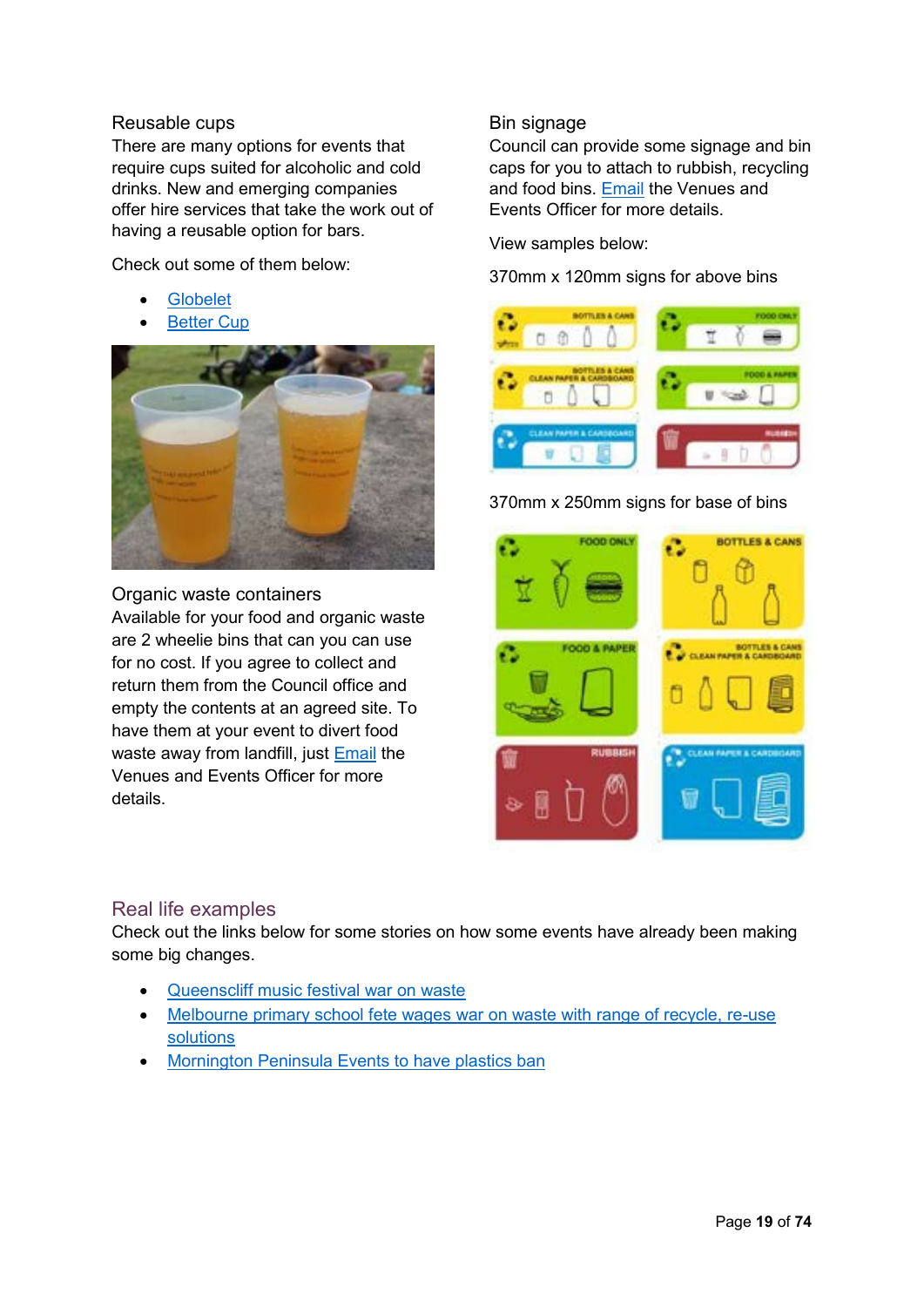# <span id="page-21-0"></span>**Waste wise events checklist**

Use this checklist to make sure you have completed all items required for your event.

| <b>Item</b>                                                                                                                        | M |
|------------------------------------------------------------------------------------------------------------------------------------|---|
| Complete online event registration form to Council                                                                                 |   |
| Permits if required                                                                                                                |   |
| Place of Public Entertainment (POPE) and/or Siting Permit                                                                          |   |
| Road closure - Council                                                                                                             |   |
| Temporary signage                                                                                                                  |   |
| Camping                                                                                                                            |   |
| <b>Registration on Streatrader</b>                                                                                                 |   |
| Fundraising activities such as raffles and food stalls                                                                             |   |
| <b>Place of Public Assembly</b>                                                                                                    |   |
| Liquor License - VCGLR                                                                                                             |   |
| Open fires or fireworks - CFA                                                                                                      |   |
| Fireworks - Worksafe                                                                                                               |   |
| Road closures - VicRoads                                                                                                           |   |
| Provide Public Liability Insurance certificate of currency                                                                         |   |
| Book venue and pay fees                                                                                                            |   |
| <b>Risk Management Plan</b>                                                                                                        |   |
| <b>Emergency Management Plan</b>                                                                                                   |   |
| Notify stakeholders                                                                                                                |   |
| Prepare event plan and running sheet<br>Include site plan showing parking, toilets, vehicle access and first aid locations         |   |
| Check funding opportunities and apply for grants                                                                                   |   |
| Submit listing for online event calendar                                                                                           |   |
| Submit listed for town entry event boards                                                                                          |   |
| List tickets with Council Box Office if ticketed event                                                                             |   |
| Consider ways to be a waste wise event and book relevant resources such as<br>Wash Against Waste Trailer and Coliban Water Trailer |   |



**Castlemain Civic Centre Cnr Lyttleton and Lloyd Streets PO Box 185 Castlemaine VIC 3450 T (03) 5471 1700**

**E info@mountalexander.vic.gov.au W www.mountalexander.vic.gov.au**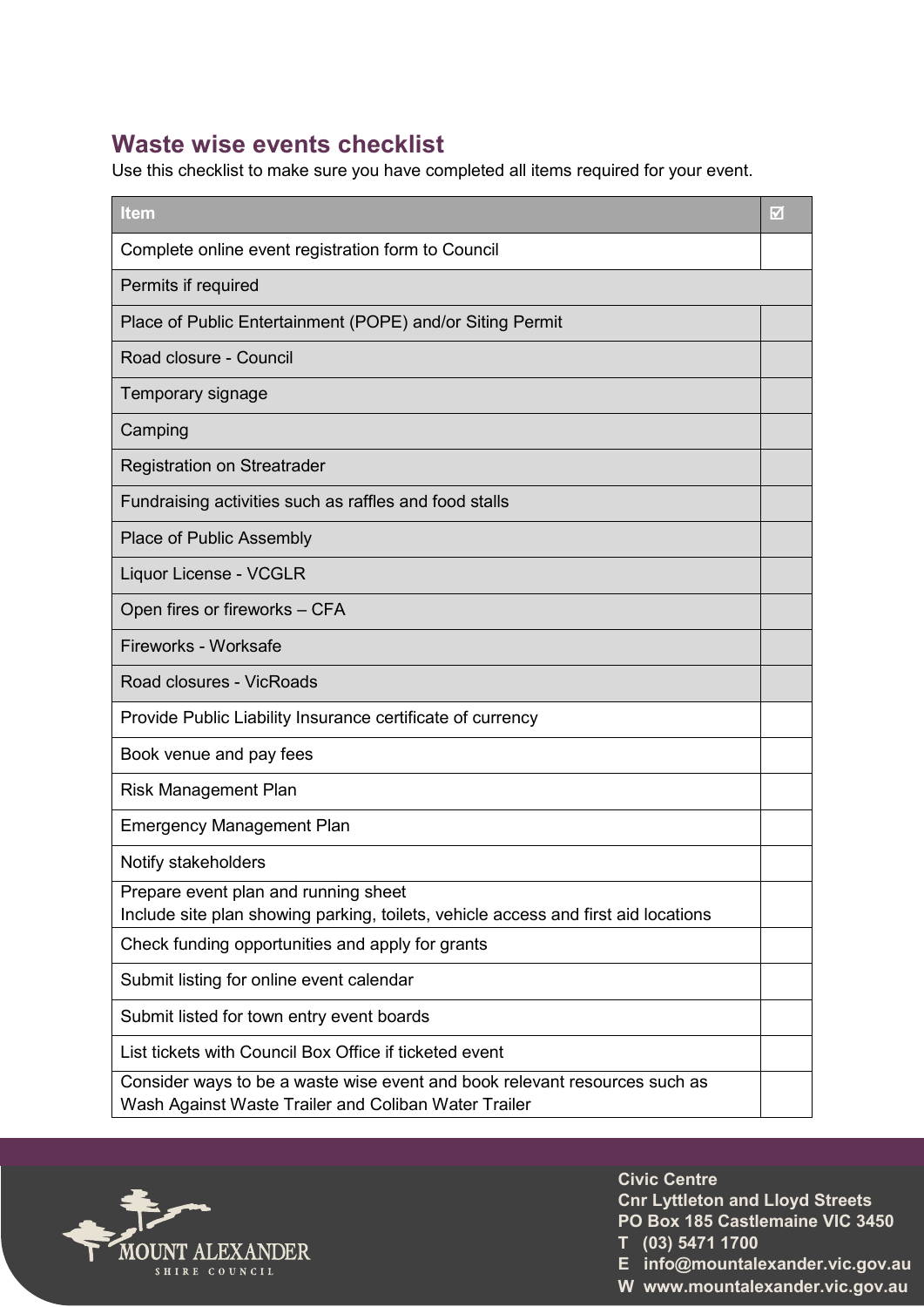# <span id="page-22-0"></span>**Appendix**

- Appendix 1 Emergency Management Plan template
- Appendix 2 Risk Management Plan template
- Appendix 3 Stakeholder letter template
- Appendix 4 Event plan checklist
- Appendix 5 Event plan template
- Appendix 6 Marketing Plan template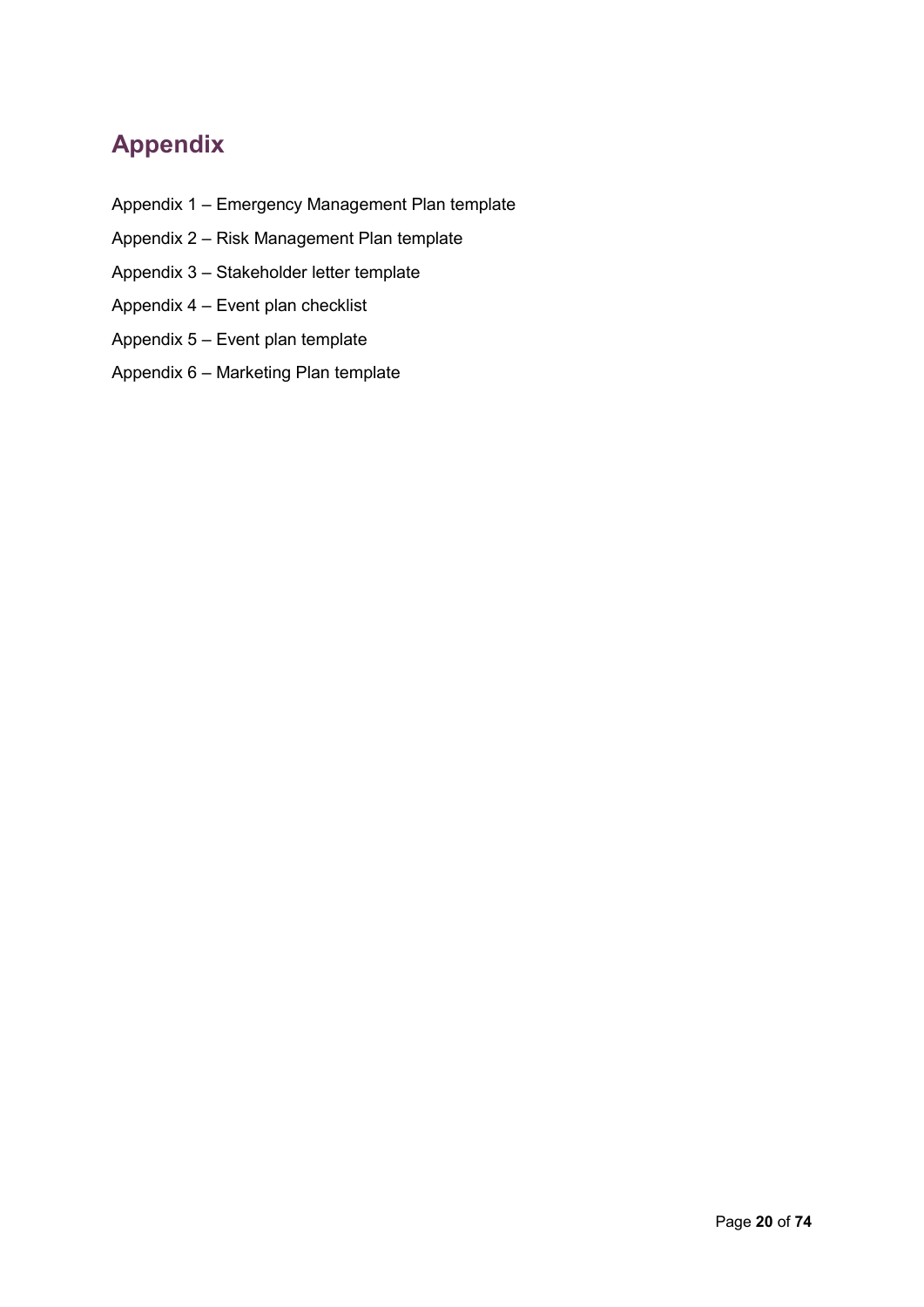# Appendix 1- Emergency Management Plan Template

The following table will help you determine whether you need to complete an Emergency Management Plan. Please tick the most relevant boxes for your event below:

|                 | DEEMED LEVEL OF RISK<br>From left to right:<br>$1 =$ Extremely low $5 =$ Extremely high     | 1                            | $\overline{2}$ | 3              | 4             | 5             | Did your response fall<br>in the orange 4 to 5<br>(deemed level of risk)<br>categories below? |
|-----------------|---------------------------------------------------------------------------------------------|------------------------------|----------------|----------------|---------------|---------------|-----------------------------------------------------------------------------------------------|
|                 | How many spectators and participants                                                        | < 50                         | 50 < 150       | 150 < 300      | 300 < 500     | $\geq 500$    |                                                                                               |
| SIZE            | are likely to be involved in the event?                                                     |                              |                |                |               | m.            |                                                                                               |
|                 | Where will the event be held?                                                               |                              |                |                |               |               |                                                                                               |
|                 | Is the venue of appropriate size for the                                                    | <b>YES</b>                   | <b>UNKNOWN</b> |                | NO.           |               |                                                                                               |
| LOCATION        | anticipated volume of spectators and<br>participants?<br>Is the venue located in an area of | П                            |                |                | H             |               |                                                                                               |
|                 |                                                                                             | <b>NO</b>                    | <b>UNKNOWN</b> |                | <b>YES</b>    |               |                                                                                               |
|                 | bushfire risk or prone to flooding?                                                         |                              |                |                |               |               |                                                                                               |
|                 | Will your event be held during bushfire<br>season (November to May)?                        | NO                           |                |                |               | YES           |                                                                                               |
| <b>TIMING</b>   | How long will the event be active                                                           | $<$ 4hrs                     | $4 < 8$ hrs    | $8 < 24$ hrs   | $24 < 48$ hrs | $\geq$ 48 hrs |                                                                                               |
|                 | Vopen?                                                                                      |                              |                |                |               |               |                                                                                               |
|                 | Will the event involve motorsports,                                                         | <b>YES</b><br><b>UNKNOWN</b> |                | N <sub>O</sub> |               |               |                                                                                               |
| <b>ACTIVITY</b> | pyrotechnics, extreme sports or other<br>potentially dangerous activities?                  |                              |                |                |               |               |                                                                                               |

*If your event occurs across multiple venues, please complete the above table for each venue.* 

- 1. If you answered YES in response to either of the following questions, please submit an Emergency Management Plan:
- Will your event be held during bushfire season?
- Is the venue located in an area of bushfire risk or prone to flooding?

#### AND/OR

2. In the last column on the right, if you answered YES for two or more categories, please submit an

Emergency Management Plan.

#### AND/OR

3. If you answered UNKNOWN for any category, please submit an Emergency Management Pla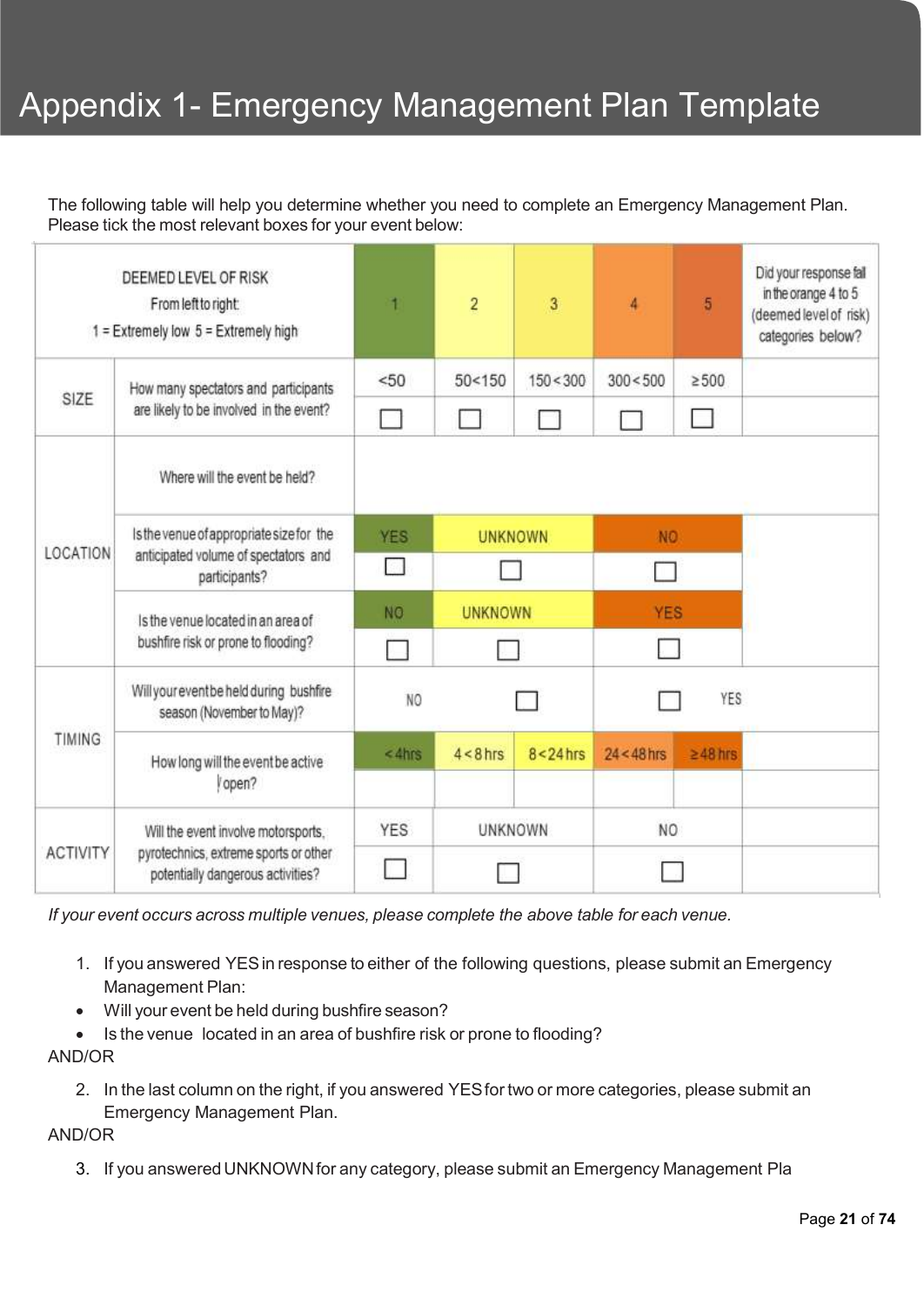## **AMBULANCE, FIRE, POLICE - CALL 000**

Emergency Contact List

| <b>TITLE</b>                  | <b>NAME</b> | <b>CONTACT NUMBER</b> |
|-------------------------------|-------------|-----------------------|
| Event Manager                 |             |                       |
| Chief Emergency Warden        |             |                       |
| Deputy Emergency Warden       |             |                       |
| Deputy Emergency Warden       |             |                       |
| Risk Management               |             |                       |
| Media Liaison                 |             |                       |
| First Aid Officer             |             |                       |
| Staff/Volunteer Co-Ordinator  |             |                       |
| Stage/Site Manager            |             |                       |
| Mount Alexander Shire Council |             |                       |
| Head of Security              |             |                       |

| <b>TITLE</b>                | <b>NAME</b> | <b>CONTACT NUMBER</b> |
|-----------------------------|-------------|-----------------------|
| Police                      |             |                       |
| Electricity                 |             |                       |
| Gas Leak                    |             |                       |
| Interpreter Service         |             |                       |
| Poison Information          |             |                       |
| <b>SES</b>                  |             |                       |
| Water                       |             |                       |
| St John's Ambulance         |             |                       |
| <b>Work Cover</b>           |             |                       |
| Bureau of Meteorology (BOM) |             |                       |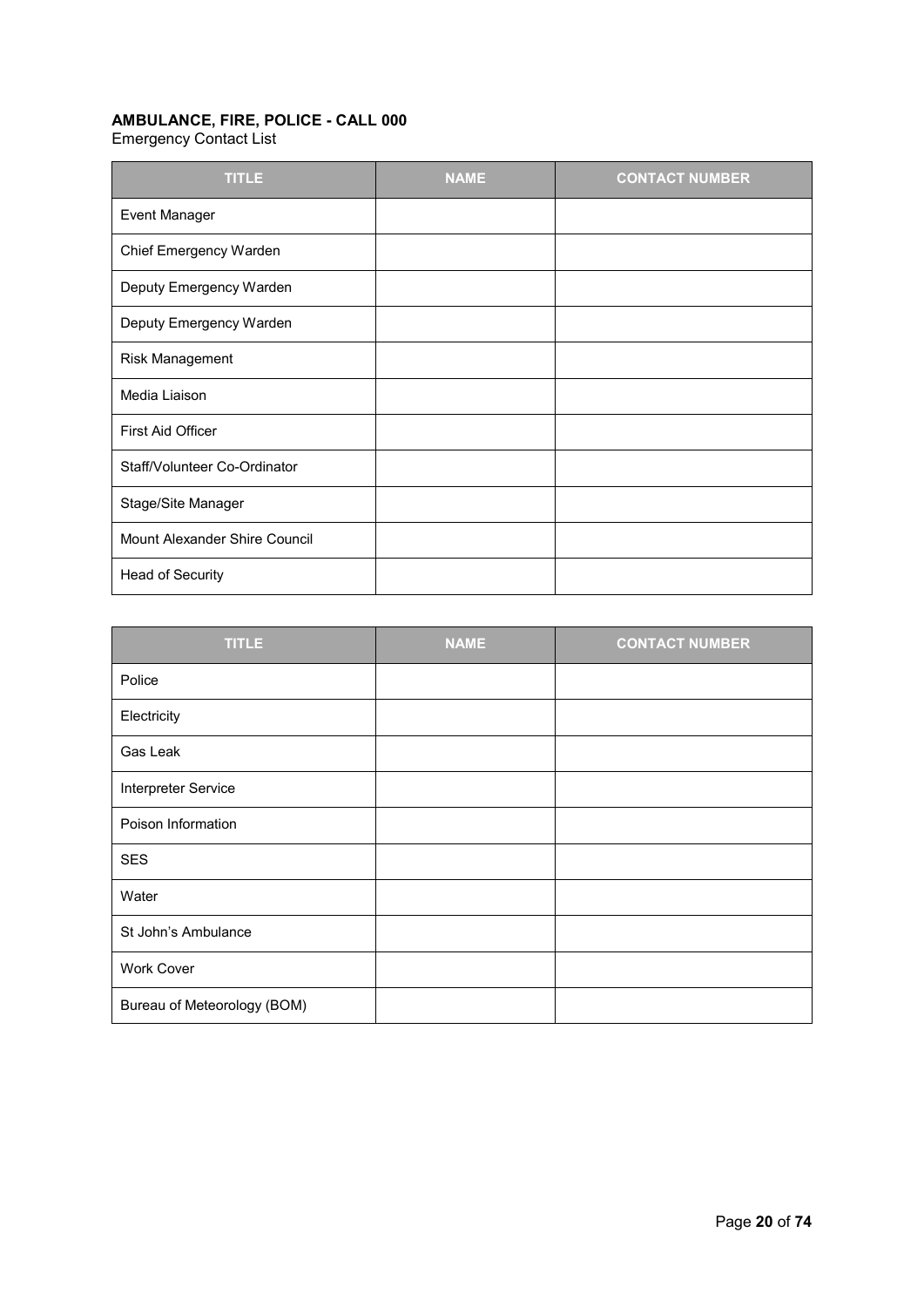**Name of Event:** 

**Venue Address :** 

**Event Organiser:** 

**Date of Event:** 

**Prepared By:** 

**Date Prepared:** 

**Emergency Plan Objective:**

Please provide a detailed description of any buildings, temporary structure. Provide a description of the intended use of the venue and event activities. Specify operating hours including bump in and bump out times. Estimate how many people will attend.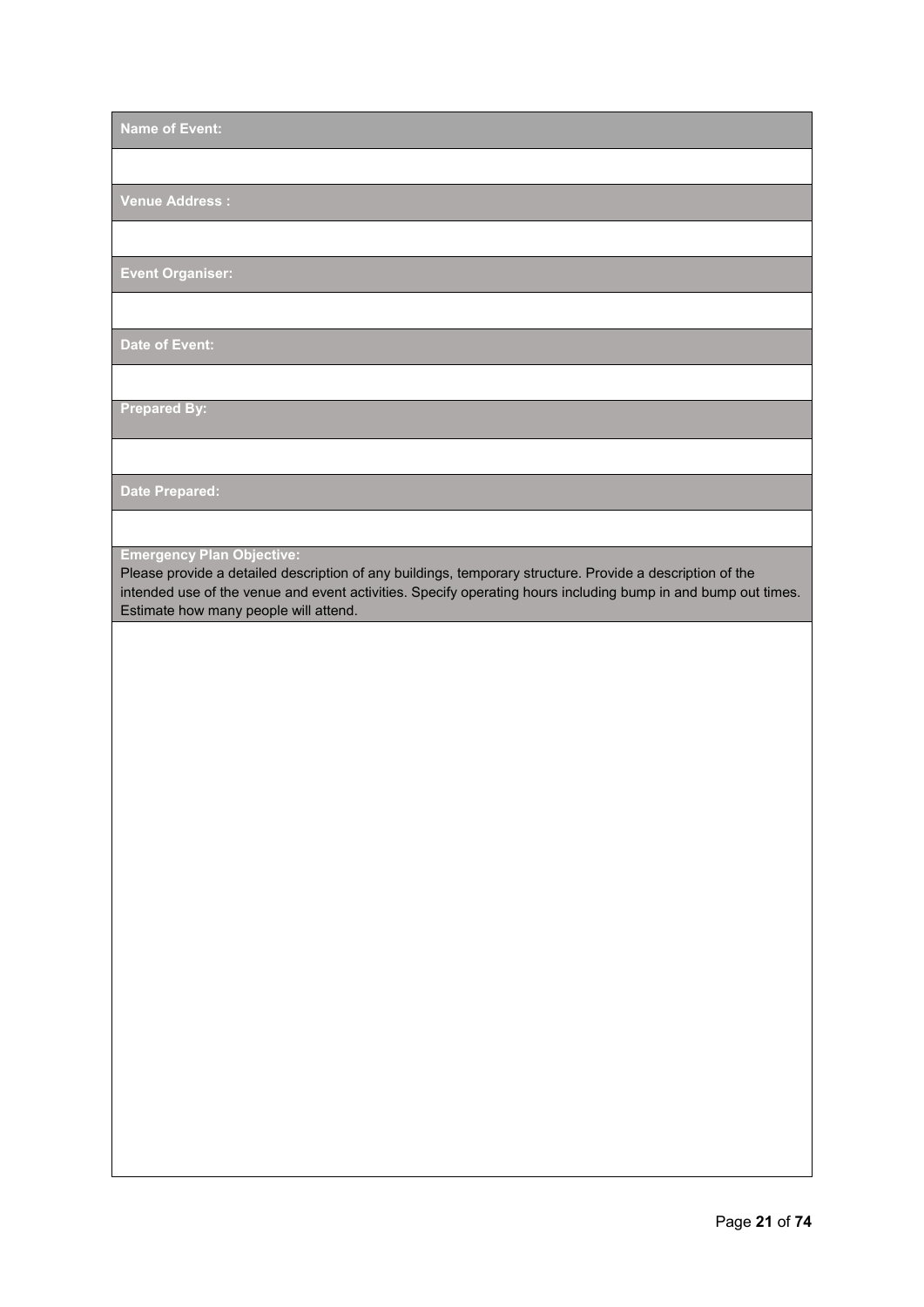| SCOPE OF EMERGENCY MANAGEMENT PLAN                                          | $\boxtimes$ |
|-----------------------------------------------------------------------------|-------------|
| Please specify the types of potential emergencies identified for the event. |             |
| <b>Medical Emergency</b>                                                    |             |
| Fire                                                                        |             |
| Flood                                                                       |             |
| Storm                                                                       |             |
| Wind                                                                        |             |
| Hazardous Material                                                          |             |
| <b>Gas Leak</b>                                                             |             |
| Bomb threat/potential explosion                                             |             |
| Armed or dangerous intruders                                                |             |
| Suspicious items                                                            |             |
| <b>Electrical failure</b>                                                   |             |
| Lost Child/Missing Persons                                                  |             |
| Person Entrapment                                                           |             |
| Other more specific emergencies                                             |             |
|                                                                             |             |
|                                                                             |             |
|                                                                             |             |
|                                                                             |             |
|                                                                             |             |
|                                                                             |             |
|                                                                             |             |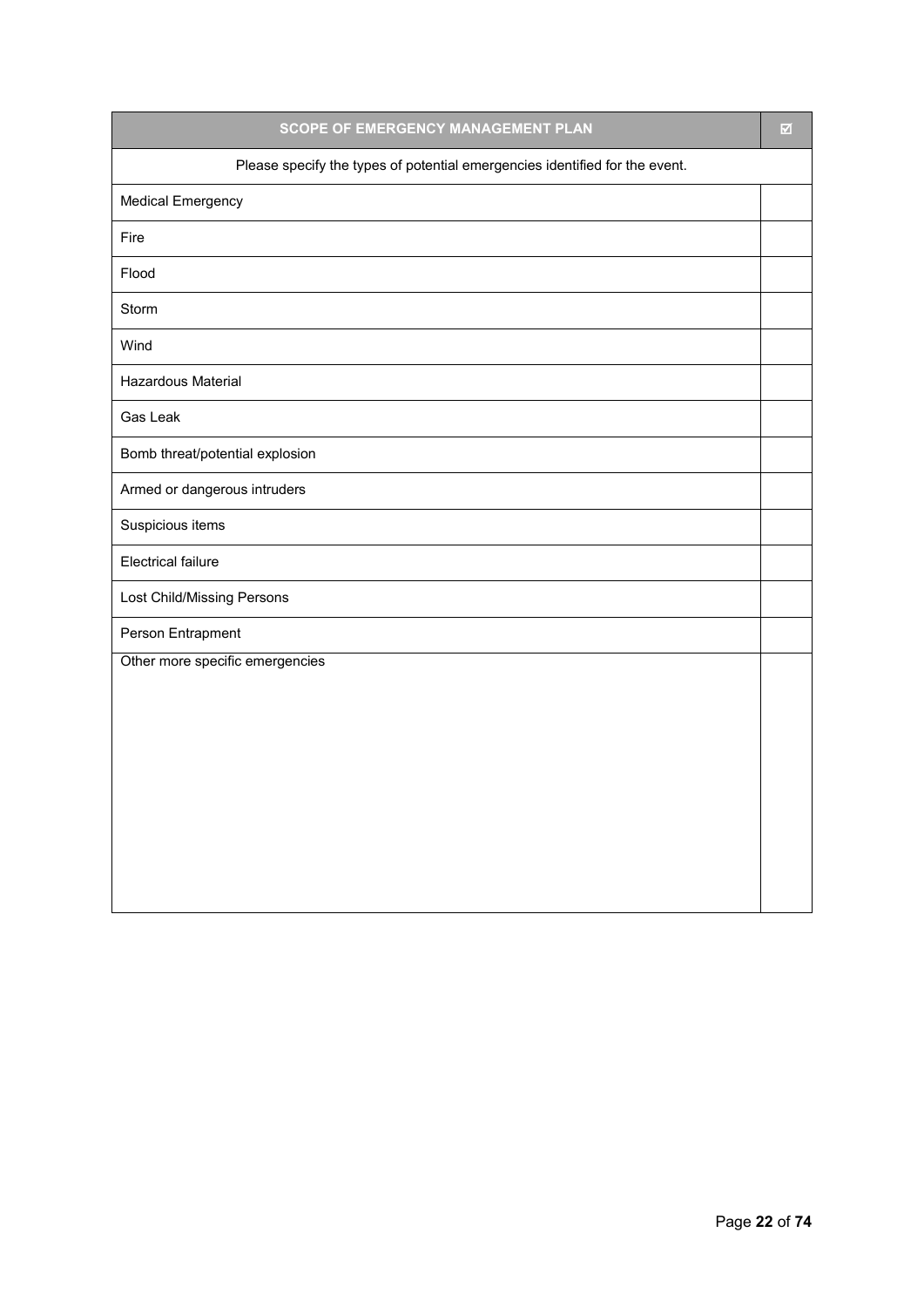| <b>EMERGENCY PREPARATION AND TESTING</b>                                                                                                                            |
|---------------------------------------------------------------------------------------------------------------------------------------------------------------------|
| Specify how emergency response personnel will be trained :                                                                                                          |
|                                                                                                                                                                     |
|                                                                                                                                                                     |
|                                                                                                                                                                     |
|                                                                                                                                                                     |
|                                                                                                                                                                     |
|                                                                                                                                                                     |
|                                                                                                                                                                     |
| How will the organiser ensure all personnel, including stall holders and amusement operators, are<br>aware of emergency management procedures?                      |
|                                                                                                                                                                     |
|                                                                                                                                                                     |
|                                                                                                                                                                     |
|                                                                                                                                                                     |
|                                                                                                                                                                     |
| How will you ensure electrical equipment, firefighting equipment, gas fittings and other<br>equipment (where relevant) are safe and effective for use at the event? |
|                                                                                                                                                                     |
|                                                                                                                                                                     |
|                                                                                                                                                                     |
|                                                                                                                                                                     |
|                                                                                                                                                                     |
| Provide a statement that the emergency management plan will be reviewed immediately after the<br>event (for recurring events only)                                  |
|                                                                                                                                                                     |
|                                                                                                                                                                     |
|                                                                                                                                                                     |
|                                                                                                                                                                     |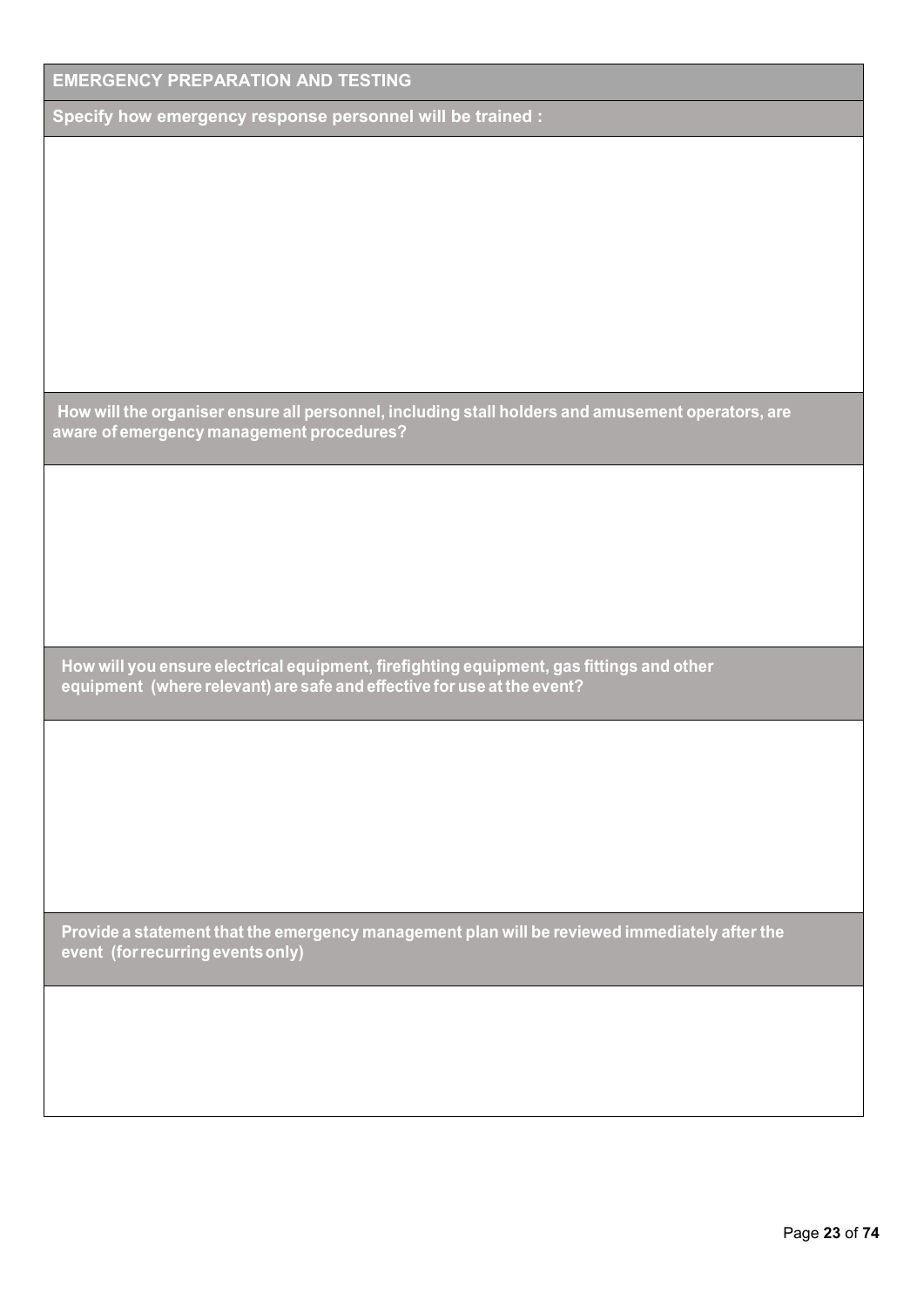#### **EMERGENCY MANAGEMENT ROLES AND RESPONSIBILITIES**

Please identify the personnel who will be involved in an emergency response and their roles and responsibilities. Note: for large events additional roles to those listed below may be required.

Persons appointed to emergency response positions must be capable of performing the duties and be available at all times to undertake the duties. The chief Warden mist have the experience to determine the need for a total evacuation of the venue and should, preferably have formal training.

#### **CHIEF WARDEN**

#### NAME:

#### **RESPONSIBILITIES:**

- Assume initial control of the situation
- Assess the situation and determine priorities
- Activate the relevant emergency plan
- Ensure the appropriate Emergency Service has been notified on 000
- Ensure Area Wardens are advised of the situation as appropriate
- Nominate relevant personnel to meet and direct emergency services
- Monitor the situation and ensure any action taken is recorded in the incident log
- Liaise with external Emergency Services upon arrival
- Any other actions as directed by the Emergency Services

**FURTHER RESPONSIBILITIES SPECIFIC TO THE EVENT:** 

**SIGNED BY CHIEF WARDEN:**

**DATE:** 

**AREA WARDEN/S** 

NAMES (list as many as required):

#### **RESPONSIBILITIES:**

- Receive directions from the Chief Warden and initiate appropriate action
- Search areas to ensure all people have evacuated
- Ensure orderly flow of people into nominated assembly areas
- Assist occupants with disabilities
- Report Status of required activities to the Chief Warden on completion

**FURTHER RESPONSIBILITIES SPECIFIC TO THE EVENT:** 

**SIGNED BY AREA WARDENS:** 

**DATE:**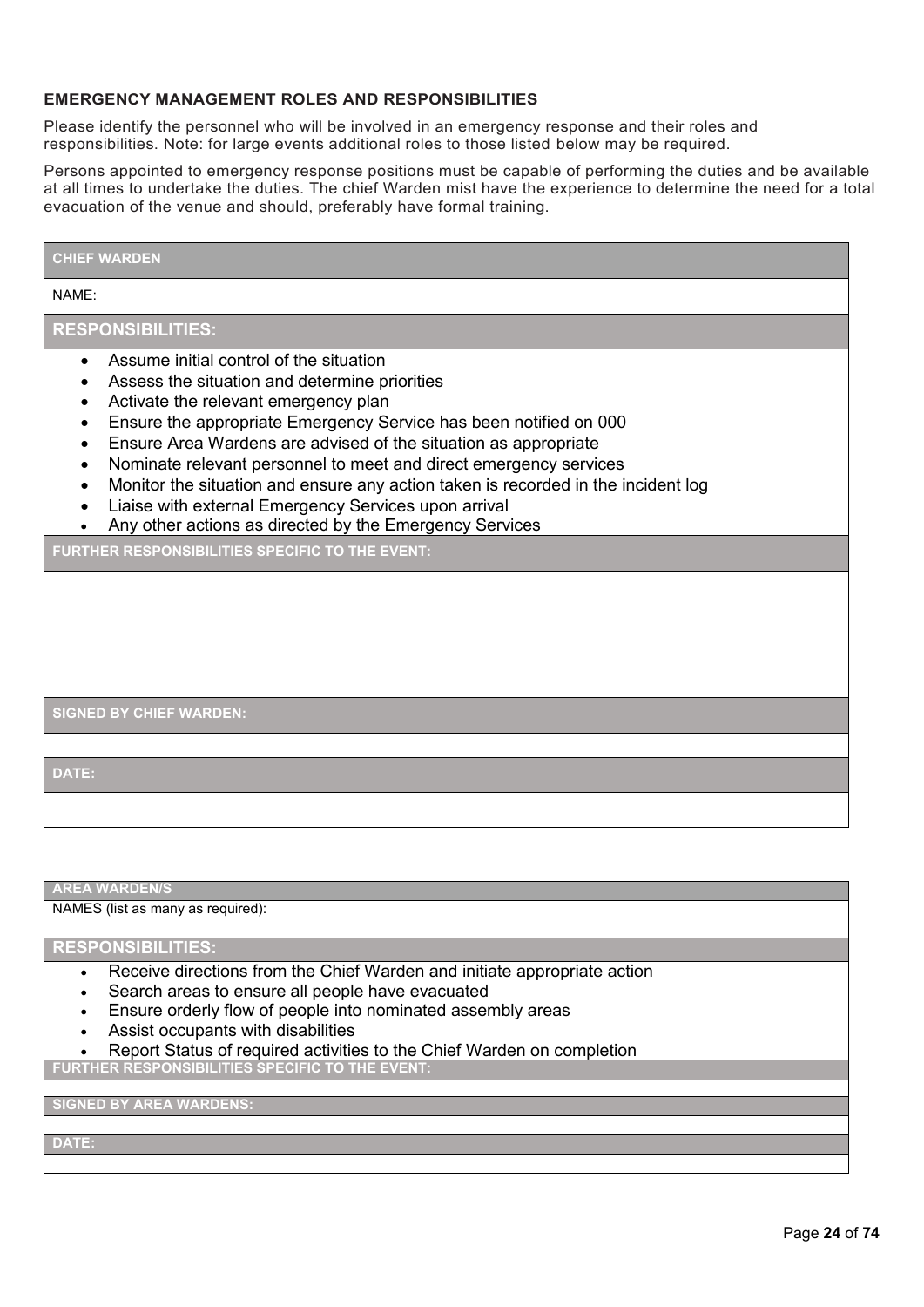NAMES (list as many as required):

## **RESPONSIBILITIES:**

- Collect First Aid Kit
- Administer first aid as required

**FURTHER RESPONSIBILITIES SPECIFIC TO THE EVENT:** 

**SIGNED BY FIRST AIDERS:** 

**DATE:** 

#### **ALL STAFF**

#### **RESPONSIBILITIES:**

- Carry out tasks as instructed by the Chief Warden
- Proceed to assembly area advising all patrons to do the same
- Remain in assembly area until advised by Chief Warden or Emergency Services Personnel that it is safe to leave.

**FURTHER RESPONSIBILITIES SPECIFIC TO THE EVENT:**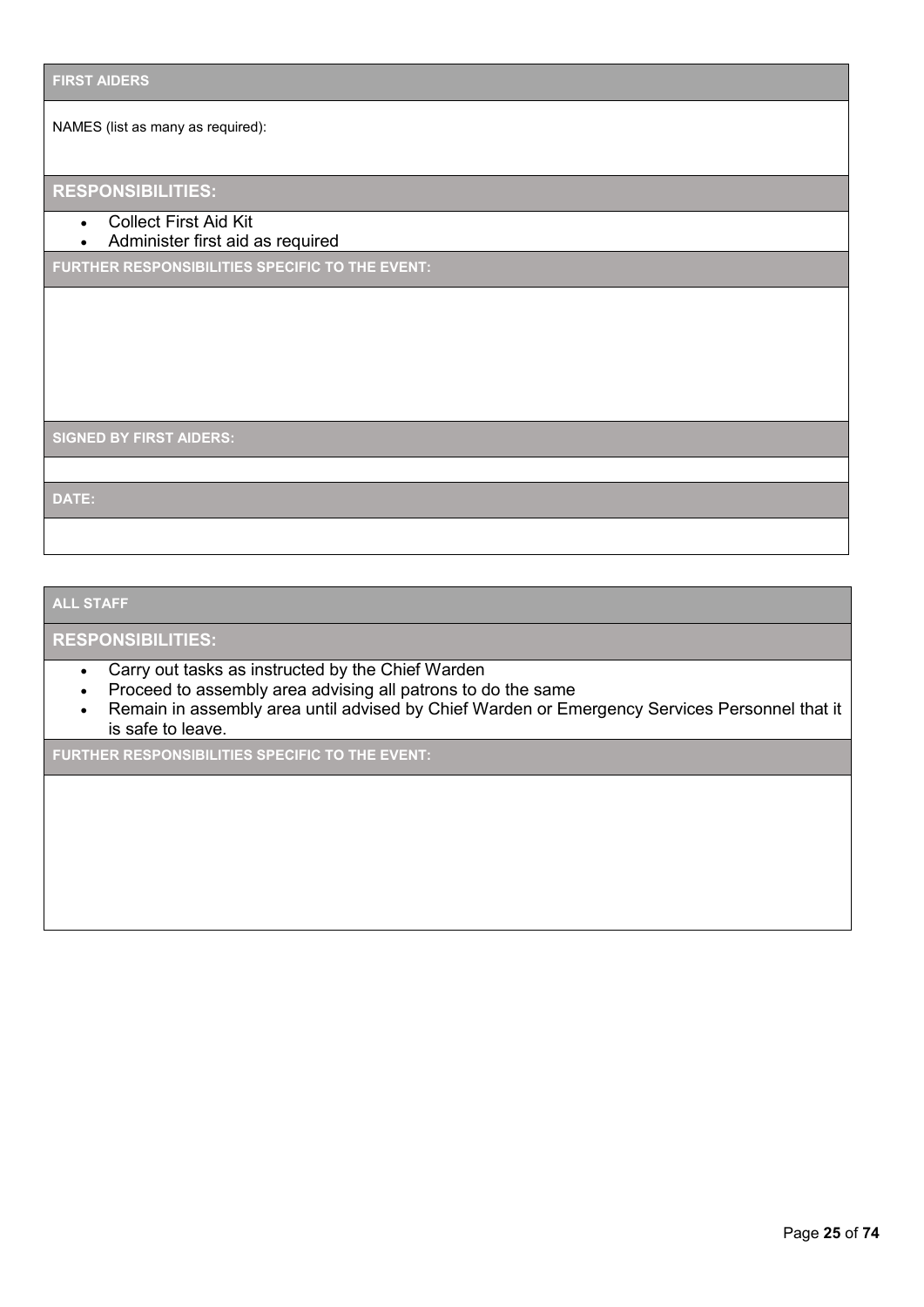#### **IDENTIFICATION OF WARDENS**

Please detail how wardens will be identifiable. Helmets, caps, hats or vests may adhere to the following colour codes:

| <b>WARDEN IDENTIFICATION</b>                                                                                                               |
|--------------------------------------------------------------------------------------------------------------------------------------------|
| White- Chief Warden/Deputy Chief Warden Communication Officer                                                                              |
| Yellow: Area Warden                                                                                                                        |
| Red: Warden                                                                                                                                |
|                                                                                                                                            |
| <b>WARDEN COMMUNICATION</b>                                                                                                                |
| Please identify how wardens will communicate with each other. Consider having a code<br>system in place such as prefacing your calls with: |
| Emergency – problem needs to be corrected immediately.                                                                                     |
| Top Priority – problem that has major and/or severe hazardous conditions.                                                                  |
| Concern – problem that is less hazardous, but still represents a condition or<br>concern to safety.                                        |
| Preventative – problem with minimum danger to life, but correction will enhance<br>safety.                                                 |

#### **EVACUATION OF YOUR EVENT**

Wardens are trained in an evacuation procedure specific for this event and are able to commence full or partial evacuation prior to assistance arriving.

The type of assistance will be entirely dependent on the situation and will be decided by the Chief Warden.

It is important that Emergency Services have been briefed on all aspects of your event

All Precincts are able to be evacuated separately or simultaneously depending on the event.

#### Evacuation Announcement

"You are not in any immediate danger, for your safety we need to stop the event temporarily and clear the area. Please assist us by following the directions of our wardens to the nearest safe exit"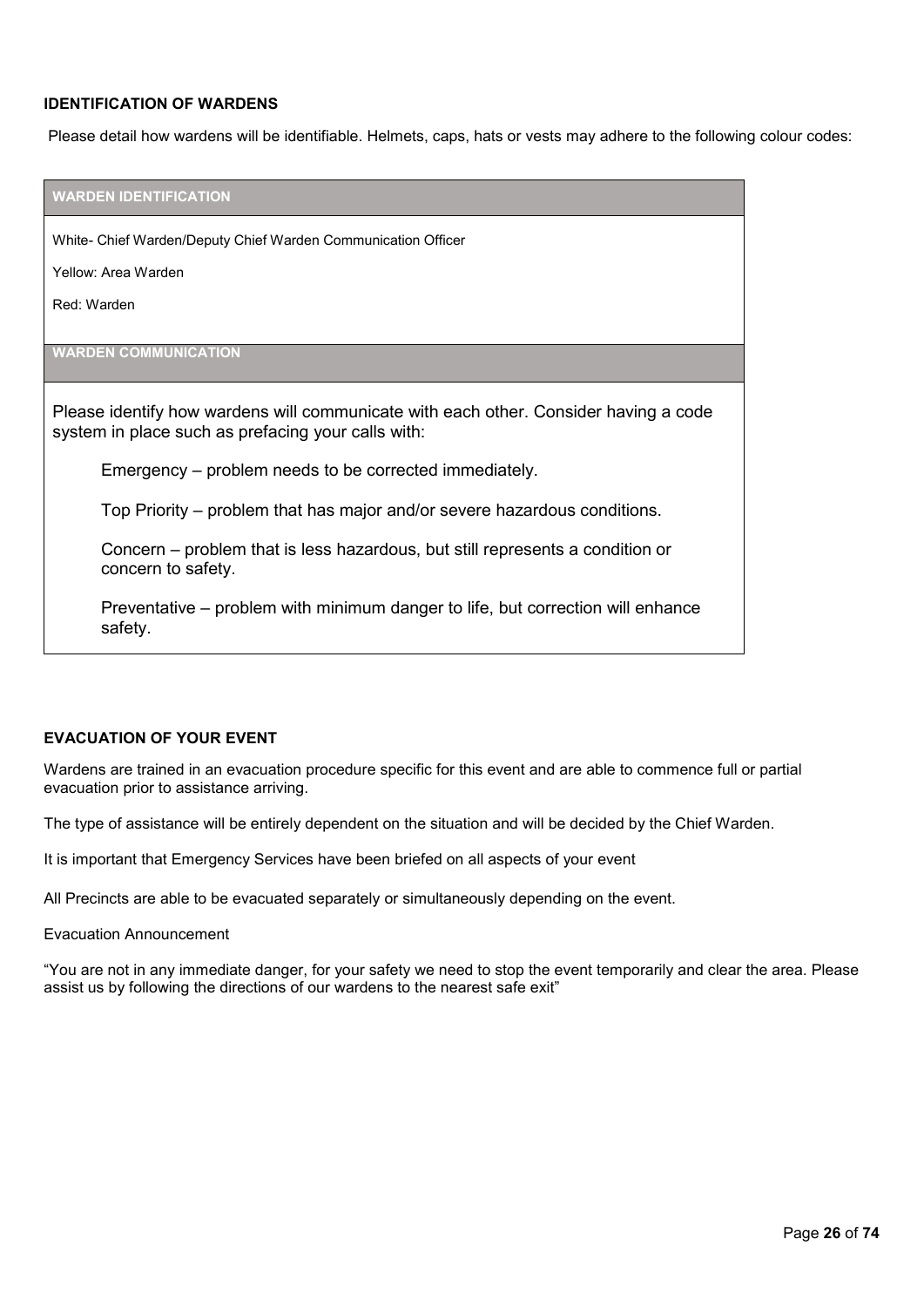**Please Identify your Emergency Assembly Area**

Note: this must be clearly defined on your site plan.

The total evacuation of one or more of the event sites will in most instances be initiated by the Chief Warden or delegate via the Precinct Wardens. On some occasions it may be necessary for the Precinct Wardens to self-initiate evacuation from the immediate area of a threat prior to notification from the Chief Warden. It should be noted that the extent of evacuation might vary from one event to the next.

Evacuations fall into two categories:

**Full** resulting in all patrons and employees moving out of the event grounds;

Partial **resulting in designated patrons and employees moving out of the event grounds, or being directed into** another part of the event grounds.

The type of evacuation will depend on the nature of the emergency and will generally be determined by the Chief Warden or a delegate.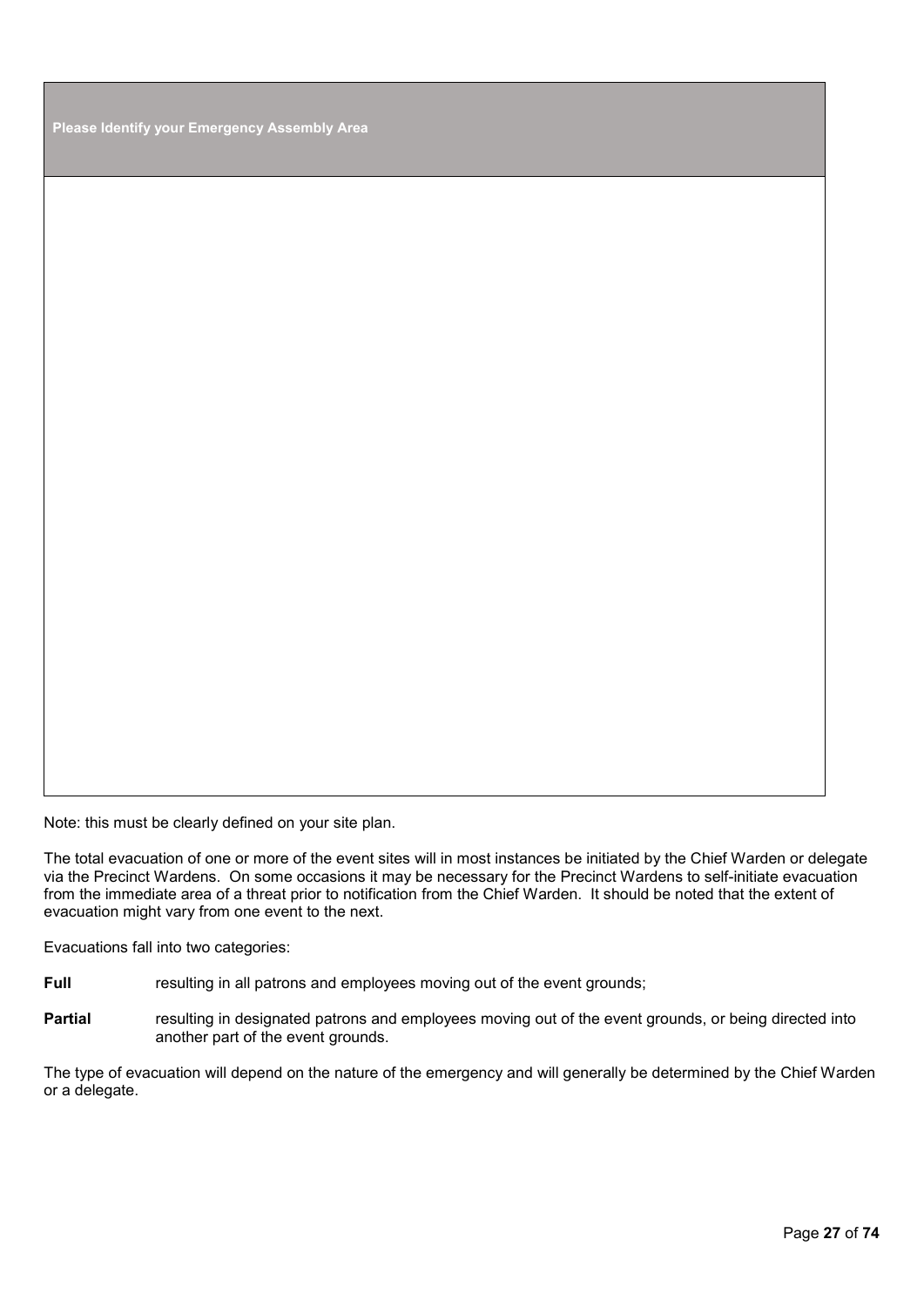#### **DELEGATION OF DUTY**

If the Chief Warden is unavailable, responsibility will be delegated in the following sequence:

- 1. Deputy Chief Warden
- 2.
- 3.

**NOTE: Police and Fire Brigade out rank all event management. Should either give any personnel a direct order, they should carry out the order.** 

#### **BREAKDOWN OF SAFETY EQUIPMENT AT YOUR EVENT**

| Please list all safety Equipment at your event (examples are provided) |  |
|------------------------------------------------------------------------|--|
| First Aid kit<br>$\bullet$                                             |  |
| Fire Extinguishers<br>$\bullet$                                        |  |
| Sunscreen<br>$\bullet$                                                 |  |
| <b>Bottled Water</b><br>$\bullet$<br><b>Barrier Tape</b><br>$\bullet$  |  |
| Safety Gloves<br>$\bullet$                                             |  |
| Syringe Disposal Container<br>$\bullet$                                |  |
| Whistle<br>٠                                                           |  |
| Loud Hailer<br>٠                                                       |  |
| $\blacksquare$                                                         |  |
| $\bullet$                                                              |  |
|                                                                        |  |
|                                                                        |  |
|                                                                        |  |
|                                                                        |  |
|                                                                        |  |
|                                                                        |  |
|                                                                        |  |
|                                                                        |  |
|                                                                        |  |
|                                                                        |  |
|                                                                        |  |
|                                                                        |  |
|                                                                        |  |
|                                                                        |  |
|                                                                        |  |

Note: this must be clearly defined on your site plan.

#### **MOBILITY IMPAIRED PERSONS**

In the event of an evacuation Wardens should assist or arrange assistance for mobility-impaired persons. A mobilityimpaired person is any person who will require physical assistance during an evacuation.

For Example: Permanent Disablement Temporary Disablement Deafness (full/partial) Blindness (full/partial) Advanced pregnancy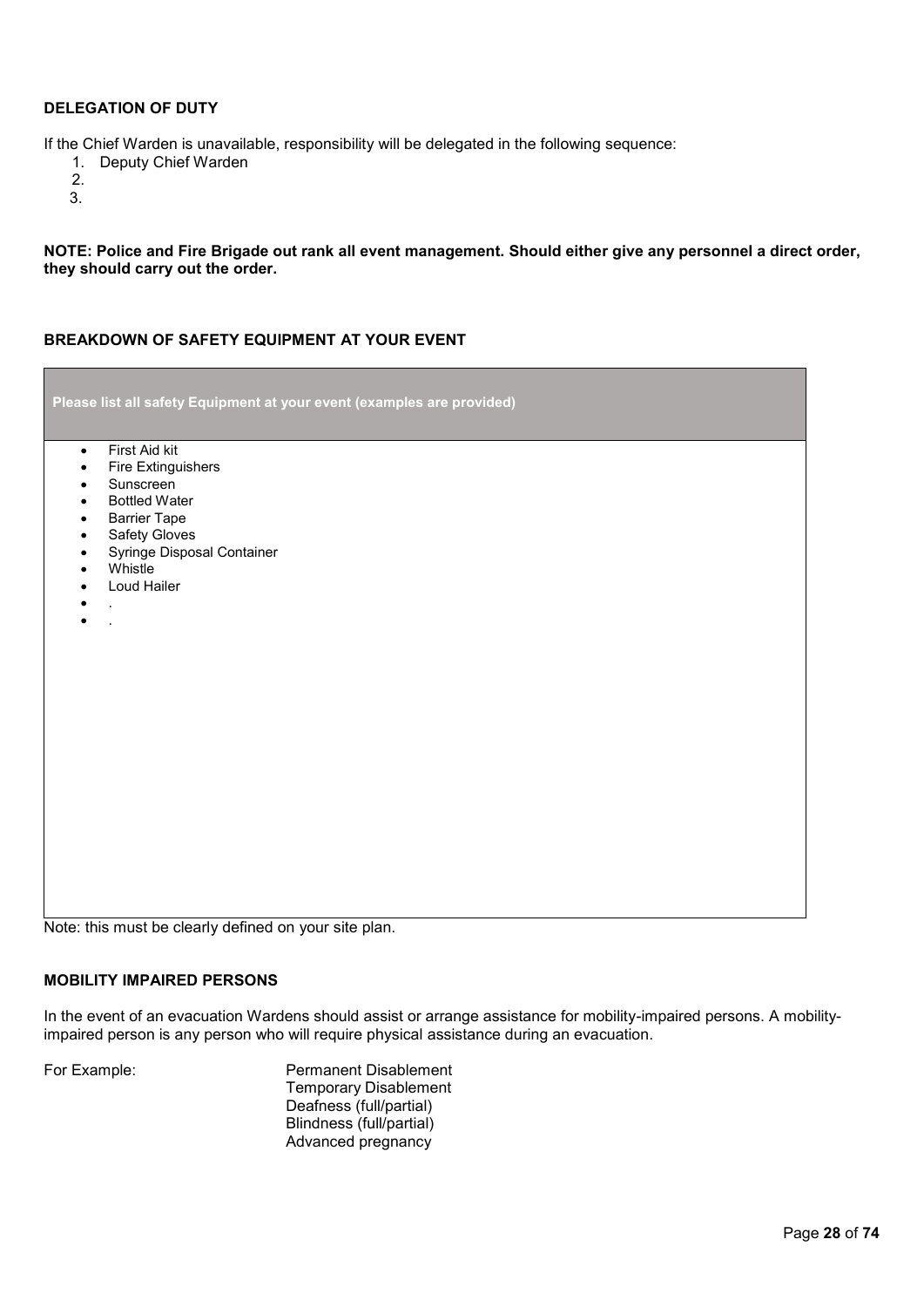#### **WARDEN INDUCTION**

Please outline how you plan to train/induct your wardens to your event. It is important to include the following

- 1. Overview of event
- 2. Specific duties of each area warden
- 3. General duties/ evacuation routes
- 4. Radio procedure/communications
- 5. Understanding the safety plan
- 6. Incident reporting
- 7. Media management

### **WARDEN INDUCTION PLANS**

#### **STAFF AND VENDOR BREIFINGS**

Please outline your plans to communicate your EMP to your staff and vendors.

**STAFF AND VENDOR BRIEFING**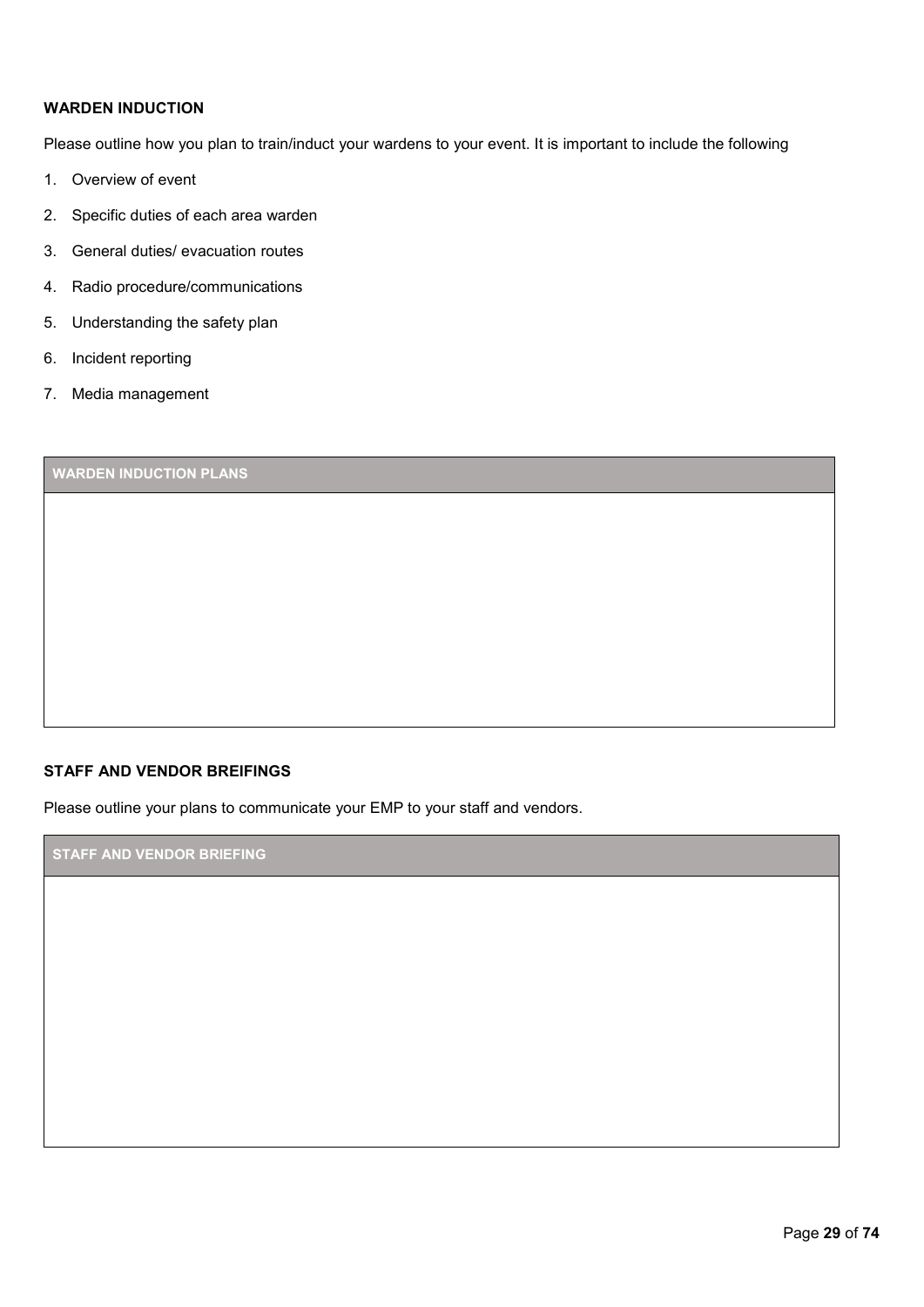#### **FIRE PREVENTION AND RESPONSE PLAN**

Please outline the potential sources of fire and actions to prevent fires. Include emergency procedures, a list of equipment and personnel in the event of a fire.

| <b>Potential Fire Source</b> | Prevention and treatment options | Responsibility |
|------------------------------|----------------------------------|----------------|
|                              |                                  |                |
|                              |                                  |                |
|                              |                                  |                |
|                              |                                  |                |
|                              |                                  |                |
|                              |                                  |                |
|                              |                                  |                |
|                              |                                  |                |
|                              |                                  |                |
|                              |                                  |                |

#### **Action when confronted by Fire:**

- Try to remain calm and think logically
- Alert all personnel to the danger calmly
- Cause the Fire Brigade and the Chief Warden to be advised
- Determine the type and extent of fire
- Select the correct type of extinguisher
- Use the extinguisher in the proper manner. If in doubt, read the instructions
- Have another person back you with another extinguisher
- Keep a means of escape paramount in your mind
- Keep low to avoid heat, smoke and toxic gases
- Direct the extinguisher stream at the seat of the fire, not at the smoke
- Never use water extinguishers on fires involving electricity<br>• Turn off the nower to the appliance or the area when the file
- Turn off the power to the appliance or the area when the fire has been extinguished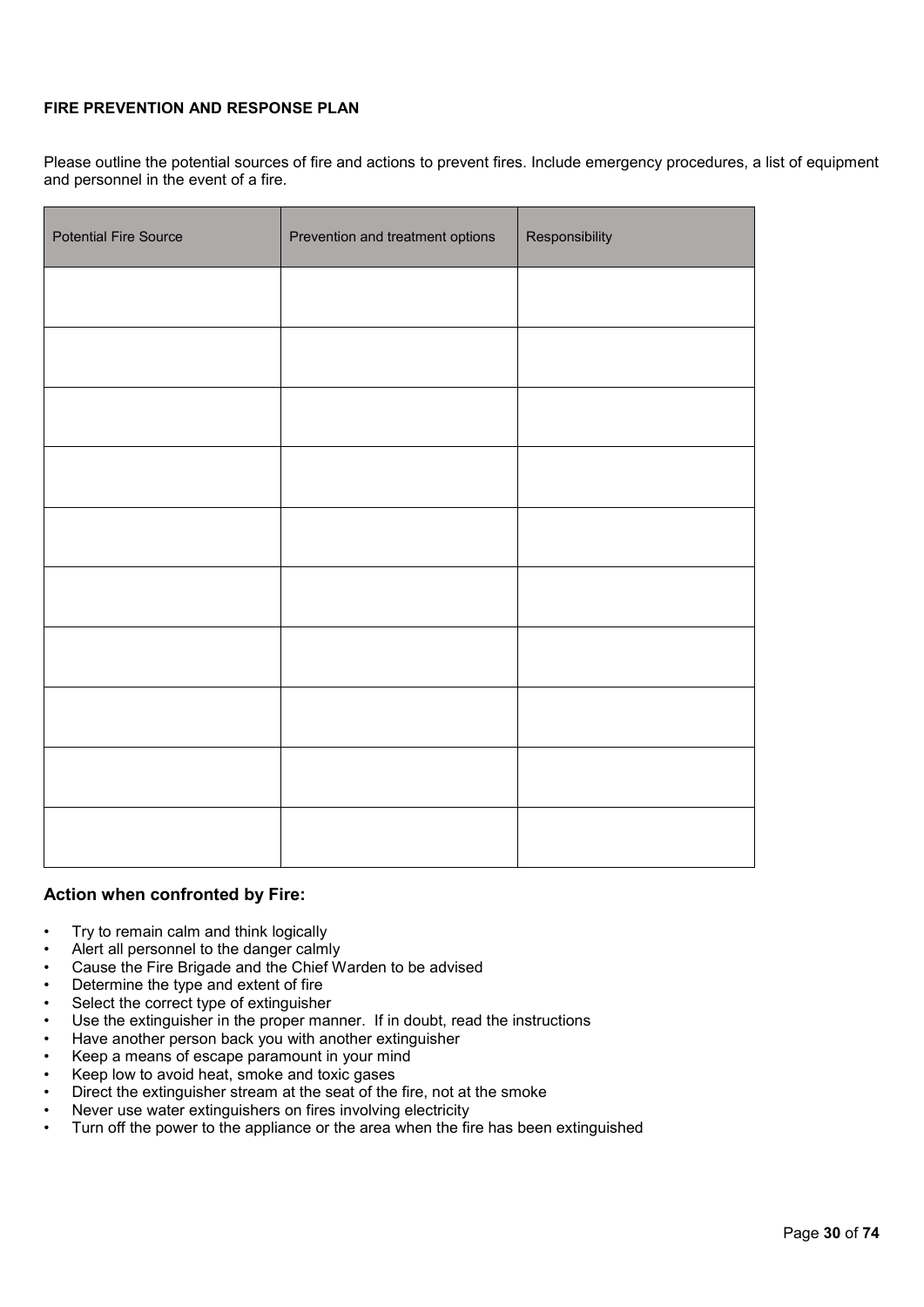#### **FIRE EXTINGUISHMENT INFORMATION**

Please detail which extinguishers you will have onsite for your event. NOTE: you will need to show these on your event site plan.



CARBON

**DIOXIDE** 

**WATER** 

**FOAM** 

**WET** 

**CHEMICAL** 

**Extinguisher Operation**: Each of the above extinguishers operates in the upright position. The extinguisher should be carried to a safe distance from the fire. Remove the safety pin, test and direct at the seat of the fire. Be aware that a fire you think is extinguished may re-ignite without notice. Never turn your back on a fire while still in close proximity.

**NO** 

**YES** 

**YES** 

**YES** 

**YES** 

**NO** 

**YES** 

**NO** 

**YES** 

**NO** 

**NO** 

**NO** 

**NO** 

**NO** 

**NO** 

**YES** 

Used extinguishers should never be replaced on their hook. They should be reported to the Precinct Warden so that the extinguisher is recharged and/or replaced immediately.

#### **BUSHFIRE RISKS**

All events help within the Fire Danger Period (usually from December to May) must have a bushfire plan. On Code Red days, please consider that the event may not be viable to go ahead. Please complete the Event Bush Fire Plan attached.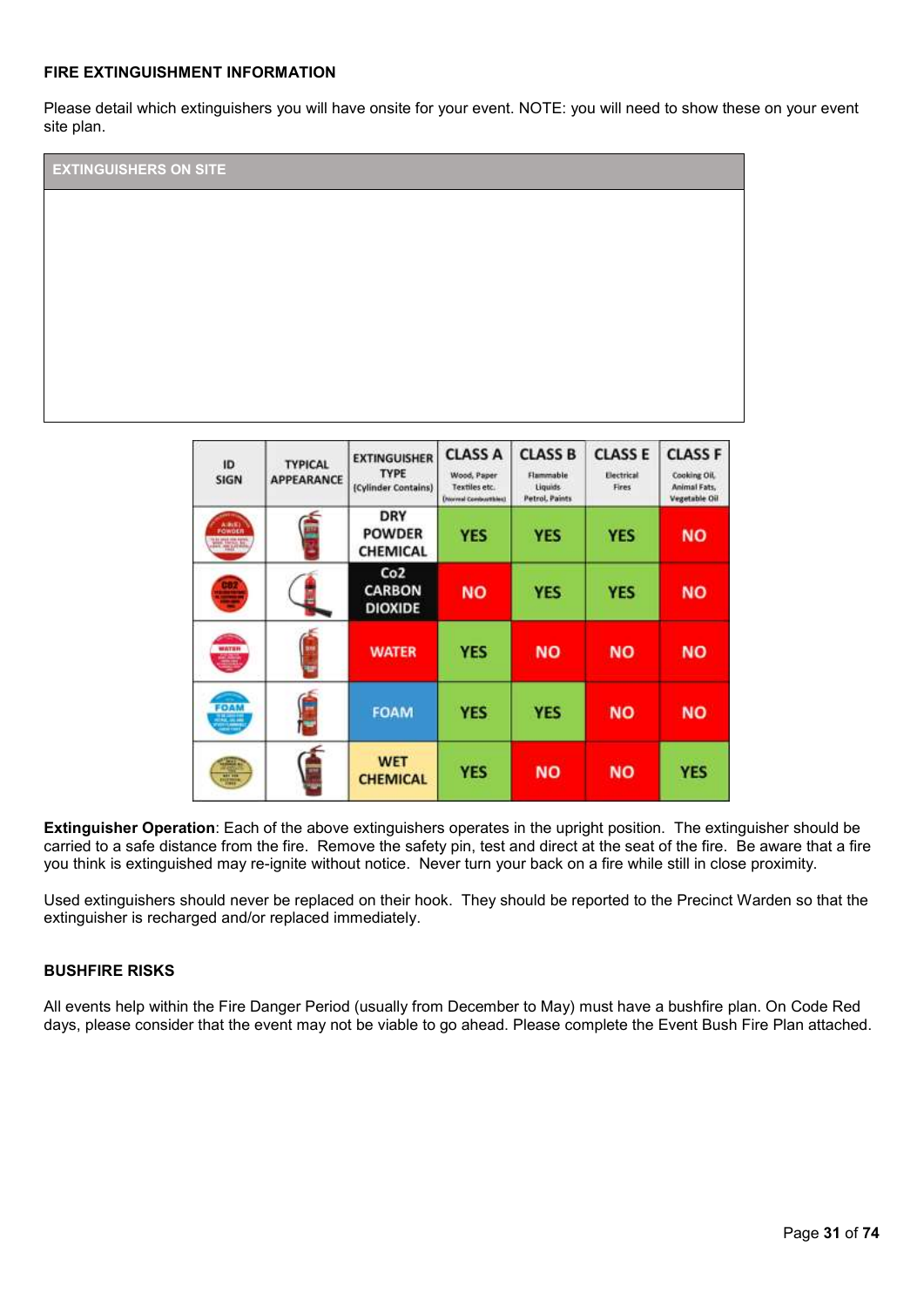#### **FIRST AID/MEDICAL EMERGENCY PLAN**

Outline the first aid or medical services in attendance at the event including numbers and type and outline the response to a medical emergency. NOTE: Please include the location of your first aid on your site plan.

| FIRST AID OFFICER/PROVIDERS |              |                               |                                 |
|-----------------------------|--------------|-------------------------------|---------------------------------|
| <b>PHONE</b>                | <b>EMAIL</b> | <b>ARRIVAL</b><br><b>TIME</b> | <b>DEPARTURE</b><br><b>TIME</b> |
|                             |              |                               |                                 |
|                             |              |                               |                                 |
|                             |              |                               |                                 |
|                             |              |                               |                                 |
|                             |              |                               |                                 |
|                             |              |                               |                                 |
|                             |              |                               |                                 |
|                             |              |                               |                                 |
|                             |              |                               |                                 |
|                             |              |                               |                                 |
|                             |              |                               |                                 |
|                             |              |                               |                                 |
|                             |              |                               |                                 |
|                             |              |                               |                                 |
|                             |              |                               |                                 |
|                             |              |                               |                                 |
|                             |              |                               |                                 |
|                             |              |                               |                                 |
|                             |              |                               |                                 |
|                             |              |                               |                                 |
|                             |              |                               |                                 |
|                             |              |                               |                                 |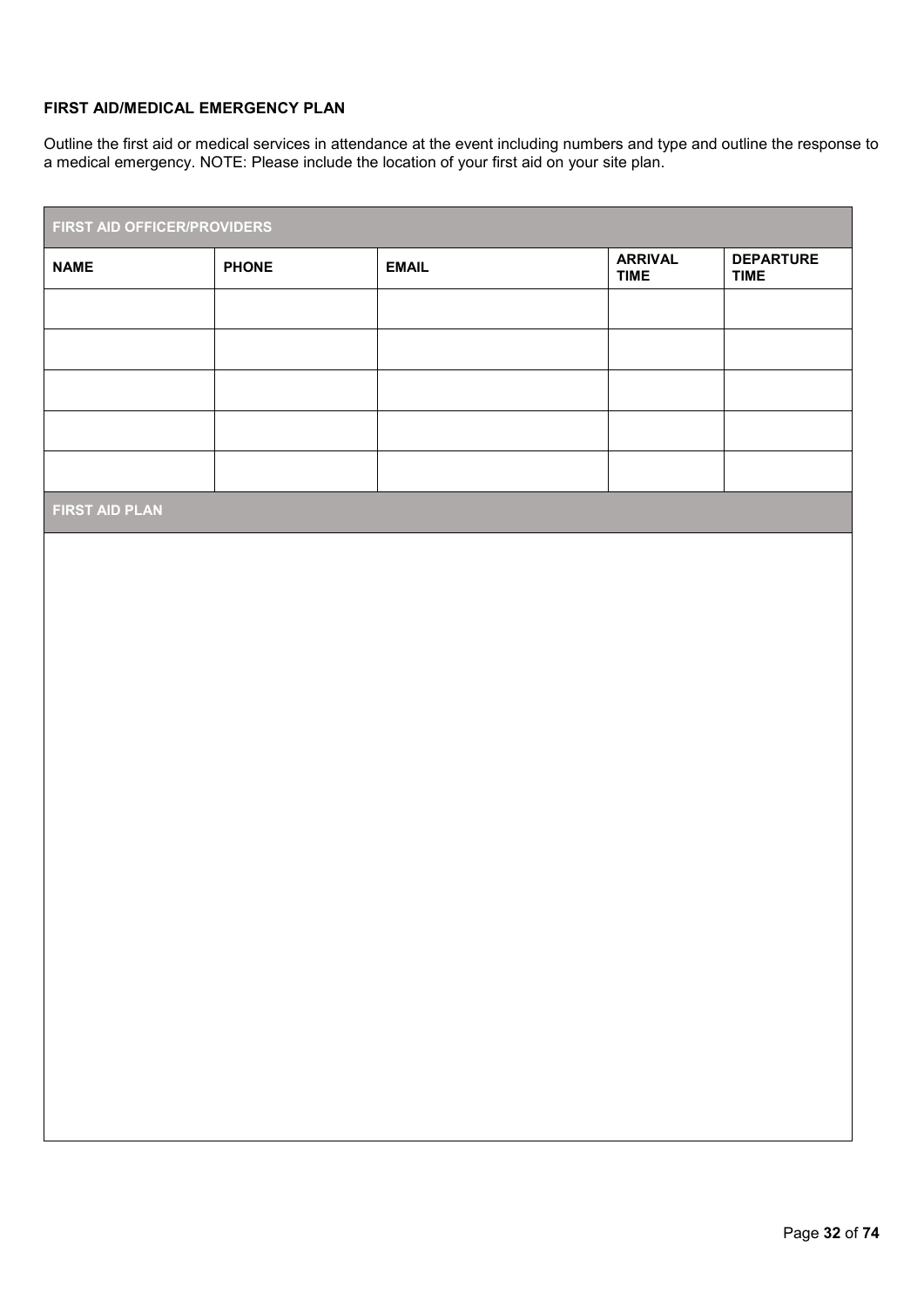#### **CROWD CONTROL/SECURITY PLAN**

Outline crowd control and security plans, personnel numbers and their roles.

Include, if applicable, things like fencing, entry and exit points, security and age identity checks, restricting entry to those holding a valid ticket, a list or prohibited items displayed at entry, terms and conditions of entry advertised etc.

**CROWD CONTROL/SECURITY PLAN** 

#### **Provide details of professional security/crowd control companies (if using)**

| <b>COMPANY</b> | <b>CONTACT</b> | <b>PHONE NUMBER</b> |
|----------------|----------------|---------------------|
|                |                |                     |
|                |                |                     |
|                |                |                     |
|                |                |                     |
|                |                |                     |
|                |                |                     |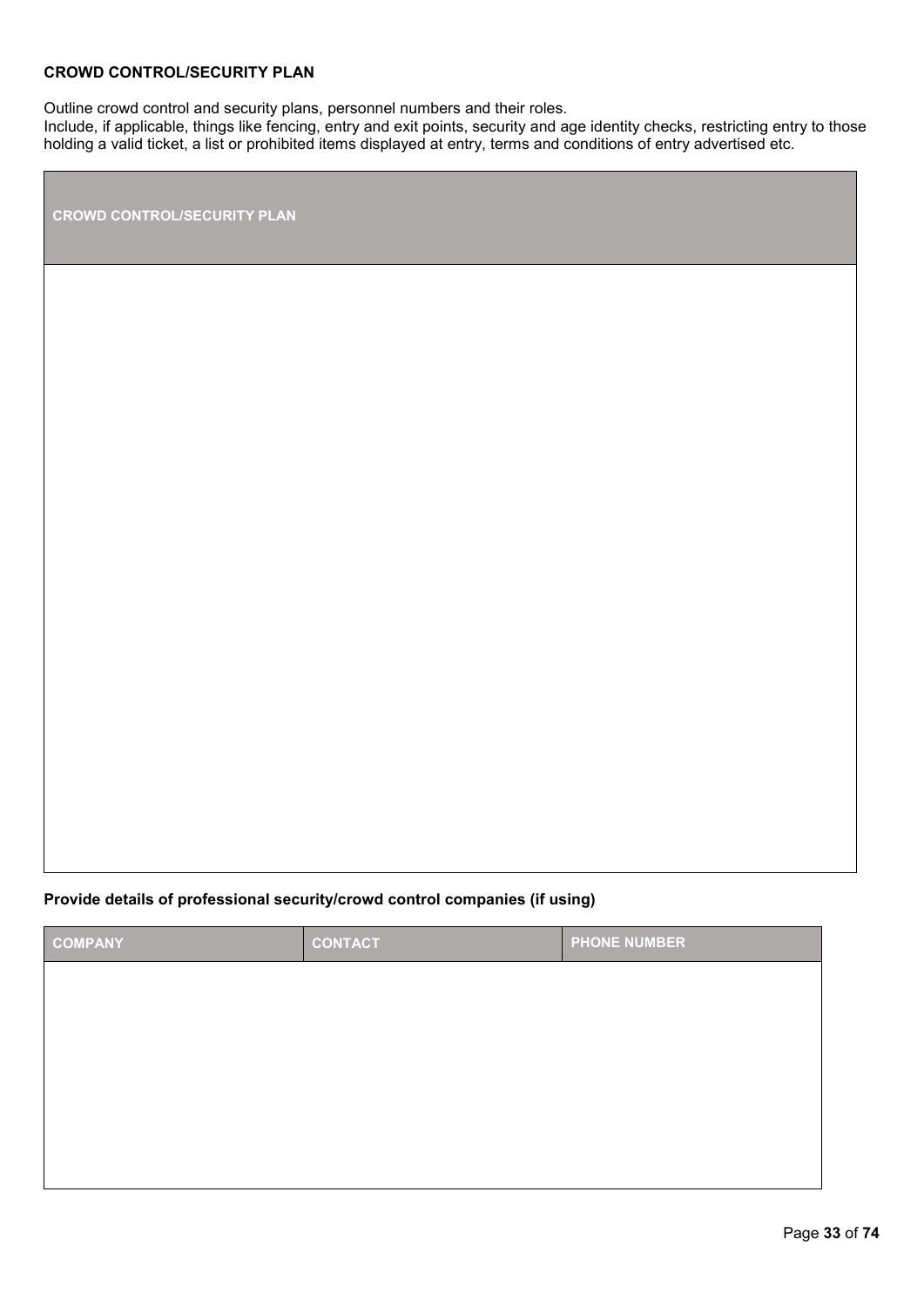#### **WEATHER MONITORING AND RESPONSE PLAN**

If applicable, outline how you will monitor and respond to weather events that may impact your event (eg Extreme heat, wind, flooding etc)

**Weather Response Plan.** 

#### **EVENT CONTINGENCY – CANCELLATION OR POSTPONMENT PLAN**

Outline your event contingency plan it the event needs to be cancelled, postponed, relocated or interrupted on the day.

**EVENT CONTINGENCY PLAN**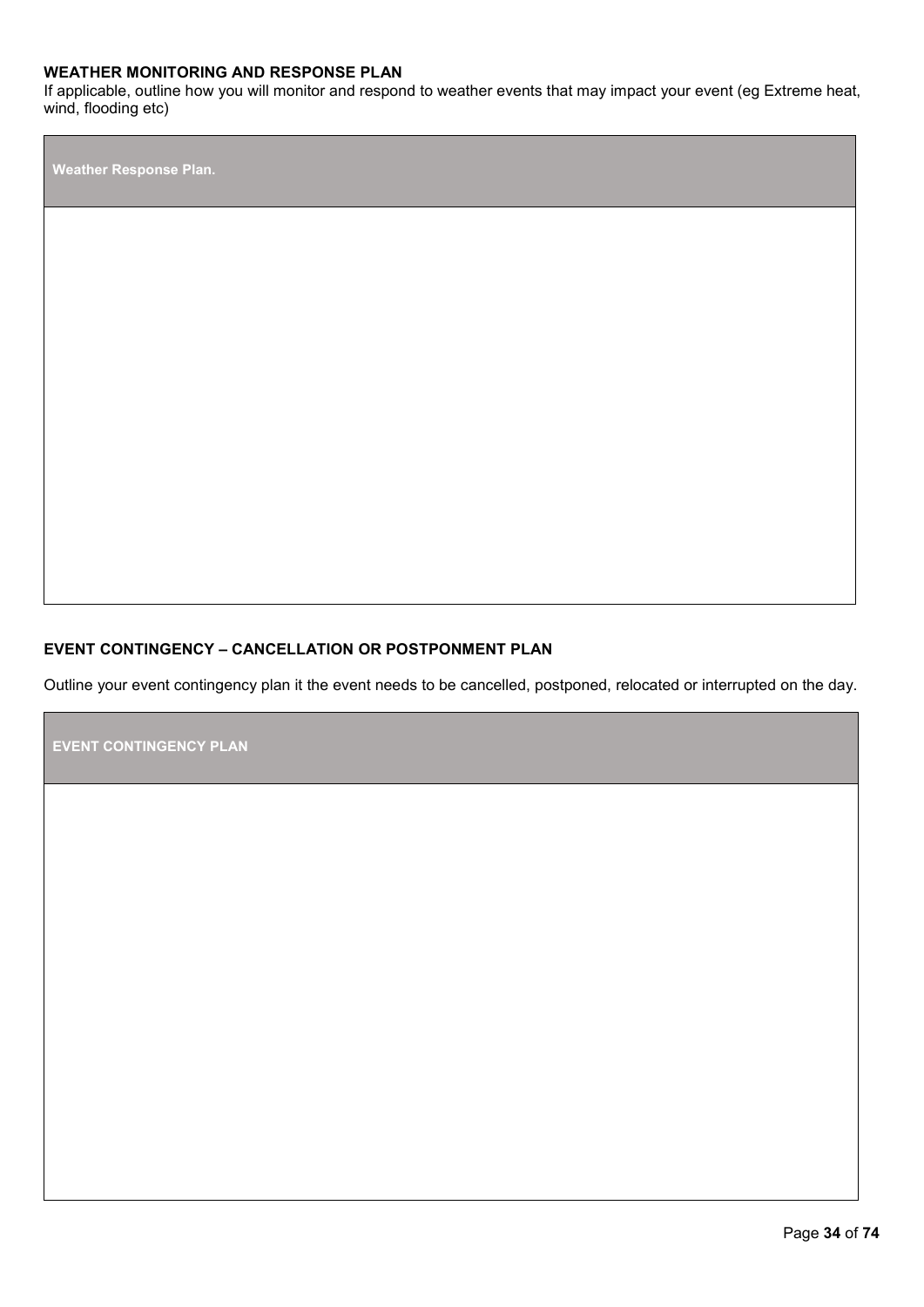#### **EVENT SPECIFIC PLANS**

Include plans for any specific emergencies that may arise at your event. This can include such things as Lost Children, Safe Passage of Vehicles, Pick up and Drop off Points, Speed Limits

**EVENT SPECIFIC PLANS** 

#### **COMMUNICATION AND CONSULTATION DETILAS**

Outline who has been involved or consulted in developing your plan or giving any advice or information.

**EVENT SPECIFIC PLANS**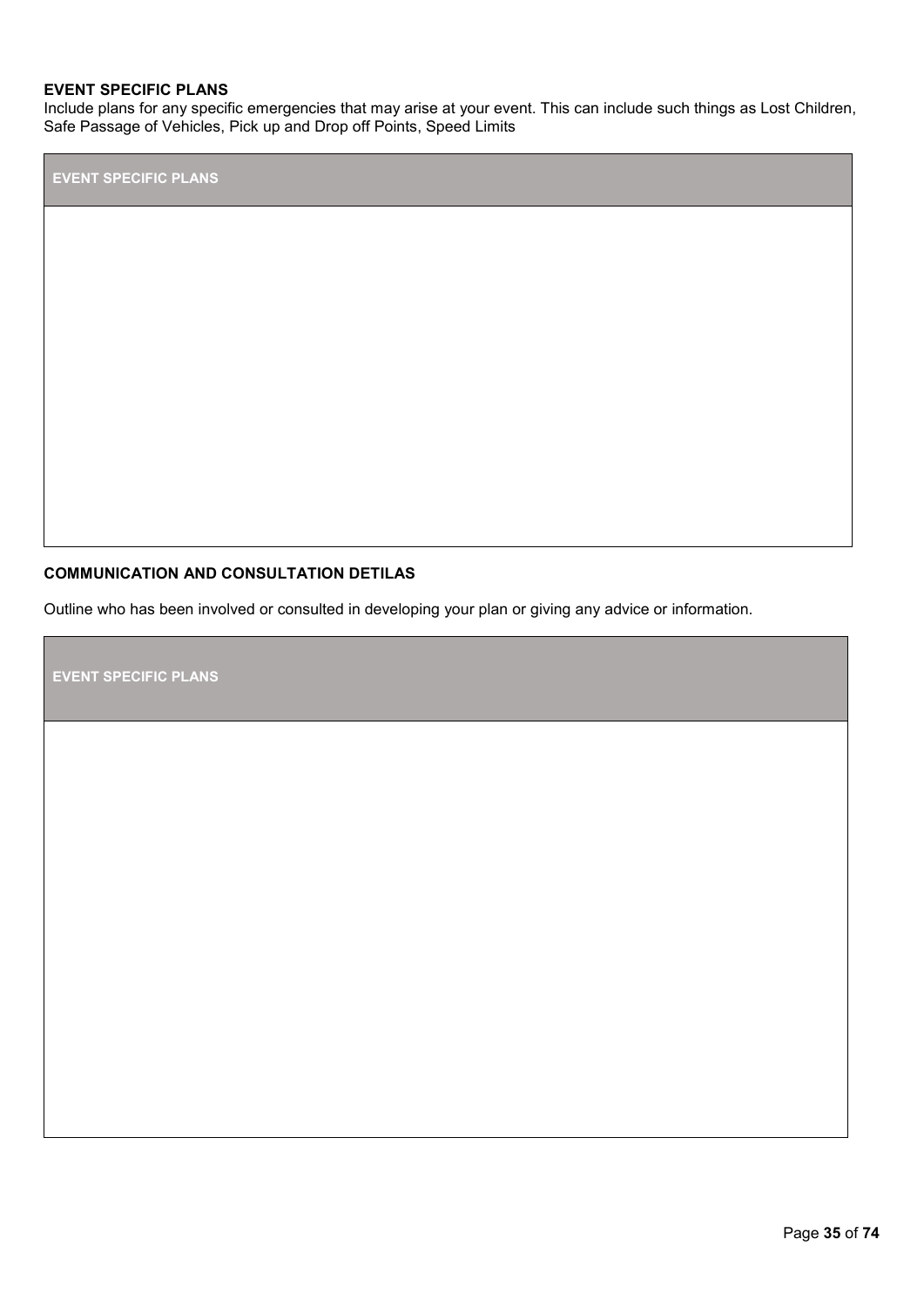#### **DAILY INCIDENT REPORT FORM**

Report any significant incidents (that impacts upon or has the potential to impact upon the safety of staff, participants or patrons)

| <b>DESCRIPTION</b> | <b>ACTION REQUIRED</b> | <b>TIME</b> | <b>OUTCOME</b> |
|--------------------|------------------------|-------------|----------------|
|                    |                        |             |                |
|                    |                        |             |                |
|                    |                        |             |                |
|                    |                        |             |                |
|                    |                        |             |                |
|                    |                        |             |                |
|                    |                        |             |                |
|                    |                        |             |                |
|                    |                        |             |                |
|                    |                        |             |                |
|                    |                        |             |                |
|                    |                        |             |                |
|                    |                        |             |                |
|                    |                        |             |                |
|                    |                        |             |                |
|                    |                        |             |                |
|                    |                        |             |                |
|                    |                        |             |                |
|                    |                        |             |                |
|                    |                        |             |                |
|                    |                        |             |                |
|                    |                        |             |                |

**NO INCIDENTS TO REPORT** 

 $\Box$ 

**WARDEN:** 

SIGNATURE: SIGNATURE: DATE: / / TIME: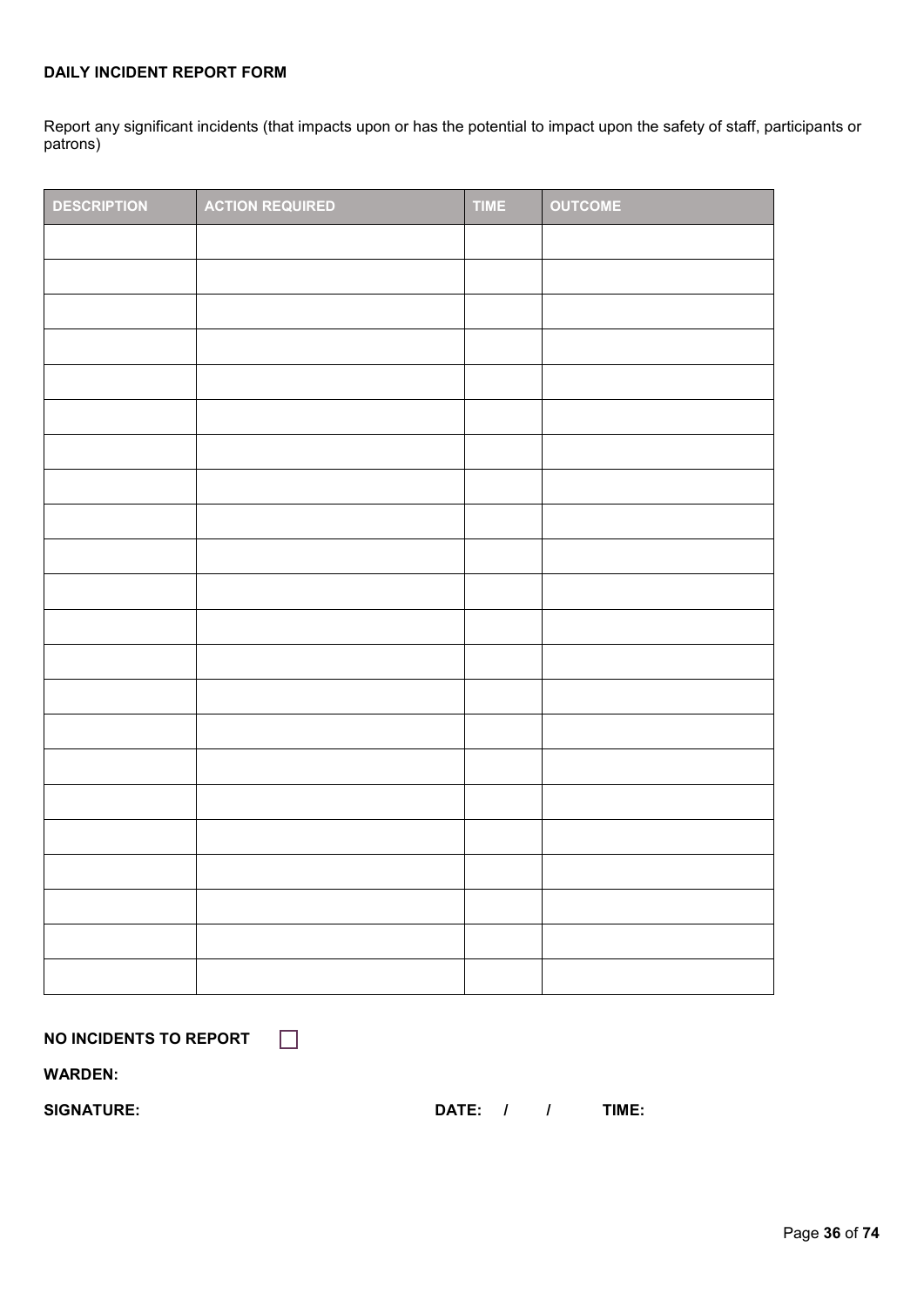A risk assessment is the process of identifying and quantifying the probability of a harmful effect to an item or an individual. To assess risks, an objective evaluation of the risks are considered and ranked by using a basic formula of rating the potential loss and the probability of occurrence.

The Steps to good risk assessment

#### **FIND IT**

List all of the hazards or possible situations associated with the event activity that may expose people to injury, illness or disease. List these hazards in the 'hazards' column of the template

Use experts or experienced people to advise you on your risk assessment.

#### **ASSESS IT**

Rate or assess what the 'likelihood' is of people being exposed to the hazard and what the 'consequences' could be as a result of the hazard occurring.

Use the **Risk Ranking Matrix** in the template.

### **FIX IT**

Identify what practical measures could be put in place to eliminate or reduce the likelihood of the hazard occurring. This is where changes are made to the event to reduce the risks.

Use the hierarchy of control system to minimise or eliminate exposure to hazards. It is a widely accepted system promoted by numerous safety organisations.

Use the **Hierarchy of Control** table to guide you as to what type of controls you could put in place to manage the hazards once you have assessed their risk level.

| <b>LIKELIHOOD</b>               | <b>CONSEQUENCE</b>  |                |                 |               |                      |
|---------------------------------|---------------------|----------------|-----------------|---------------|----------------------|
|                                 | <b>CATASTROPHIC</b> | <b>MAJOR</b>   | <b>MODERATE</b> | <b>MINOR</b>  | <b>INSIGNIFICANT</b> |
| <b>ALMOST</b><br><b>CERTAIN</b> | <b>Extreme</b>      | <b>Extreme</b> | <b>High</b>     | <b>Medium</b> | <b>Medium</b>        |
| <b>LIKELY</b>                   | <b>Extreme</b>      | <b>Extreme</b> | <b>High</b>     | <b>Medium</b> | Low                  |
| <b>POSSIBLE</b>                 | <b>High</b>         | <b>High</b>    | <b>Medium</b>   | Low           | Low                  |
| <b>UNLIKELY</b>                 | <b>High</b>         | <b>Medium</b>  | Low             | Low           | Low                  |
| <b>RARE</b>                     | <b>High</b>         | <b>Medium</b>  | Low             | Low           | Low                  |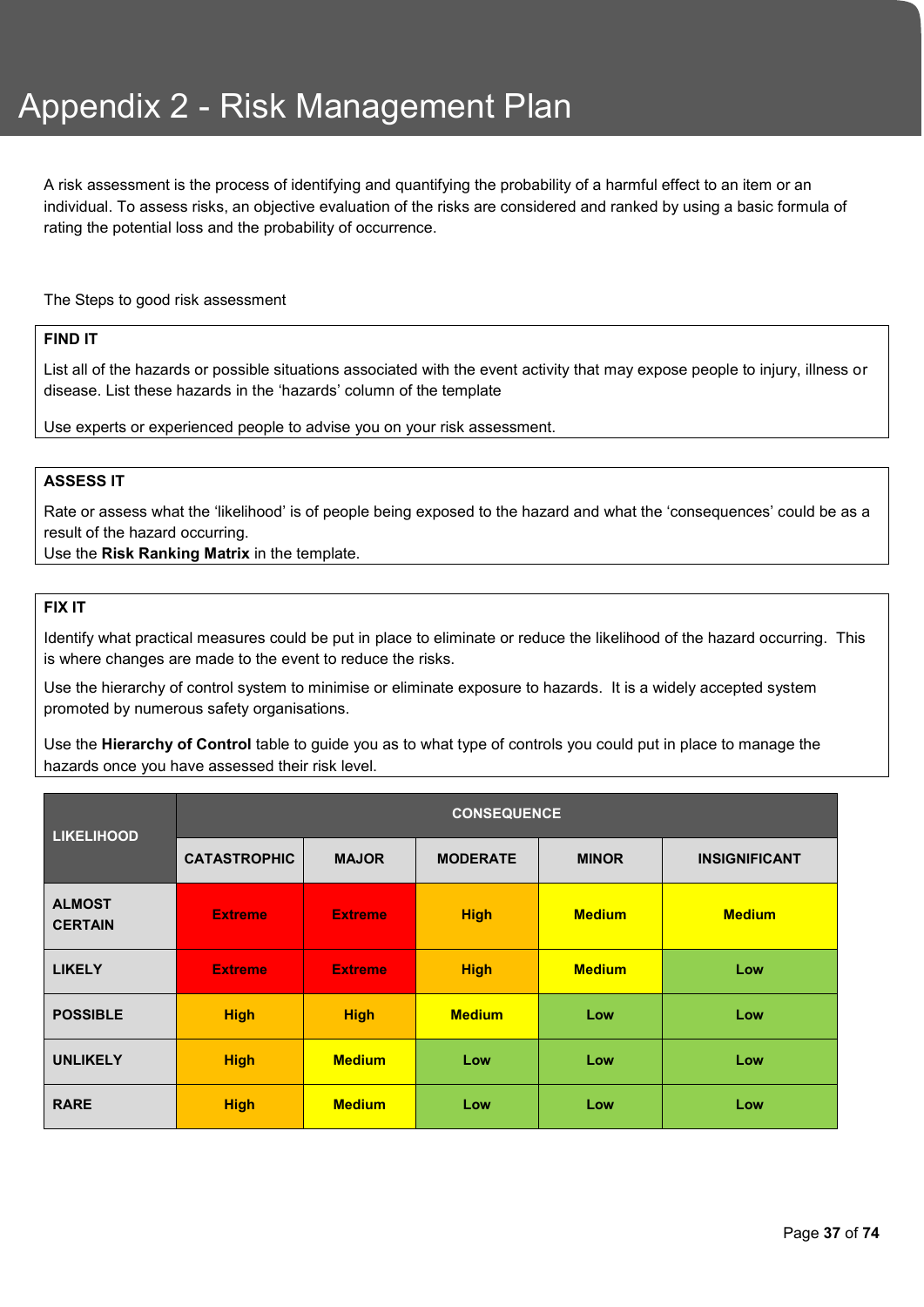| <b>LIKELIHOOD DEFINITIONS</b> |                                                                                                                                             |  |
|-------------------------------|---------------------------------------------------------------------------------------------------------------------------------------------|--|
|                               |                                                                                                                                             |  |
| <b>Almost Certain</b>         | It is expected to occur in most circumstances<br>$\bullet$<br>There is a strong likelihood of the hazards reoccurring<br>$\bullet$          |  |
| <b>Likely</b>                 | Similar hazards have been recorded on a regular basis<br>$\bullet$<br>Considered that it is likely that the hazard could occur<br>$\bullet$ |  |
| <b>Possible</b>               | Incidents or hazards have occurred infrequently in the past<br>$\bullet$                                                                    |  |
| <b>Unlikely</b>               | Very few known incidents of occurrence<br>$\bullet$<br>Has not occurred yet, but it could occur sometime<br>$\bullet$                       |  |
| Rare                          | No known or recorded incidents of occurrence<br>٠<br>Remote chance, may only occur in exceptional circumstance<br>$\bullet$                 |  |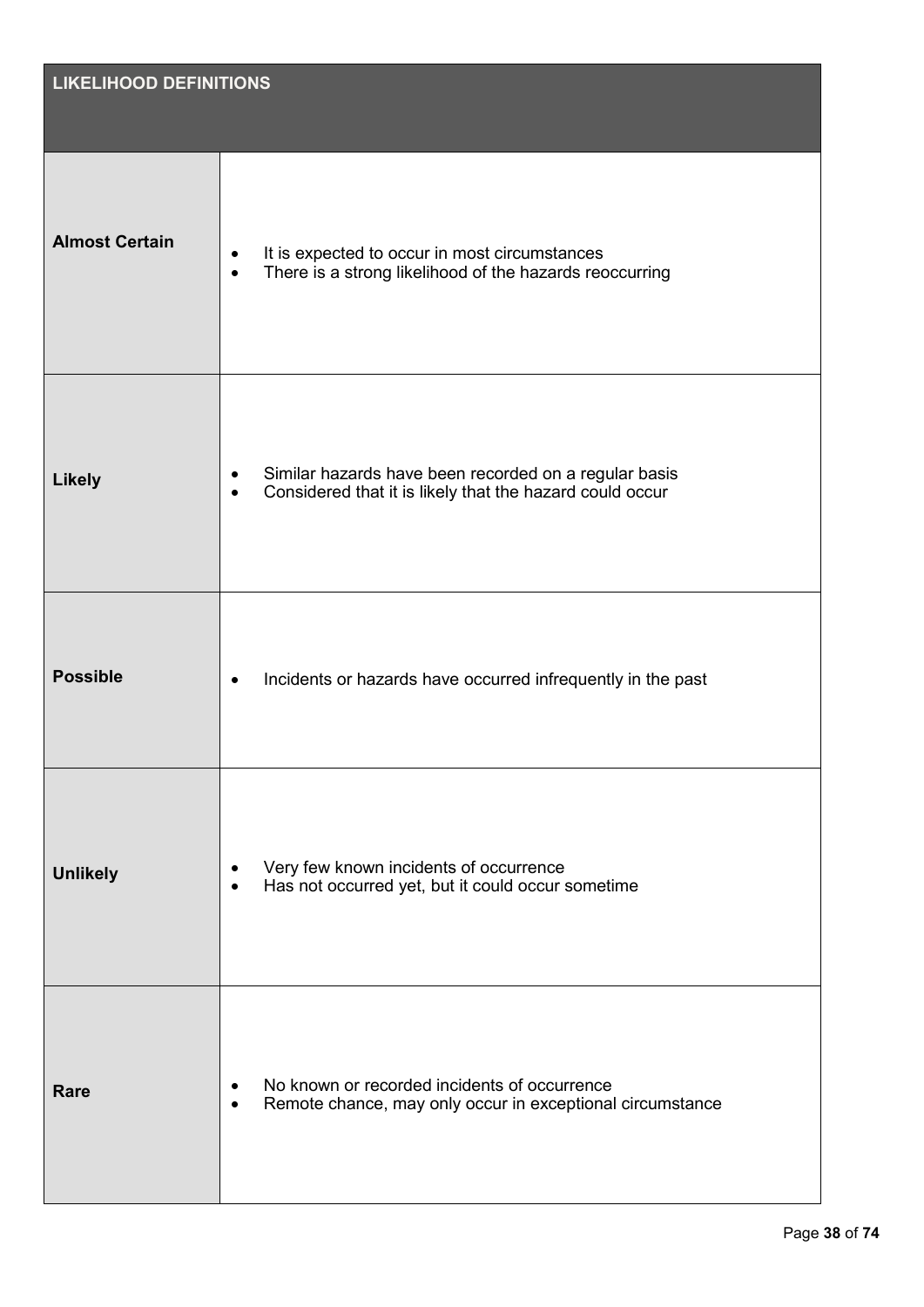| <b>CONSEQUENCE DEFINITIONS</b> |                                                                                                                                                                                                 |
|--------------------------------|-------------------------------------------------------------------------------------------------------------------------------------------------------------------------------------------------|
| <b>Catastrophic</b>            | Multiple of single death<br>$\bullet$<br>Costs to Event of up to \$5 million<br>$\bullet$<br>International and National Media outrage<br>$\bullet$                                              |
| <b>Major</b>                   | Serious health impacts on multiple or single persons or permanent<br>$\bullet$<br>disability.<br>Costs to Event between $$2.5 - $5$ million<br>$\bullet$<br>National media outrage<br>$\bullet$ |
| <b>Moderate</b>                | More than 10 days rehabilitation required for injured persons<br>$\bullet$<br>Costs to Event between \$200,000 and \$2.5 million<br>$\bullet$<br>Local media and community concern<br>$\bullet$ |
| Low                            | Injury to person resulting in lost time and claims<br>Costs to Event between \$50,000 and \$200,000<br>Minor isolated concerns raised by stakeholders, customers                                |
| <b>Negligible</b>              | Persons requiring first aid<br>$\bullet$<br>Costs to Event up to \$50,000<br>$\bullet$<br>Minimum impact to reputation<br>$\bullet$                                                             |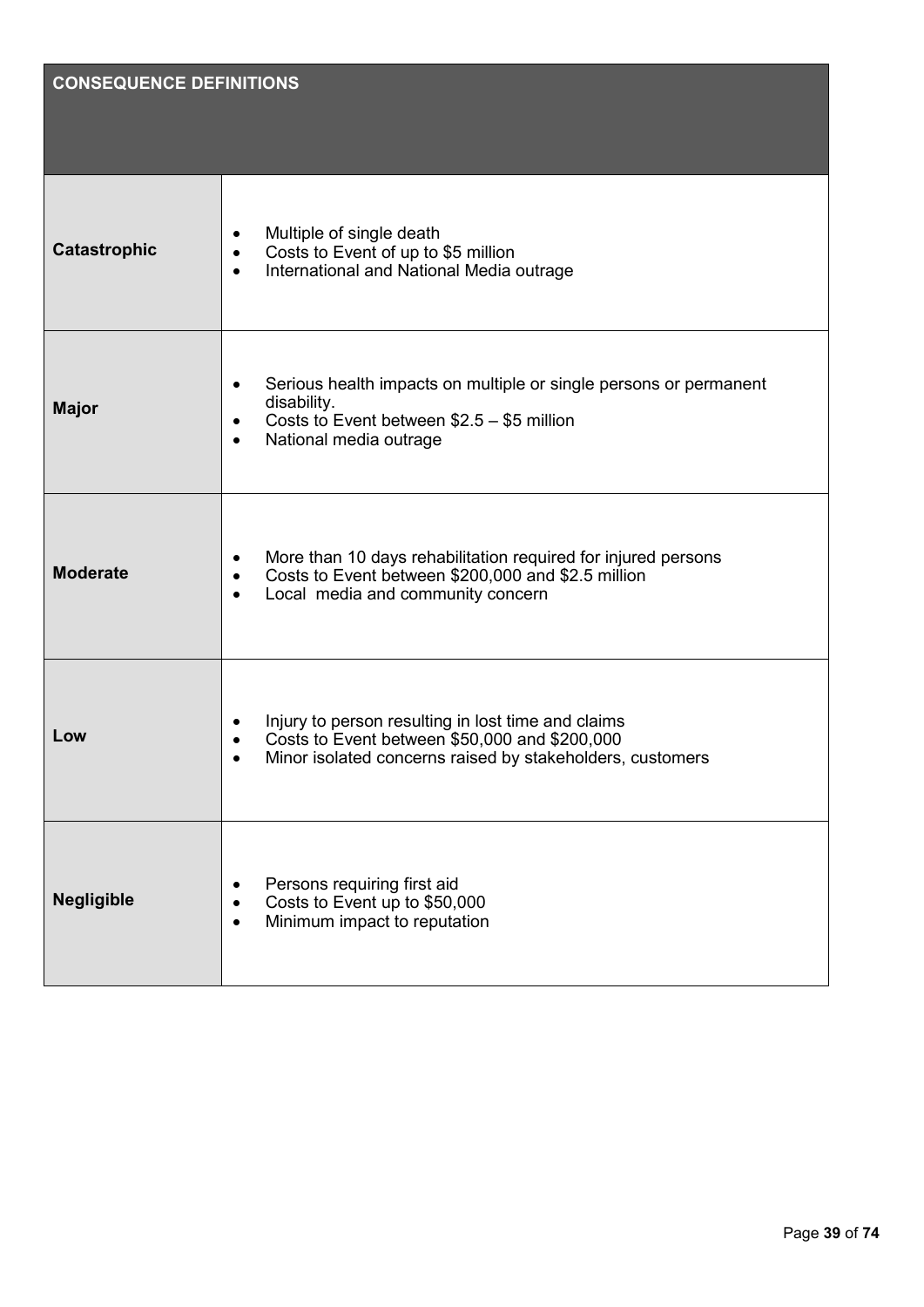#### **How to control hazards.**

By determining the consequences and likelihood of risks occurring, you can now, aim to eliminate, minimise and control the hazards.

Use the hierarchy of control system to minimise or eliminate exposure to hazards.It is a widely accepted system promoted by numerous safety organisations. Referring to the hierarchy will help you decide what controls to put in place to manage the hazards once you have assessed their risk level.

| <b>HEIRACHY OF CONTROLS</b>                                    |                                                                                                                                                                                                                                                             |  |
|----------------------------------------------------------------|-------------------------------------------------------------------------------------------------------------------------------------------------------------------------------------------------------------------------------------------------------------|--|
| <b>ELIMINATION</b><br><b>Eliminate the hazard</b>              | Remove or stop the hazard if possible, remove the cause or source of the hazard, by<br>eliminating the machine, task or work process. If this is not practical, then substitute.                                                                            |  |
| <b>SUBSTITUTION</b><br><b>Substitute the</b><br>process        | Use a less hazardous process- use a less-noisy machine for the task, or introduce a<br>less-noisy work process. If this is not practical, then engineer.                                                                                                    |  |
| <b>ENGINEERING</b><br><b>Change the</b><br>equipment           | Introduce enclosures and barriers around or between the hazards. Improve<br>maintenance procedures. If this is not practical, then:                                                                                                                         |  |
| <b>ISOLATION</b>                                               | Separate or isolate the hazard or equipment from people by relocation or by changing<br>the operation. If this is not practical, then administer                                                                                                            |  |
| <b>ADMINISTRATIVE</b>                                          | Design and communicate written or verbal procedures that prevent the hazard from<br>occurring. If this is not practical, then PPE                                                                                                                           |  |
| <b>PERSONAL</b><br><b>PROTECTIVE</b><br><b>EQUIPMENT (PPE)</b> | Provide protective equipment appropriate to the risk. Provide training information and<br>supervision to ensure that personal hearing protection is fitted, used and maintained<br>appropriately. Equipment that protects the person exposed to the hazard. |  |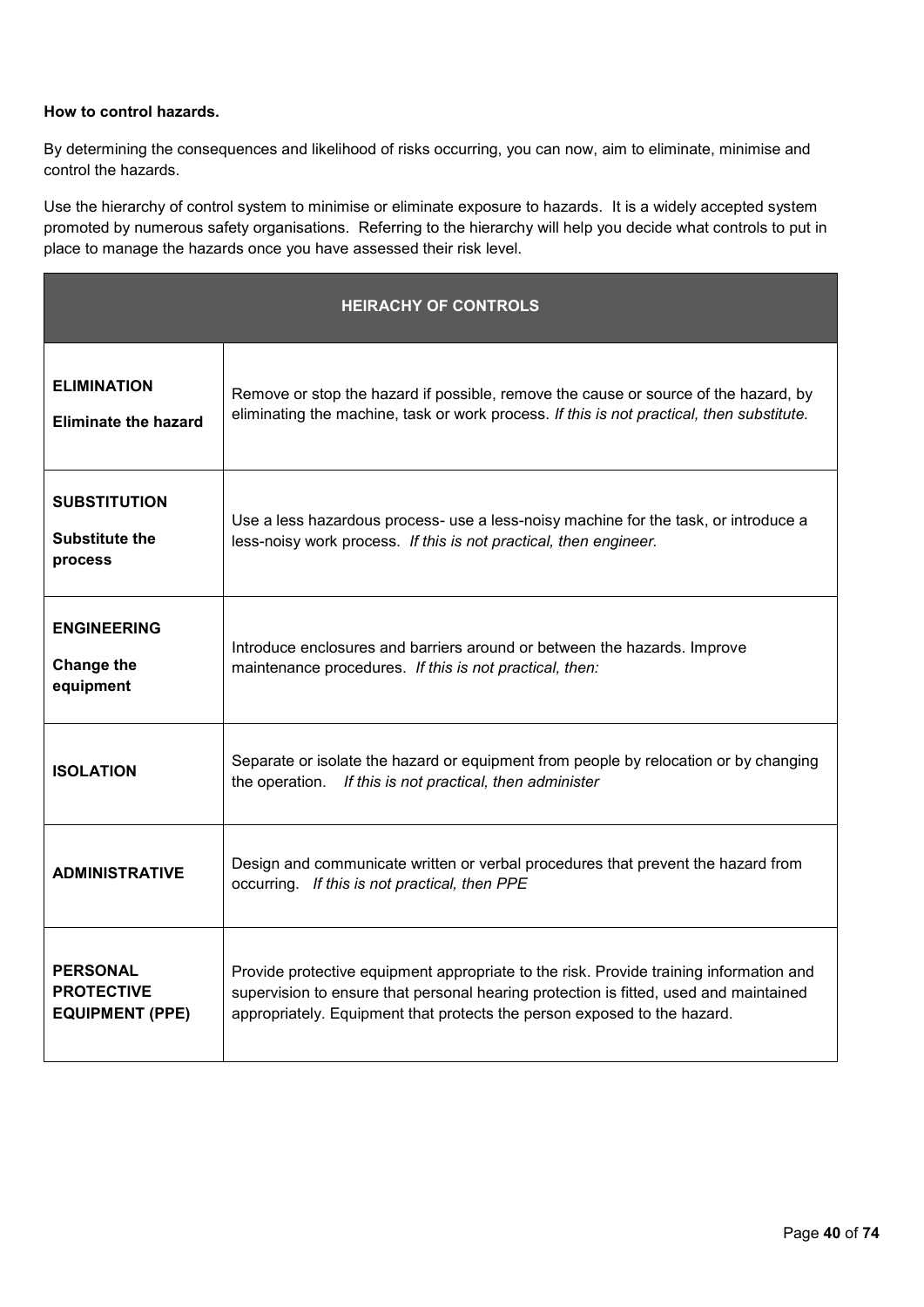#### **EXAMPLE RISK ASSESSMENT**

The information provided in this example template document provides you with hazards and controls that are typical of an event.

Solutions to reduce or remove the risks have also been provided. Each event is different and pose their own 'special' risks so it important that the event organiser thinks outside the list of examples provided in this document and considers what the 'other' risks may be that are unique to your event. You can then use this to create a Risk Checklist for your event

|                           |                     | RISK ASSESSMENT TEMPATE                         |                       |
|---------------------------|---------------------|-------------------------------------------------|-----------------------|
| <b>Name of Event:</b>     |                     | <b>Risk Management Team:</b>                    |                       |
| <b>Date of Event:</b>     |                     | <b>Site Supervisor: Bump in</b><br>and Bump out |                       |
| <b>Location of Event:</b> |                     | <b>Site Supervisor:</b>                         |                       |
| <b>Hazards</b>            | <b>Risk</b><br>rank | <b>Control / Actions</b>                        | <b>Responsibility</b> |
|                           |                     |                                                 |                       |
|                           |                     |                                                 |                       |
|                           |                     |                                                 |                       |
|                           |                     |                                                 |                       |
|                           |                     |                                                 |                       |
|                           |                     |                                                 |                       |
|                           |                     |                                                 |                       |
|                           |                     |                                                 |                       |
|                           |                     |                                                 |                       |
|                           |                     |                                                 |                       |
|                           |                     |                                                 |                       |
|                           |                     |                                                 |                       |
|                           |                     |                                                 |                       |
|                           |                     |                                                 |                       |
|                           |                     |                                                 |                       |
|                           |                     |                                                 |                       |
|                           |                     |                                                 |                       |
|                           |                     |                                                 |                       |
|                           |                     |                                                 |                       |
|                           |                     |                                                 |                       |
|                           |                     |                                                 |                       |
|                           |                     |                                                 |                       |
|                           |                     |                                                 |                       |
|                           |                     |                                                 |                       |
|                           |                     |                                                 |                       |
|                           |                     |                                                 |                       |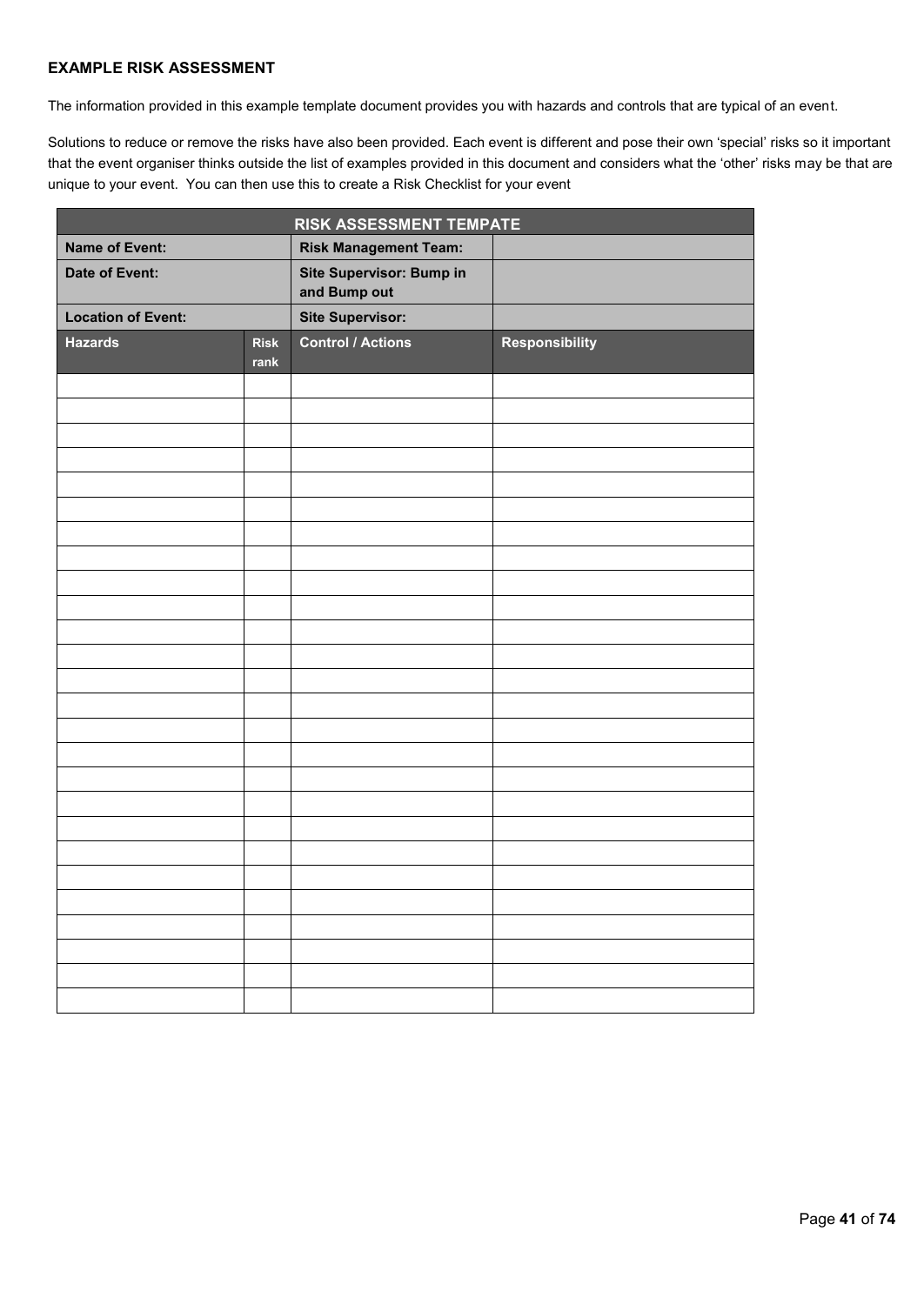#### **SAMPLE: Risk Management Checklist Template**

| <b>No</b>      | <b>Description</b>                                      | OK | <b>NOT</b><br><b>OK</b> | N/A |
|----------------|---------------------------------------------------------|----|-------------------------|-----|
| 1              | Barriers in place- safety tape, fences etc.             |    |                         |     |
| $\overline{c}$ | Clearly Marked out Vendor Spaces                        |    |                         |     |
| 3              | Disabled access and facilities                          |    |                         |     |
| 4              | <b>Drinking Water</b>                                   |    |                         |     |
| 5              | Electrics- lighting, PA, etc.                           |    |                         |     |
| 6              | Ensure Security sign in and out                         |    |                         |     |
| 7              | <b>Emergency Access</b>                                 |    |                         |     |
| 8              | Emergency Exits cleared and open                        |    |                         |     |
| 9              | Emergency Services notified/briefed                     |    |                         |     |
| 10             | Exit Signage                                            |    |                         |     |
| 11             | Extension, leads, cables and plugs tested and tagged    |    |                         |     |
| 12             | Extension leads and plugs raised or covered and secured |    |                         |     |
| 13             | Fire Extinguishers in placed and signed                 |    |                         |     |
| 14             | <b>Gas Bottles secured</b>                              |    |                         |     |
| 15             | Any Hot surfaces out of publics reach                   |    |                         |     |
| 16             | Ladders- safe for purpose                               |    |                         |     |
| 17             | Licensed areas marked and policed                       |    |                         |     |
| 18             | Manual Handling procedures followed                     |    |                         |     |
| 19             | Staff/volunteers/performers/marshals/Security briefed   |    |                         |     |
| 20             | Noise levels checked                                    |    |                         |     |
| 21             | Pedestrian access clear and safe                        |    |                         |     |
| 22             | Roads and Walkways clear and in good condition          |    |                         |     |
| 23             | Safety Officers Briefed                                 |    |                         |     |
| 24             | Check for sharp and protruding objects around site      |    |                         |     |
| 25             | Signs to Amenities                                      |    |                         |     |
| 26             | <b>Check Staging</b>                                    |    |                         |     |
| 27             | Ensure Stage Edging and Steps Marked                    |    |                         |     |
| 28             | Steps and handrail condition                            |    |                         |     |
| 29             | Special effect warning signs                            |    |                         |     |
| 30             | Switchboxes secured                                     |    |                         |     |
| 31             | Tents and Marquees secured                              |    |                         |     |
| 32             | Toilets- Correct number and in working order            |    |                         |     |
| 33             | Trees and branches                                      |    |                         |     |
| 34             | <b>Tripping Hazards</b>                                 |    |                         |     |
| 35             | Vehicles removed from site                              |    |                         |     |
| 36             | Vendors Briefed                                         |    |                         |     |
| 37             | Wardens on site and briefed                             |    |                         |     |
| 38             | Waste Management in Place                               |    |                         |     |
| 39             | Warning signage in correct areas                        |    |                         |     |
| 40             | Weather and Wind condition check                        |    |                         |     |

Safety concerns:

Inspected by\_\_\_\_\_\_\_\_\_\_\_\_\_\_\_\_\_\_\_\_\_\_\_\_\_\_\_\_\_\_ Date \_\_\_\_\_\_\_\_\_\_\_\_\_\_\_\_\_\_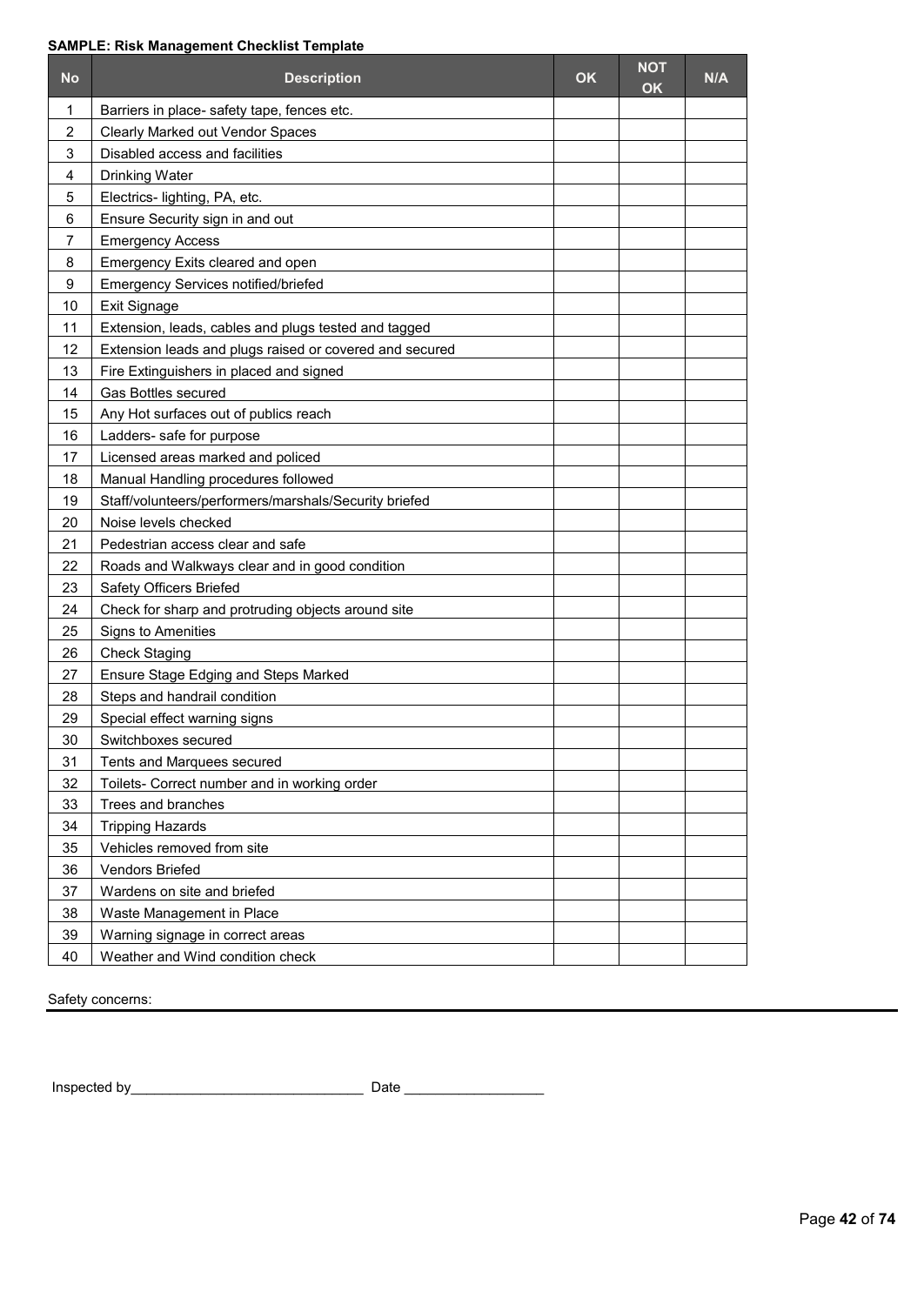# Appendix 3 – Stake Holder Letter Example

The following letter is an example only. The letter must include;

- Name Date and Location of the Event
- The Expected Number of Participants/Patrons
- Activities/Entertainment conducted as part of the Event
- Likely Distributions to residents and business with respect to noise, transport and road closures
- A contact number for further information or queries and your details/

#### NOTIFICATION OF PROPOSED EVENT

Dear Resident/Tennant/Operator,

This letter is to notify you that (insert Company) are proposing to hold an event at (insert location/s) on (date)

Event Details;

- Start Time to Finish Time
- Brief Description of Event
- Expected Attendance
- List of Street, parks, locations affected and how they will be affected

The Mount Alexander Shire Council have been notified of this event and we will conduct our activities in accordance with the terms and conditions required by the Council.

We appreciate the support of the public in ensuring that our event is a success. We will make every effort to minimise impact on your neighbourhood. Noise will be kept to a minimum at all times.

We thank you in advance for your understanding and cooperation on this matter.

Should you have any queries or require more information, please don't hesitate to contact our event manager. (Name) on (Mobile Number) or the Mount Alexander Shire Council Venues and Events Officer, Jessica Grant, on 0400000000

Kind Regards,

(name)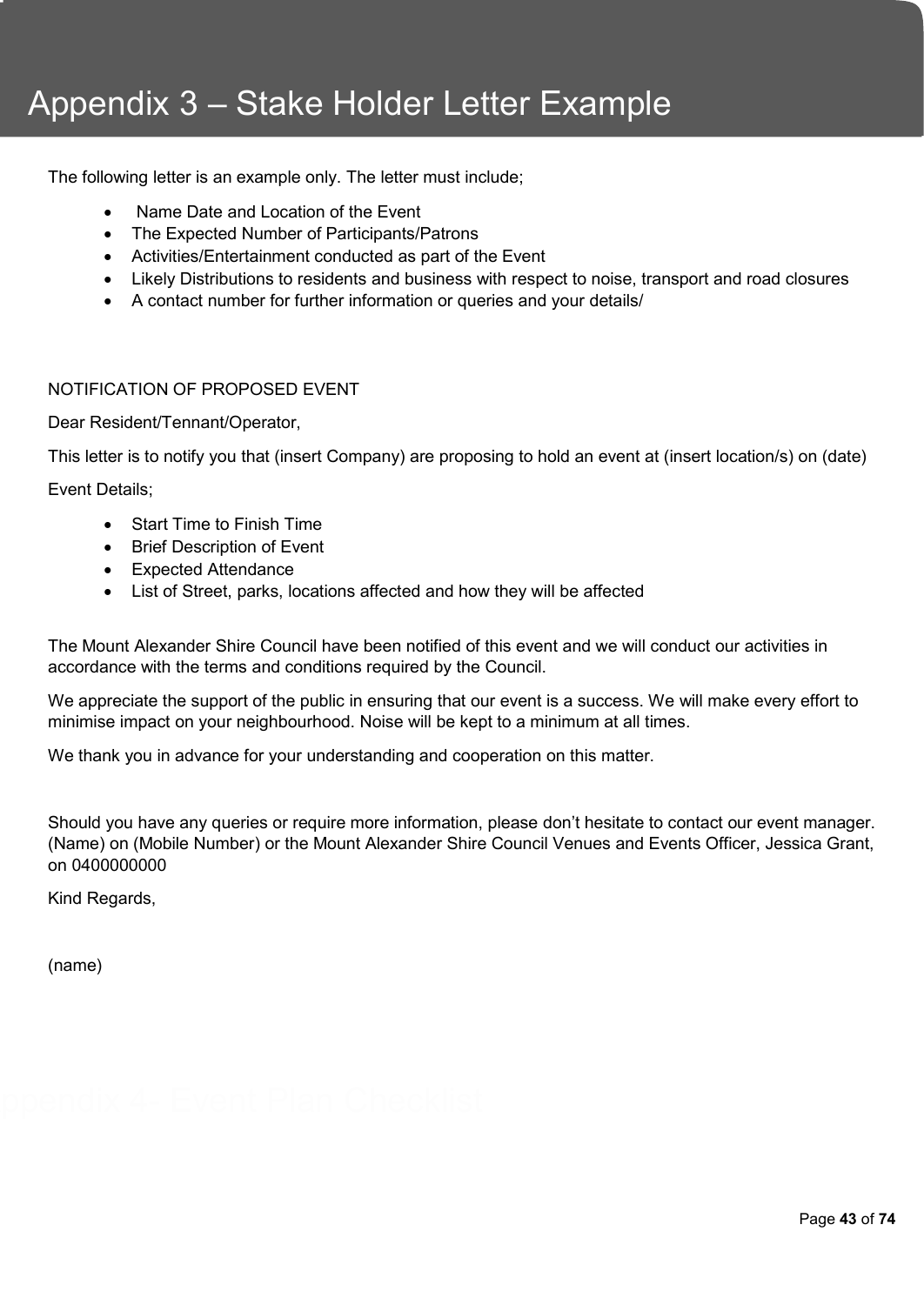This checklist will assist you in the development of an Event Plan. We encourage all event organisers to develop an event plan. They are a reference for yourself and your working group and are also a great resource for funding and permit applications.

| <b>Event Details</b>                                                                                                                                                                                                                                                                                                                                                                         | ⊡                       |
|----------------------------------------------------------------------------------------------------------------------------------------------------------------------------------------------------------------------------------------------------------------------------------------------------------------------------------------------------------------------------------------------|-------------------------|
| <b>Event Name</b><br>$\bullet$<br>Event date, location and times<br>$\bullet$<br><b>Event Organiser Details</b><br>$\bullet$<br><b>Event Description</b>                                                                                                                                                                                                                                     |                         |
| <b>Event Running Sheet</b>                                                                                                                                                                                                                                                                                                                                                                   | ☑                       |
| Bump-in and Bump- out times<br>$\bullet$<br><b>Event Timings</b>                                                                                                                                                                                                                                                                                                                             |                         |
| <b>Contact List</b>                                                                                                                                                                                                                                                                                                                                                                          | $\overline{\mathbb{M}}$ |
| List of the key contacts of your event<br>$\bullet$                                                                                                                                                                                                                                                                                                                                          |                         |
| <b>Public Liability Insurance</b>                                                                                                                                                                                                                                                                                                                                                            | V                       |
| Stakeholder Notification Plan                                                                                                                                                                                                                                                                                                                                                                | M                       |
| <b>Stakeholder Letter</b><br>$\bullet$<br><b>Other Notification Plan</b>                                                                                                                                                                                                                                                                                                                     |                         |
| Signage                                                                                                                                                                                                                                                                                                                                                                                      | ☑                       |
| <b>Directional</b><br>$\bullet$<br><b>Marketing Signage</b><br><b>Council Event Board usage</b>                                                                                                                                                                                                                                                                                              |                         |
| Site Plan                                                                                                                                                                                                                                                                                                                                                                                    | $\overline{\mathbf{v}}$ |
| Location and Dimensions of all aspects<br>$\bullet$<br>Access and Egress Points (pedestrian and emergency services)<br>$\bullet$<br><b>First Aid Location</b><br>Location of Extinguishers<br><b>Location of Facilities</b><br>Accessibility (disabled toilets, viewing areas and mobility services<br>Location of marquees and other temporary structures<br>$\bullet$<br>Fencing locations |                         |
| <b>Infrastructure and Facilities</b>                                                                                                                                                                                                                                                                                                                                                         | ☑                       |
| <b>Equipment list</b><br>$\bullet$<br>Drinking water provisions details<br>Details of toilet facilities                                                                                                                                                                                                                                                                                      |                         |
| <b>Occupancy Permits</b>                                                                                                                                                                                                                                                                                                                                                                     | ☑                       |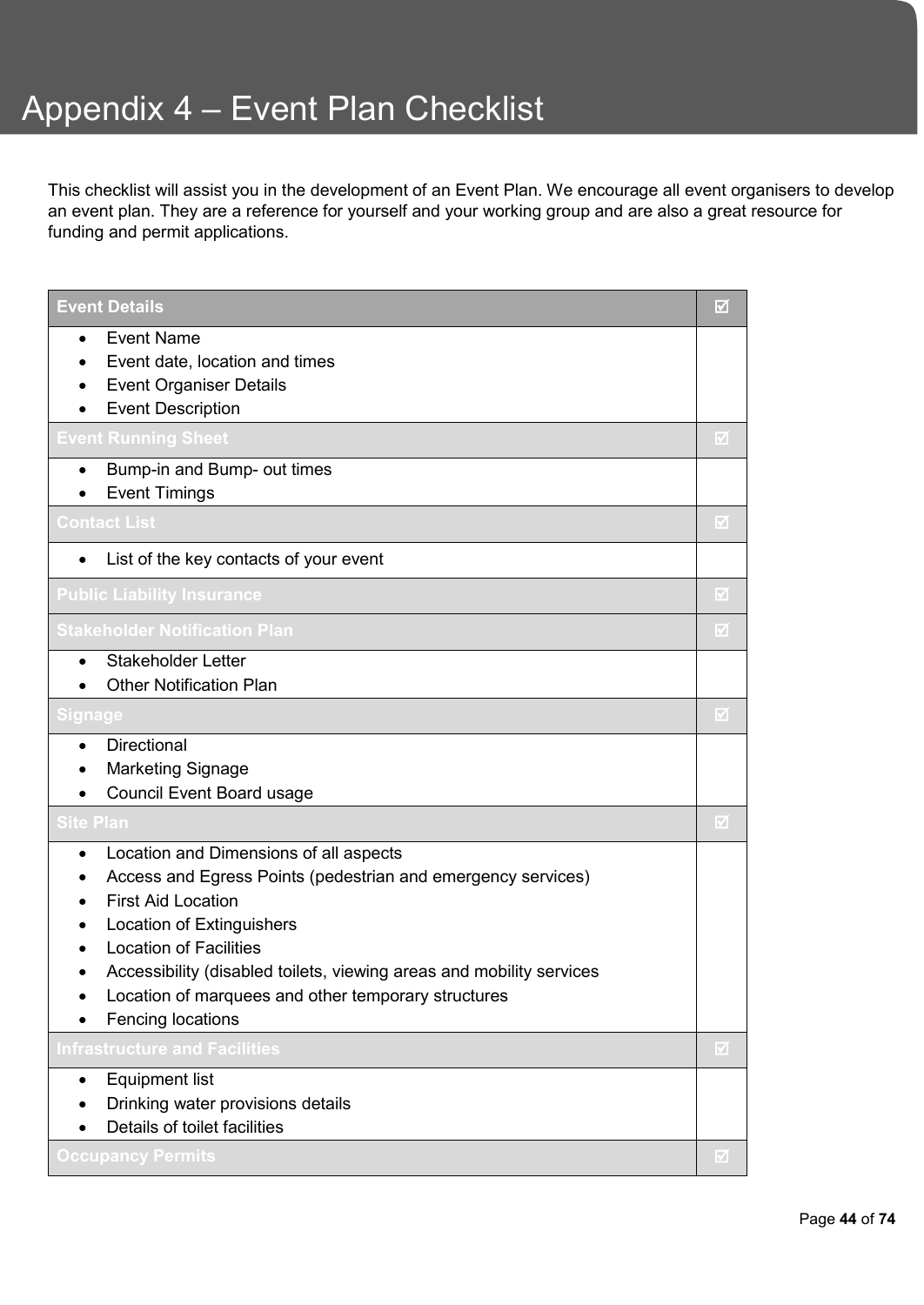| Application for Place of Public Entertainment (POPE)<br>$\bullet$ |                         |
|-------------------------------------------------------------------|-------------------------|
| Temporary structures siting permit application                    |                         |
| <b>Security</b>                                                   | M                       |
| <b>Security Plan</b>                                              |                         |
| <b>Traffic Management Plan</b>                                    | $\overline{\mathbf{y}}$ |
| <b>Emergency Services Notification</b>                            | M                       |
| <b>Victoria Police</b>                                            |                         |
| <b>CFA</b>                                                        |                         |
| <b>Vic Roads</b>                                                  |                         |
| Emergency and Risk Management                                     | ☑                       |
| <b>Risk Management Checklist</b><br>$\bullet$                     |                         |
| <b>Risk Management Plan</b>                                       |                         |
| Occupational Health and Safety Officers                           |                         |
| <b>Emergency Contact List</b>                                     |                         |
| <b>First Aid Details</b>                                          |                         |
| <b>High Risk Hazards</b>                                          |                         |
| <b>Weather Contingency</b>                                        |                         |
| Waste Management Plan                                             | M                       |
| Waste and Recycling Bins                                          |                         |
| <b>Waste Management Plan</b>                                      | $\overline{\mathbf{z}}$ |
| <b>Waste Wise Plan</b>                                            |                         |
| <b>Food Vendors</b>                                               | ☑                       |
| List of vendors and their contact details                         |                         |
| <b>Health Permits</b>                                             |                         |
| <b>Alcohol Plan</b>                                               | $\overline{\mathbf{v}}$ |
| <b>Liquor License Application</b>                                 |                         |
| Red Line Map                                                      |                         |
| Responsible Service of Alcohol                                    |                         |
| <b>Noise and Music Management Strategies</b>                      | M                       |
| <b>Sound Technicians Details</b>                                  |                         |
| <b>APRA AMCOS Licences</b>                                        |                         |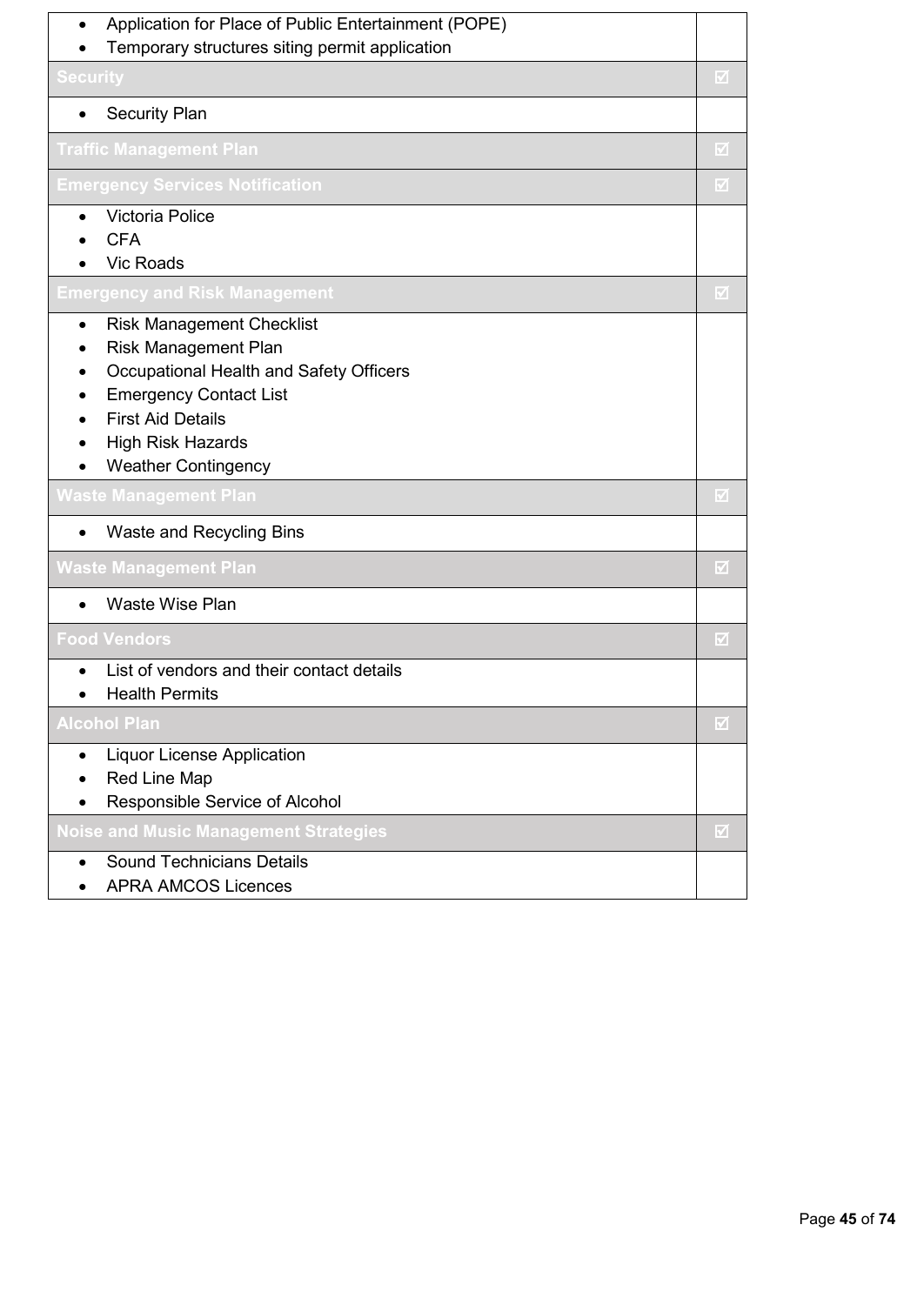We have developed an Event Plan template for you to use when planning your event. We encourage all event organisers to develop an event plan. They are a reference for yourself and your working group and are also a great resource when registering your event, applying for funding and for permit applications.

### **Event Details**

Fill out the following details for your event plan. The tables should act as a rough guide for what to include in your event plan.

| <b>Event Overview</b>   |  |
|-------------------------|--|
| Name of event:          |  |
| Bump-in date and time:  |  |
| Event date/s            |  |
| Bump out date and time: |  |
| Location:               |  |

| <b>Event Organiser's details</b> |  |  |
|----------------------------------|--|--|
| <b>Event Managers Name</b>       |  |  |
| Organisation Name:               |  |  |
| Address:                         |  |  |
| Phone:                           |  |  |
| Email:                           |  |  |
| Website:                         |  |  |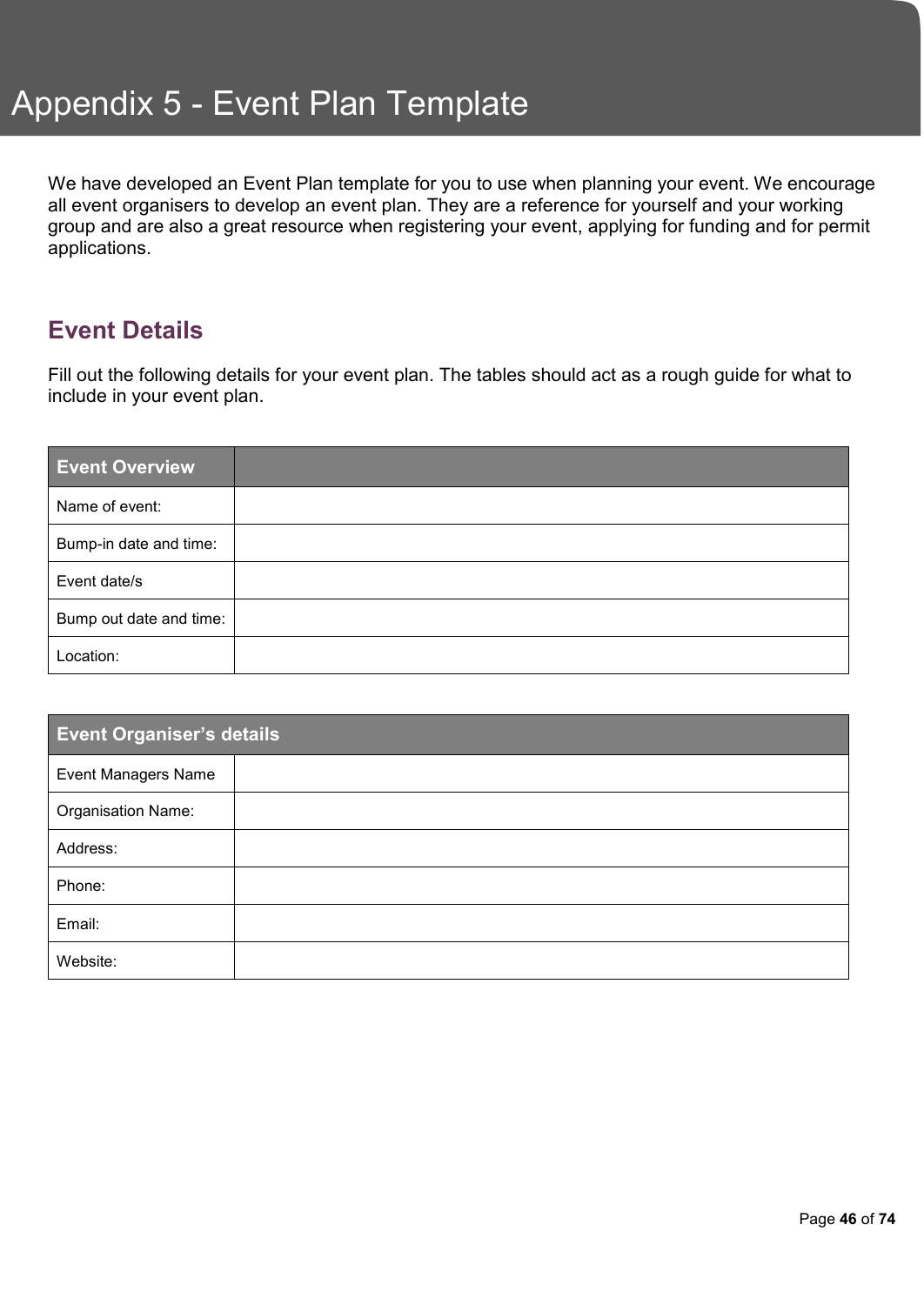| <b>Event Description</b>                                   |  |
|------------------------------------------------------------|--|
| What is the main<br>purpose of this event?                 |  |
| What Types of<br>entertainment/activities<br>will be held? |  |
| Who is the Target<br>Audience?                             |  |
| What is the expected<br>number of patrons                  |  |
| How is the event being<br>promoted?                        |  |

# **Event Running Sheet**

A running sheet set the timing and sequence for your event so that you, your staff and volunteers, vendors and performers know what is happening and when. Running sheets should include a timeline of event bump in and bump out and program timings.

| <b>Date</b> | <b>Time</b> | <b>Action</b> | <b>Responsibility</b> | <b>Contact</b><br><b>Phone</b> |
|-------------|-------------|---------------|-----------------------|--------------------------------|
|             |             |               |                       |                                |
|             |             |               |                       |                                |
|             |             |               |                       |                                |
|             |             |               |                       |                                |
|             |             |               |                       |                                |
|             |             |               |                       |                                |
|             |             |               |                       |                                |
|             |             |               |                       |                                |
|             |             |               |                       |                                |
|             |             |               |                       |                                |
|             |             |               |                       |                                |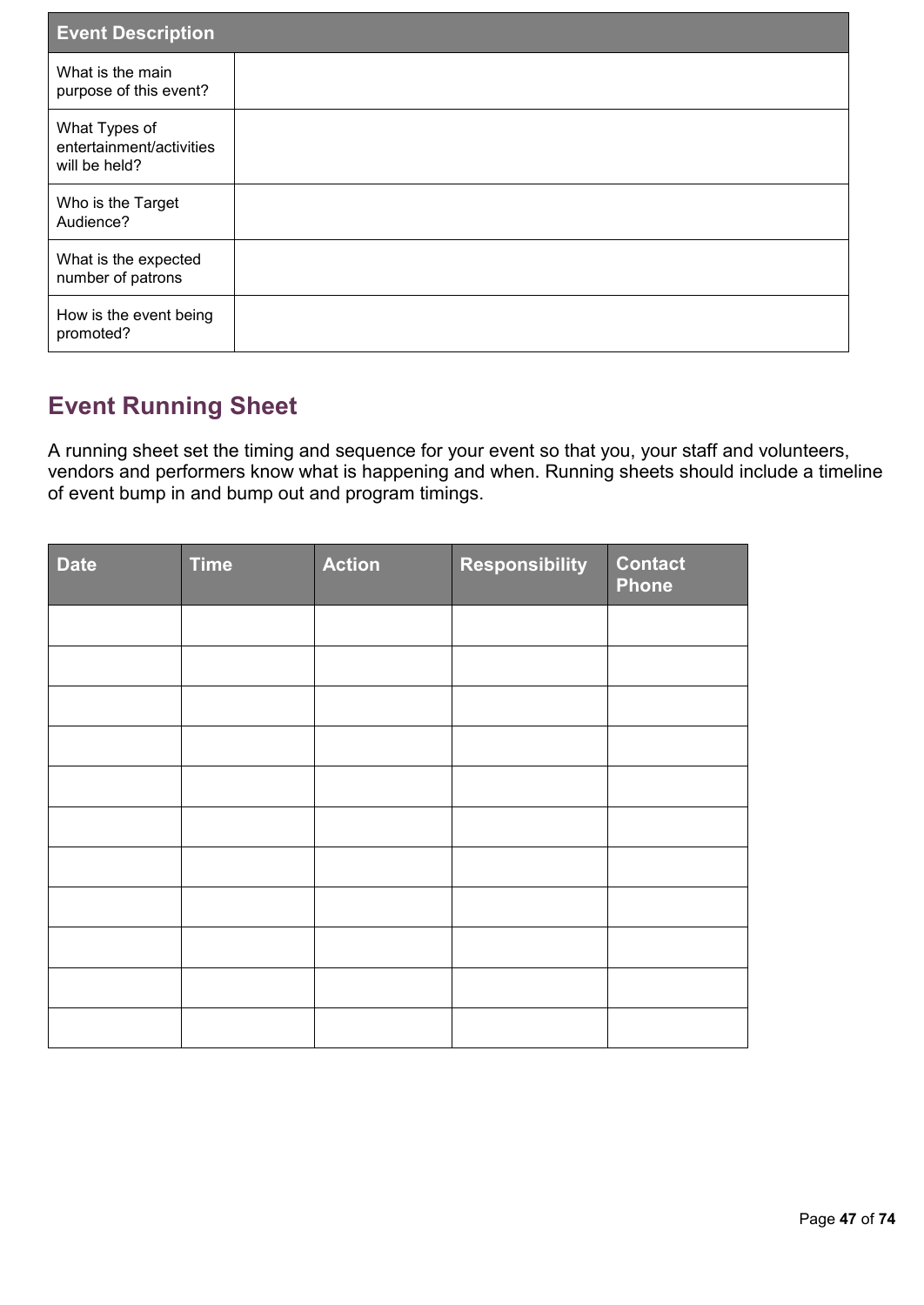### **Contact List**

List the key contacts for your event, their roles and phone numbers for easy reference in the lead up to your event

| Name | Role | Company | <b>Phone</b> |
|------|------|---------|--------------|
|      |      |         |              |
|      |      |         |              |
|      |      |         |              |
|      |      |         |              |
|      |      |         |              |
|      |      |         |              |
|      |      |         |              |
|      |      |         |              |
|      |      |         |              |
|      |      |         |              |
|      |      |         |              |
|      |      |         |              |
|      |      |         |              |

### **Public Liability Insurance**

Public Liability Insurance organised? Certificate of Currency provided to council?

| <b>Insurers Details</b> |  |  |
|-------------------------|--|--|
| Company Name:           |  |  |
| Phone:                  |  |  |
| Email:                  |  |  |
| Website:                |  |  |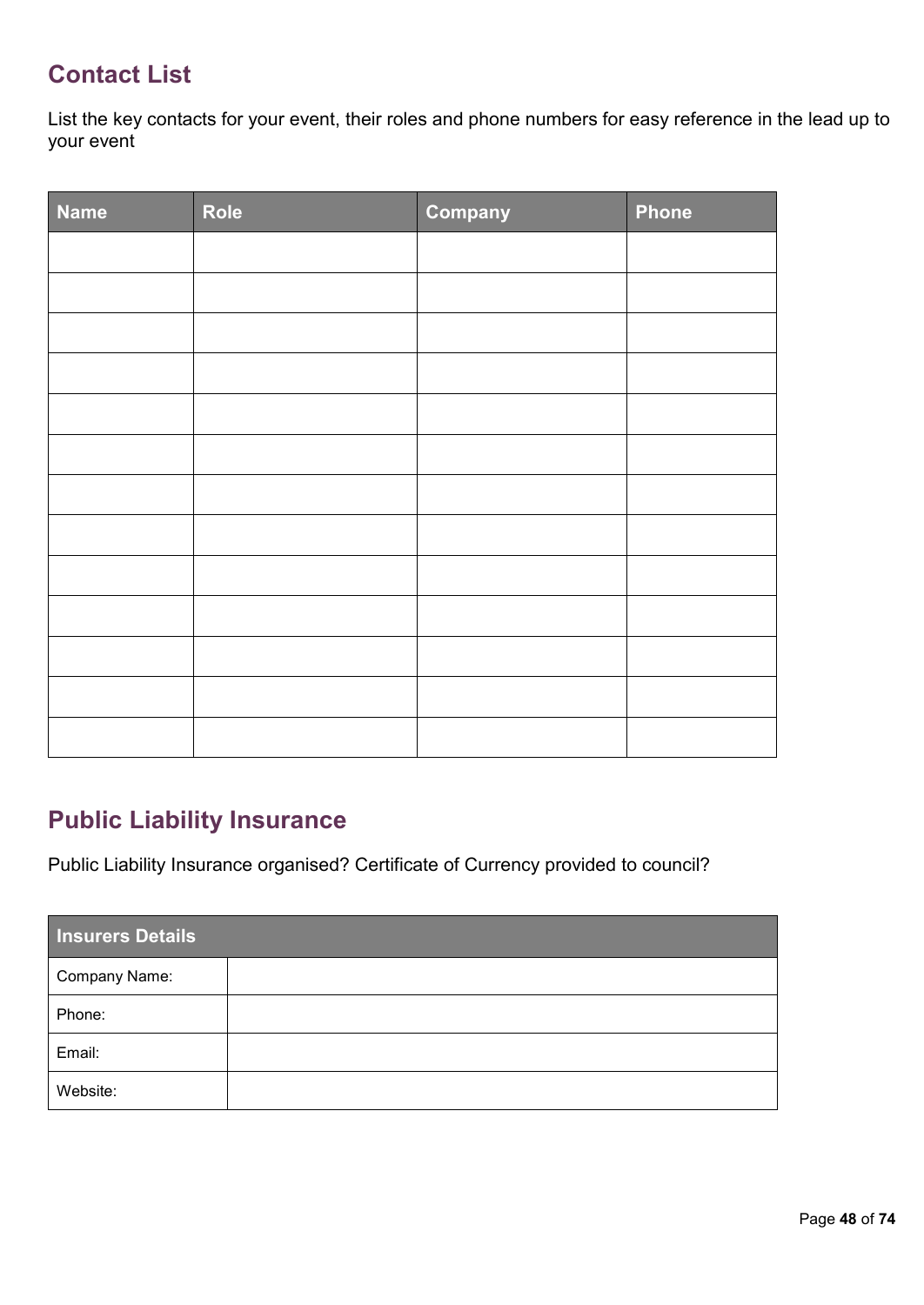### **Stakeholder Notification**

Have you notified local residents and businesses that may be affected? An example Stakeholder notification is another appendix in this Toolkit

### **Site Plan**

It is important for your event to have a site plan, especially if you require a POPE permit, siting permit and for your Emergency Management Plan.

A site plan should include;

- The location and dimensions of all aspects of your event space
- Access and Egress point (pedestrian and Emergency Services)
- First Aid location/s
- Location of Extinguishers
- Location of facilities
- Location of Drinking Water facilities
- Accessibility (disabled toilets, viewing areas, access points and mobility services)
- Location of Marquees and other temporary structures
- Fencing locations
- Red Line area (if event is licensed)

### **Site Plan Example**

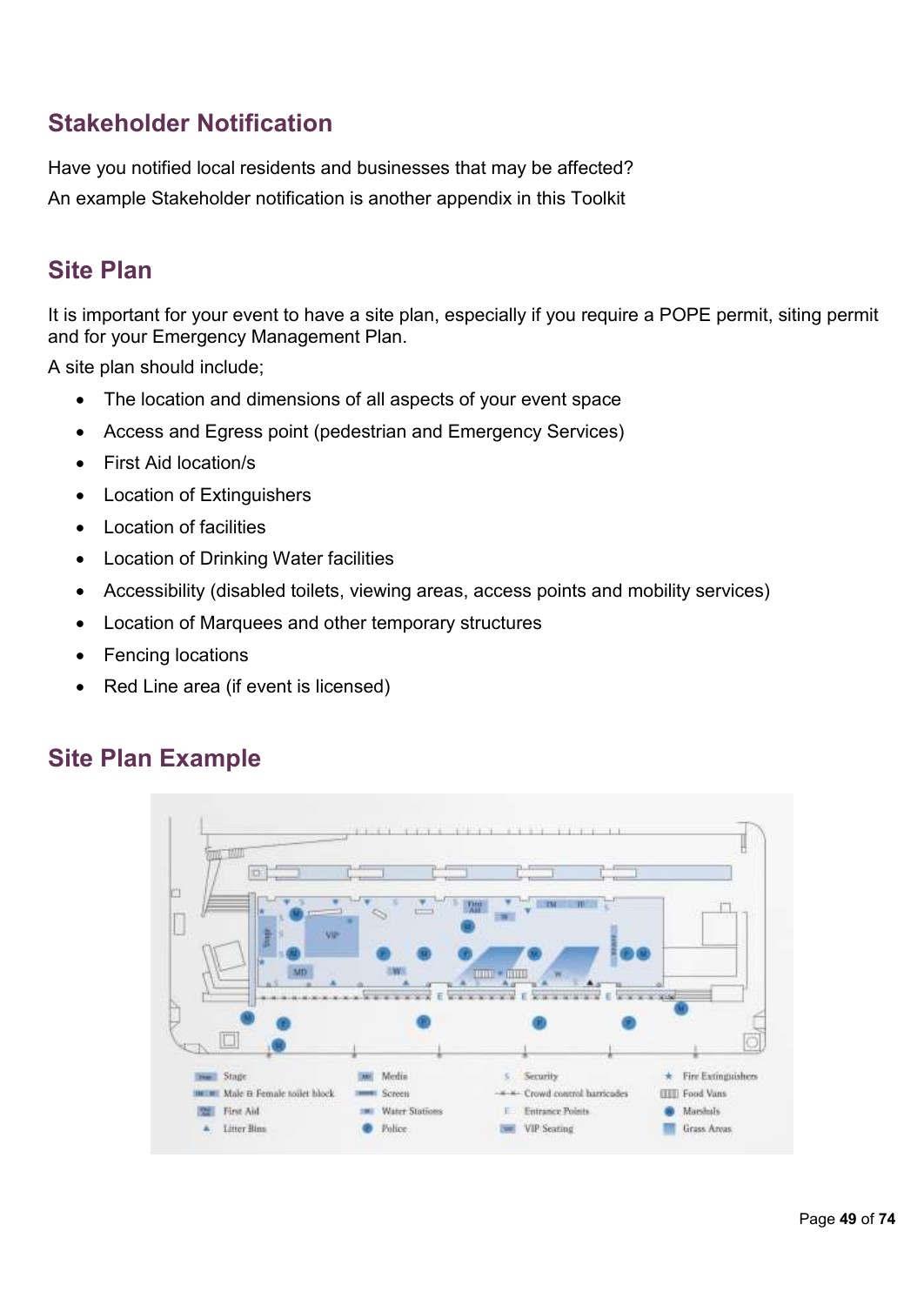# **Infrastructure and Facilities List**

Details of all infrastructure and facilities at the location

| Infrastructure and facilities list |             |        |                   |
|------------------------------------|-------------|--------|-------------------|
| For Example                        | <b>Type</b> | Number | <b>Dimensions</b> |
| Marquees/tents                     |             |        |                   |
| Water                              |             |        |                   |
| <b>Stage</b>                       |             |        |                   |
| Lighting                           |             |        |                   |
| <b>Toilets</b>                     |             |        |                   |
| Generators/power                   |             |        |                   |
| <b>Food Vendor</b>                 |             |        |                   |
| Vehicles                           |             |        |                   |
| Cool Room                          |             |        |                   |
| Signage                            |             |        |                   |
| Fencing                            |             |        |                   |
| Other                              |             |        |                   |
|                                    |             |        |                   |
|                                    |             |        |                   |
|                                    |             |        |                   |

| <b>Details of Toilet Facilities</b> |               |          |  |
|-------------------------------------|---------------|----------|--|
| <b>Type</b>                         | <b>Number</b> | Location |  |
| Male                                |               |          |  |
| Female                              |               |          |  |
| <b>Unisex Accessible</b>            |               |          |  |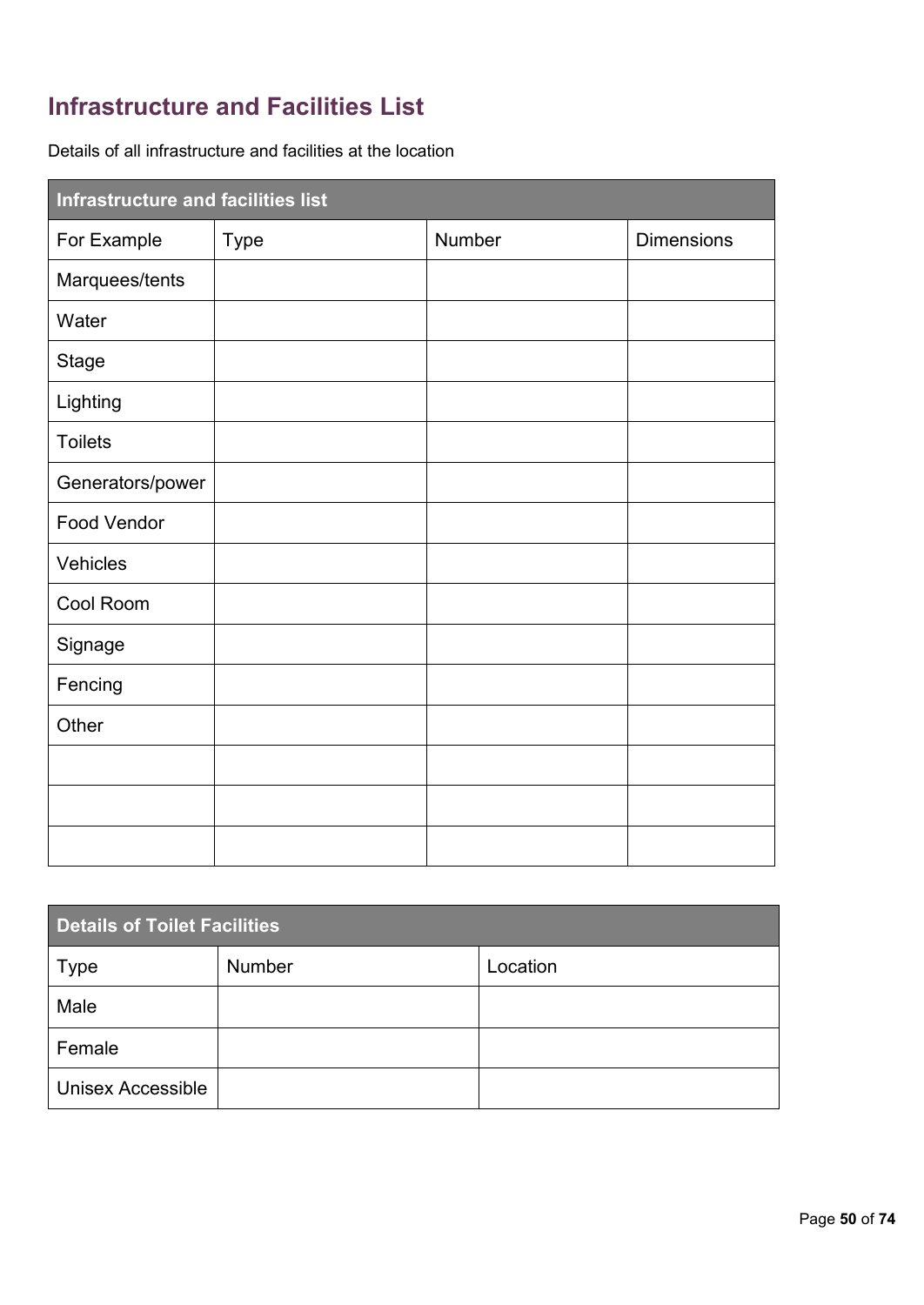### **Planning Permits**

Have you applied for the necessary permits?

### **Security Plan**

The nature of the event and anticipated attendee numbers will determine if security is required. Event organisers may need to consider crowd control issues, serving of alcohol and safe storage of money. This information may also be required for your temporary liquor license application if applicable. In your security plan consider things like fencing, entry and exit points, ticket checking, age identity checks, lists of prohibited items and visible terms and conditions of entry (on website and on the day) .

Please detail your security plan and provide details of your Security Providers.

| <b>Security Plan</b> |  |
|----------------------|--|
|                      |  |
|                      |  |
|                      |  |
|                      |  |
|                      |  |
|                      |  |
|                      |  |
|                      |  |
|                      |  |
|                      |  |
|                      |  |

| <b>Security Providers Details</b> |  |  |
|-----------------------------------|--|--|
| Company Name:                     |  |  |
| Phone:                            |  |  |
| Email:                            |  |  |
| Website:                          |  |  |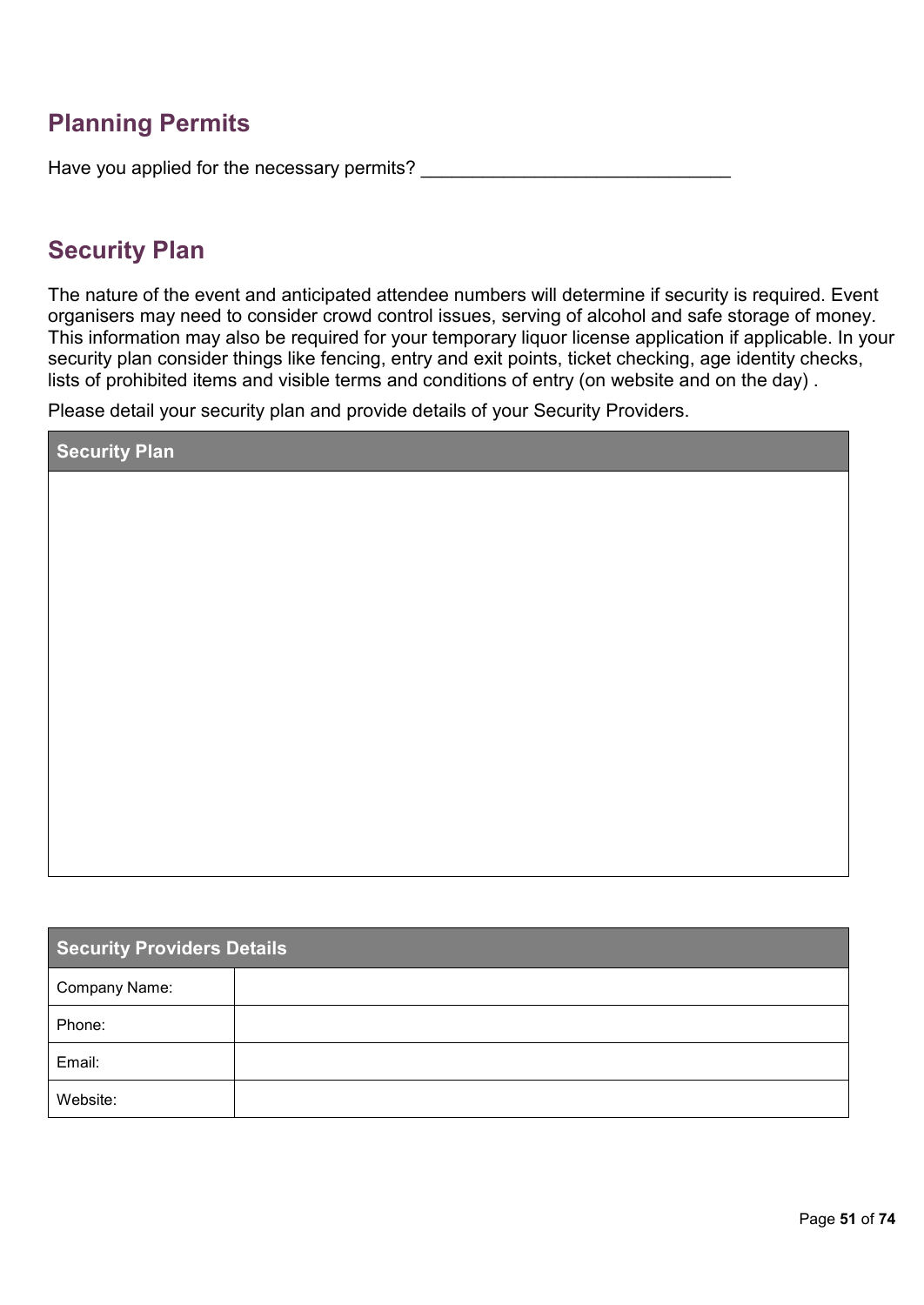# **Vehicle Movement Plan**

г

| Pick up and drop off points for staff/volunteers/performers (e.g. private vehicles, buses etc):                   |
|-------------------------------------------------------------------------------------------------------------------|
|                                                                                                                   |
| Courier and/or delivery drop off points                                                                           |
| Safe Passage of Vehicles on site                                                                                  |
| <b>Parking Arrangements</b>                                                                                       |
| The following safety arrangements and features are in place to minimize the risks associated with vehicle parking |
|                                                                                                                   |
|                                                                                                                   |
|                                                                                                                   |
|                                                                                                                   |

#### L **Food Vendors**

Provide a list of food vendors and their contact details

| <b>Name</b> | <b>Company</b> | <b>Phone</b> | <b>Email</b> |
|-------------|----------------|--------------|--------------|
|             |                |              |              |
|             |                |              |              |
|             |                |              |              |
|             |                |              |              |
|             |                |              |              |

# **Audio Visual Plan**

| <b>Audio Visual Equipment List</b> |      |                    |                               |
|------------------------------------|------|--------------------|-------------------------------|
| For Example                        | Type | <b>Provided By</b> | Person/company<br>responsible |
| Radio Mic                          |      |                    |                               |
| <b>Sound Desk</b>                  |      |                    |                               |
| PA System                          |      |                    |                               |
| Projector                          |      |                    |                               |

П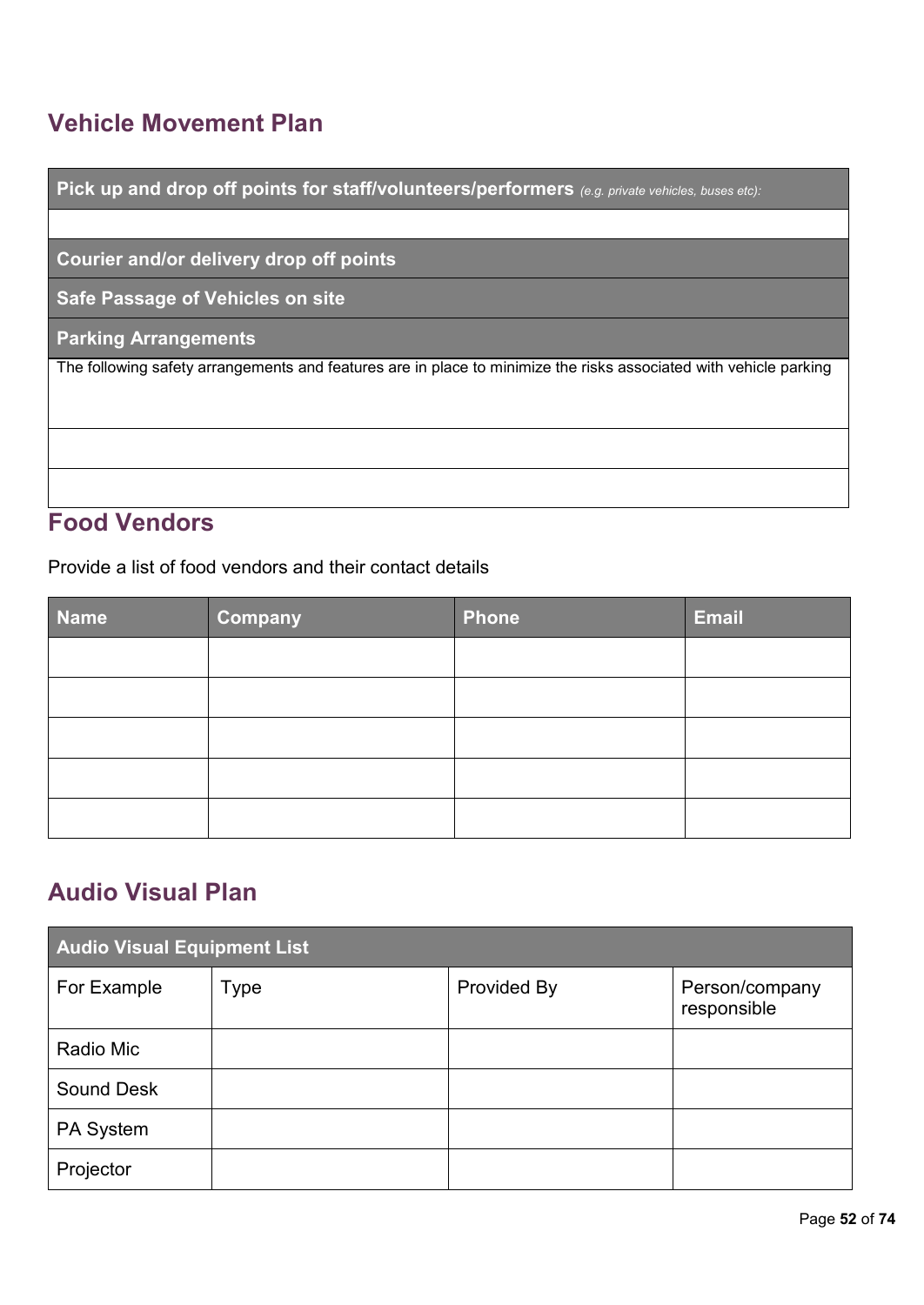# **Tech Details**

| <b>Sound and other Tech providers</b> |  |  |  |
|---------------------------------------|--|--|--|
| Company Name:                         |  |  |  |
| Phone:                                |  |  |  |
| Email:                                |  |  |  |
| Website:                              |  |  |  |

Have you secured Apra Amcos licenses? \_\_\_\_\_\_\_\_\_\_\_\_\_\_\_\_\_\_\_\_\_\_\_\_\_\_\_\_\_\_\_\_\_\_\_\_\_\_\_\_\_\_\_\_\_\_\_\_\_\_\_

### **Alcohol Plan**

If you are selling or serving alcohol, detail your alcohol plan. This will also help with your liquor license application to the VCGLR. It should include;

The type/s of alcohol that will be available, the containers it will be served in, provisions for container collection, designated dry areas, how you will check ids, number and location of security personnel, free drinking water location, number of bar staff and their training levels, copies of their RSA's, a red line map of the service area and proposed trading hours.

**Alcohol Plan**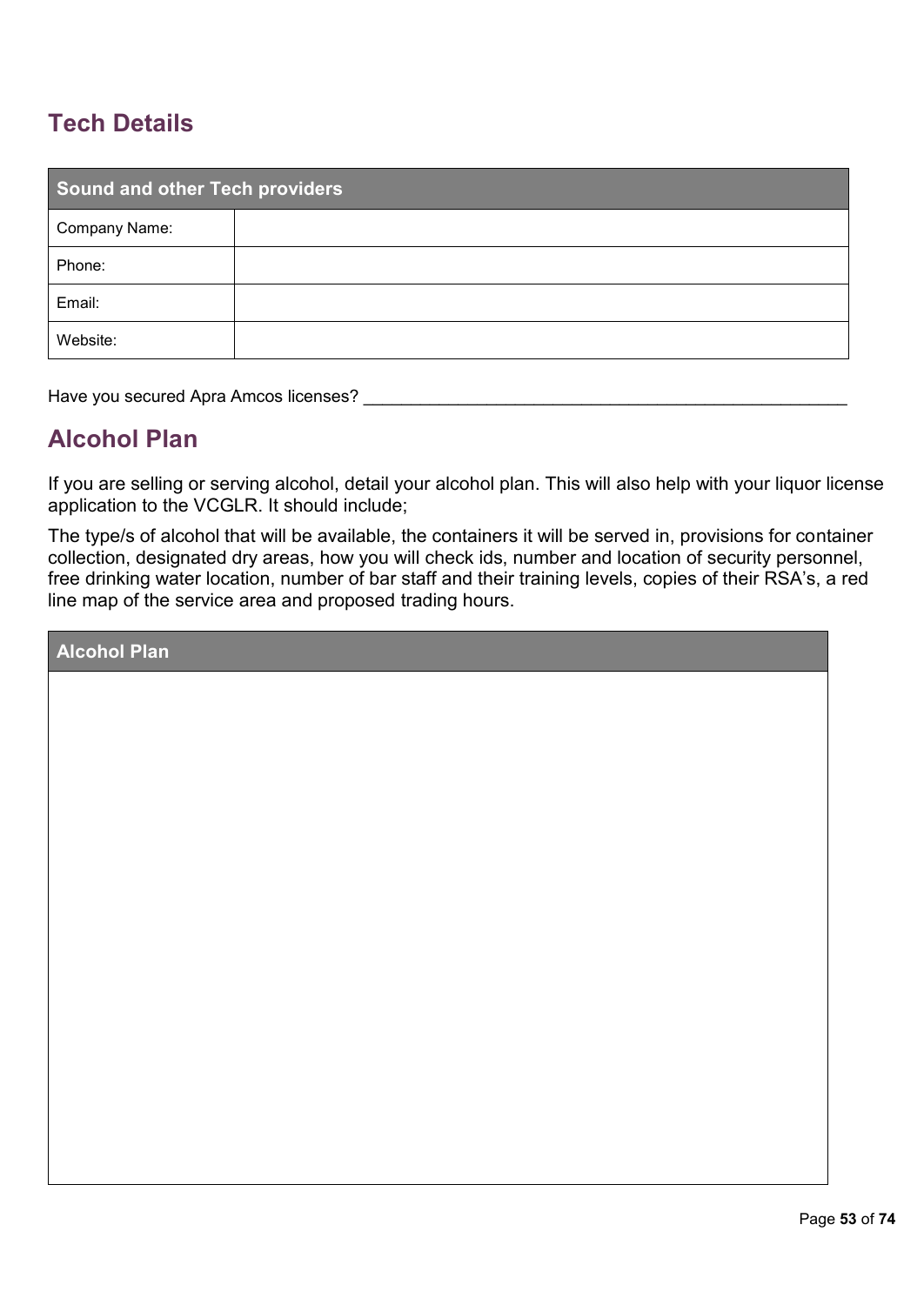# **Event Budget**

Below is a sample event budget. Developing a budget will help with grant application and making sure you are on track.

|                                | <b>Tendered?</b> | Quoted? | <b>Estimated</b> | <b>Final Figure</b> |
|--------------------------------|------------------|---------|------------------|---------------------|
| Advertising                    |                  |         |                  |                     |
| Equipment                      |                  |         |                  |                     |
| <b>Food and Drink</b>          |                  |         |                  |                     |
| Hospitality                    |                  |         |                  |                     |
| Insurance                      |                  |         |                  |                     |
| Licenses                       |                  |         |                  |                     |
| Publications                   |                  |         |                  |                     |
| <b>Risk Management</b>         |                  |         |                  |                     |
| Speaker                        |                  |         |                  |                     |
| Performers                     |                  |         |                  |                     |
| <b>Staff</b>                   |                  |         |                  |                     |
| <b>Sundries</b>                |                  |         |                  |                     |
| Tech                           |                  |         |                  |                     |
| Transport                      |                  |         |                  |                     |
| <b>Utilities</b>               |                  |         |                  |                     |
| <b>TOTAL EXPENDITURE</b>       |                  |         |                  |                     |
| <b>Ticket Sales</b>            |                  |         |                  |                     |
| <b>Merch Sales</b>             |                  |         |                  |                     |
| <b>Donations</b>               |                  |         |                  |                     |
| Sponsorships                   |                  |         |                  |                     |
| <b>Volunteer Contributions</b> |                  |         |                  |                     |
| <b>TOTAL INCOME</b>            |                  |         |                  |                     |
| <b>BALANCE</b>                 |                  |         |                  |                     |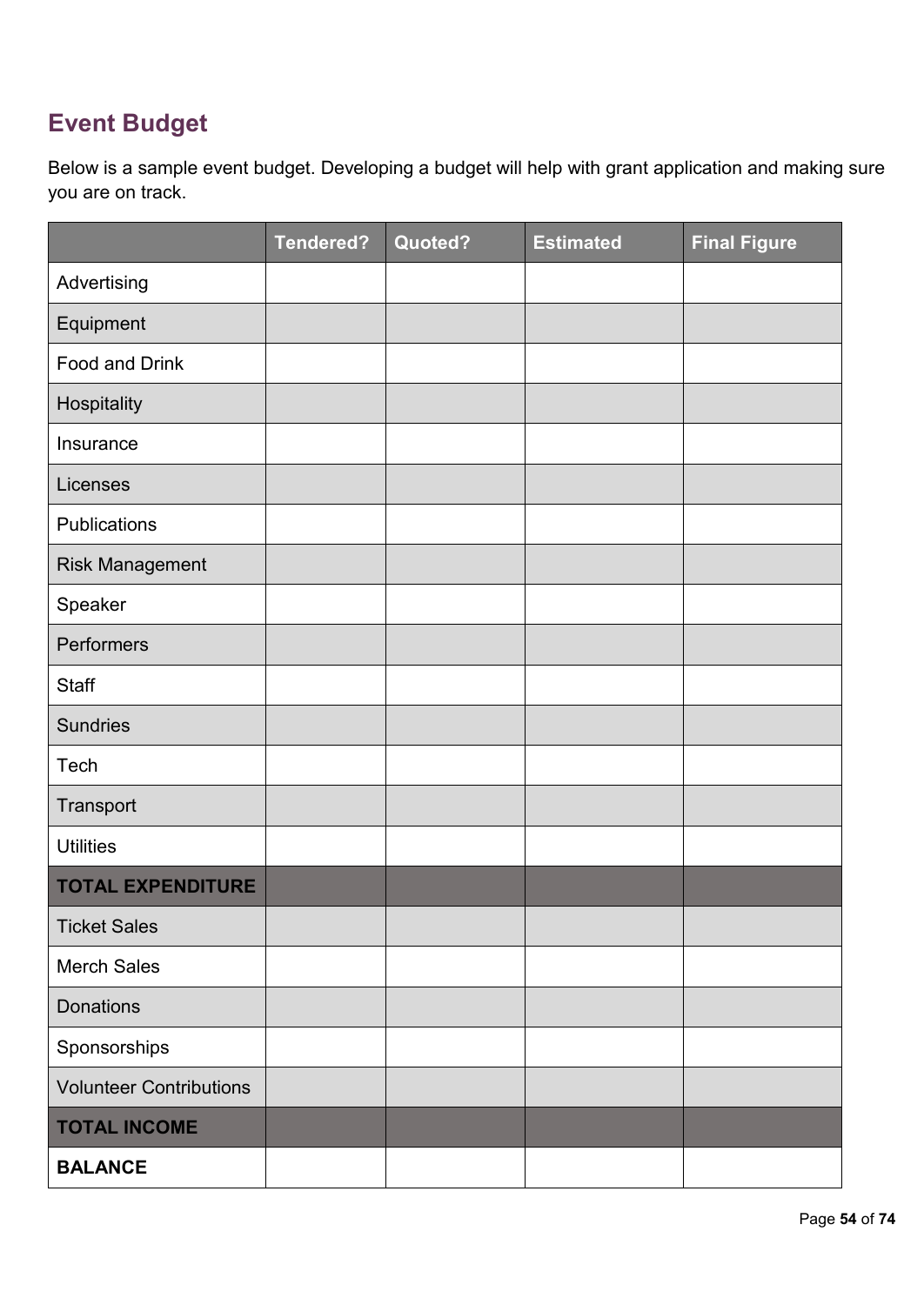### **Marketing Plan**

An example marketing plan can be found as appendix 6 in this toolkit.

# **Event Evaluation**

We encourage event organisers to conduct an Event Evaluation after the event date.

Gaining feedback from those who attended through surveys and from key stakeholders (i.e.: volunteers, community groups, sponsors) through evaluation forms or holding a debrief meeting with the organising committee is very helpful. This assists with future plans and may also be helpful in gathering evidence for grant applications in the future

**Event Evaluation Plan**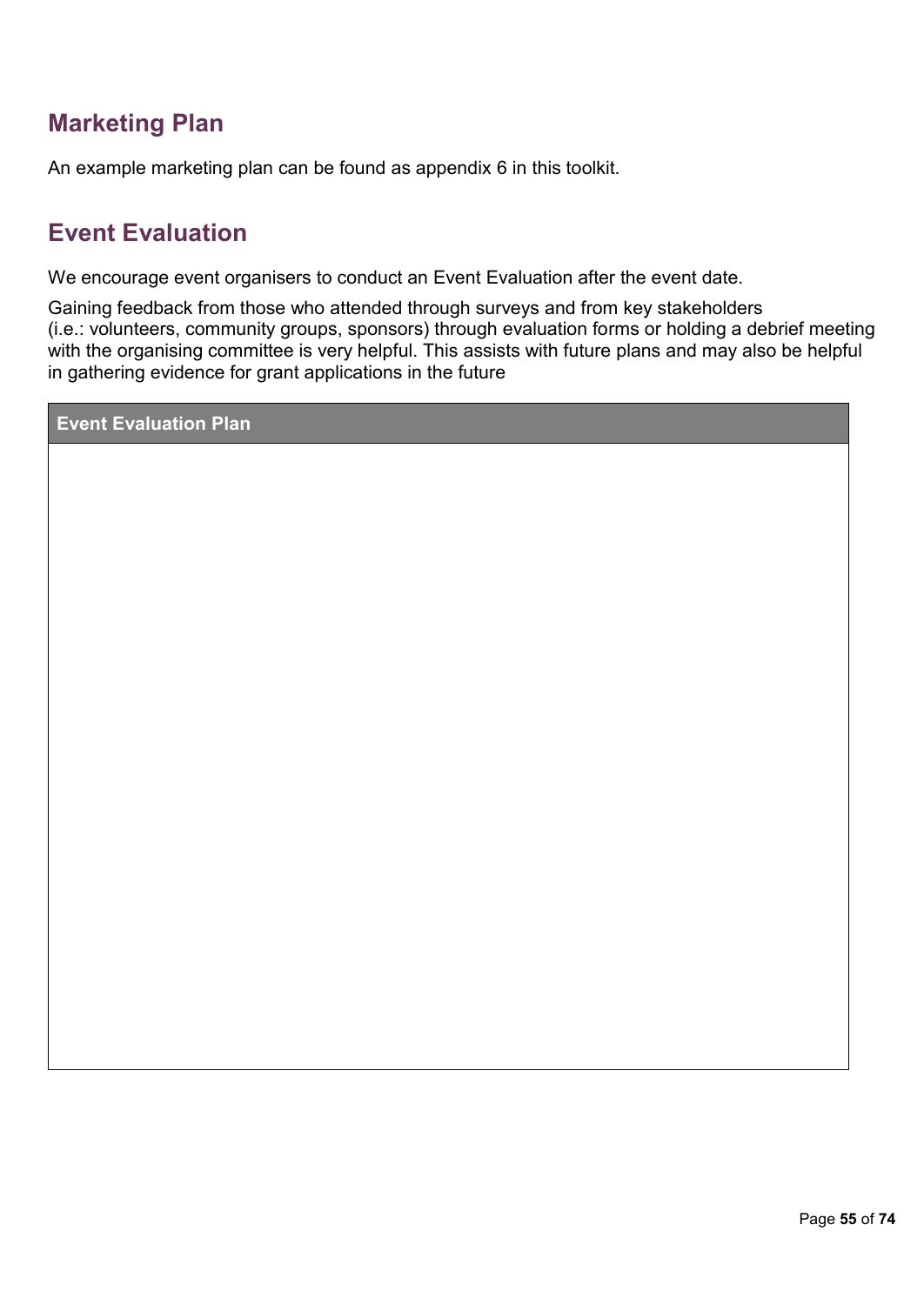The following marketing template is a guide for event organisers. You can edit it to suit your own needs and incorporate your own information

Delete the sample answers and any sections or areas not applicable to your event.

**Event Name: Event Date/s: Event Times:** 

**Event Venue/s:** 

#### **Event Details:**

Provide a brief description of the event including the purpose of the event and what it involves.

### **Key Event Marketing Goals**

Outline the key goals of the event marketing plan. Include specific goals and be as specific as possible with actual targets.

#### **Examples below:**

- Attract at least 3,000 people to the event from within Mount Alexander Shire, the Central Goldfields, Melbourne and Bendigo
	- o Achieve at least 50% return visitation (i.e. visitors from previous 3 events).
	- o Encourage people to stay an average of 2 nights
- Increase attendance at our event by 20% on previous year (from 1,000 to 1,200).
	- o Increase participation in our sport/art/cause/charity throughout the year by at least 20%.
	- $\circ$  Generate greater community and business awareness leading to at least 2 new sponsors.
- Increase ticket sales by 500 (from previous year) by increasing the number of new people attending our event.
	- o Generate greater awareness of our sport/art/venue
	- $\circ$  Broaden the type of people attending our event, with a particular focus on people who are not currently engaged with our activity/specific age groups etc.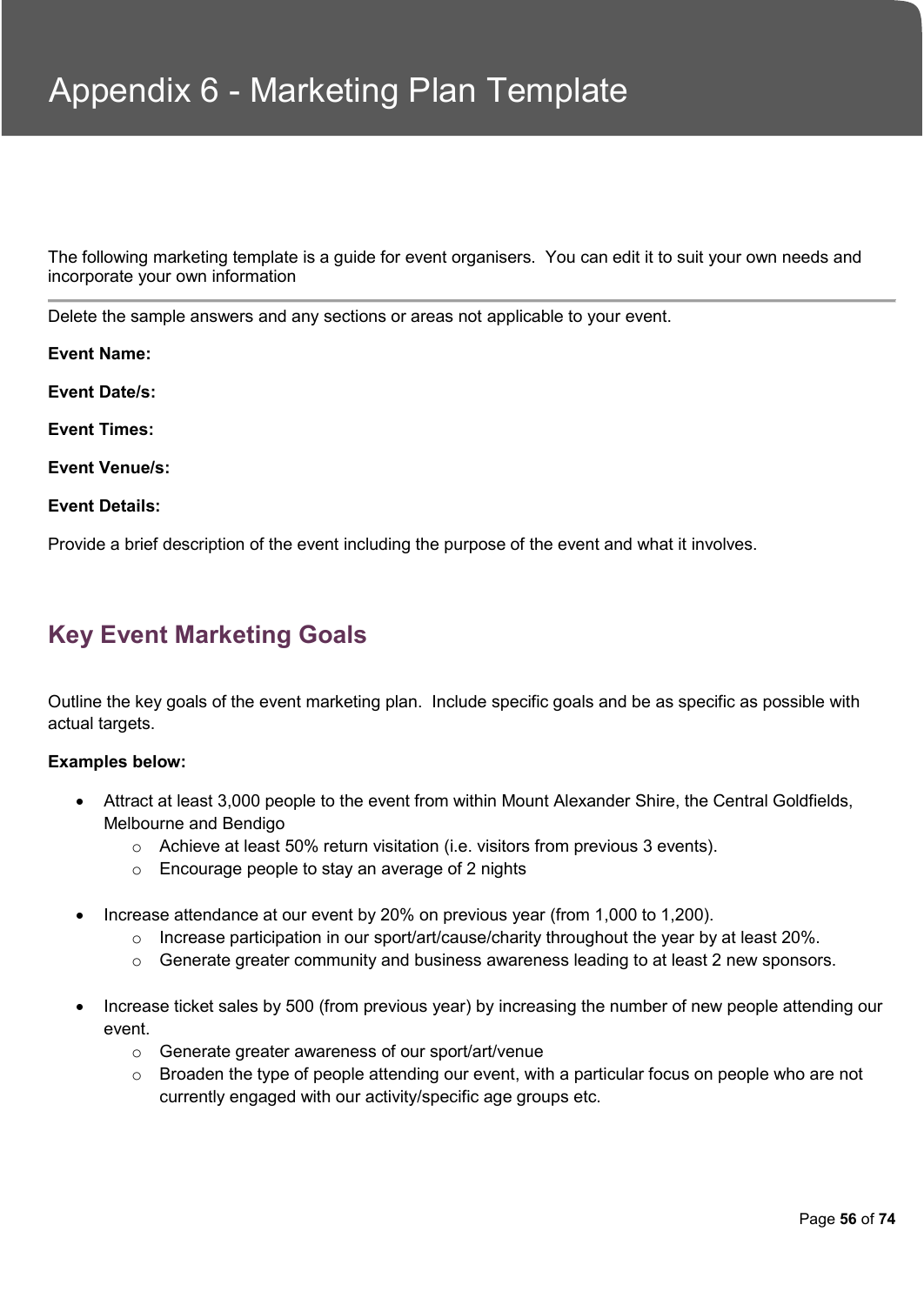# **Key Target Audiences**

Describe the people you want to attract to your event. Identify your primary target audiences (i.e. the main group of people you want to attract) and your secondary target audience (the second most important group of people you want to attract).

Describe your audiences in as much detail as you can – e.g. age, gender, where they are from, what they like, type of jobs, income brackets, what they read/listen to/watch/engage with etc. **Examples:**

#### **Primary target audience**:

People who currently compete engage in our special interest/have an interest in live music performance. The majority are aged from 18 – 55 years, 60% men, 40% women, from Mount Alexander Shire, the central goldfields and Melbourne. Most have a passion for live music, many are young professionals, or young families

#### **Secondary target audience:**

 People who have not previously attended our event or visited the region (or possibly other events) but are currently active music enthusiasts. They include people from Melbourne and regional locations across Victoria.

### **Key Messages and Brand**

Identify your event branding and the key messages you will use consistently across your marketing campaign. The brand is the visual image or identity you project to your key target markets. Messages include both motivational (why people should attend) and informational (e.g. a change in parking arrangements, how to book accommodation etc.).

#### **Brand Examples:**

- The following name and logo will be used in our promotional campaign:
- Our "by-line" will be "Great fun in the Sun!".
- The following images will be used to promote our event:
- **Brand Colours**

#### **Key Message Examples:**

- Date and venue
- Specific messages e.g. "Your only chance to be a part of …."
- Event will be a fun packed day for kids of all ages.
- This year's brand new feature will be….
- Book early as tickets are limited
- Book your accommodation packages through our 1800 number...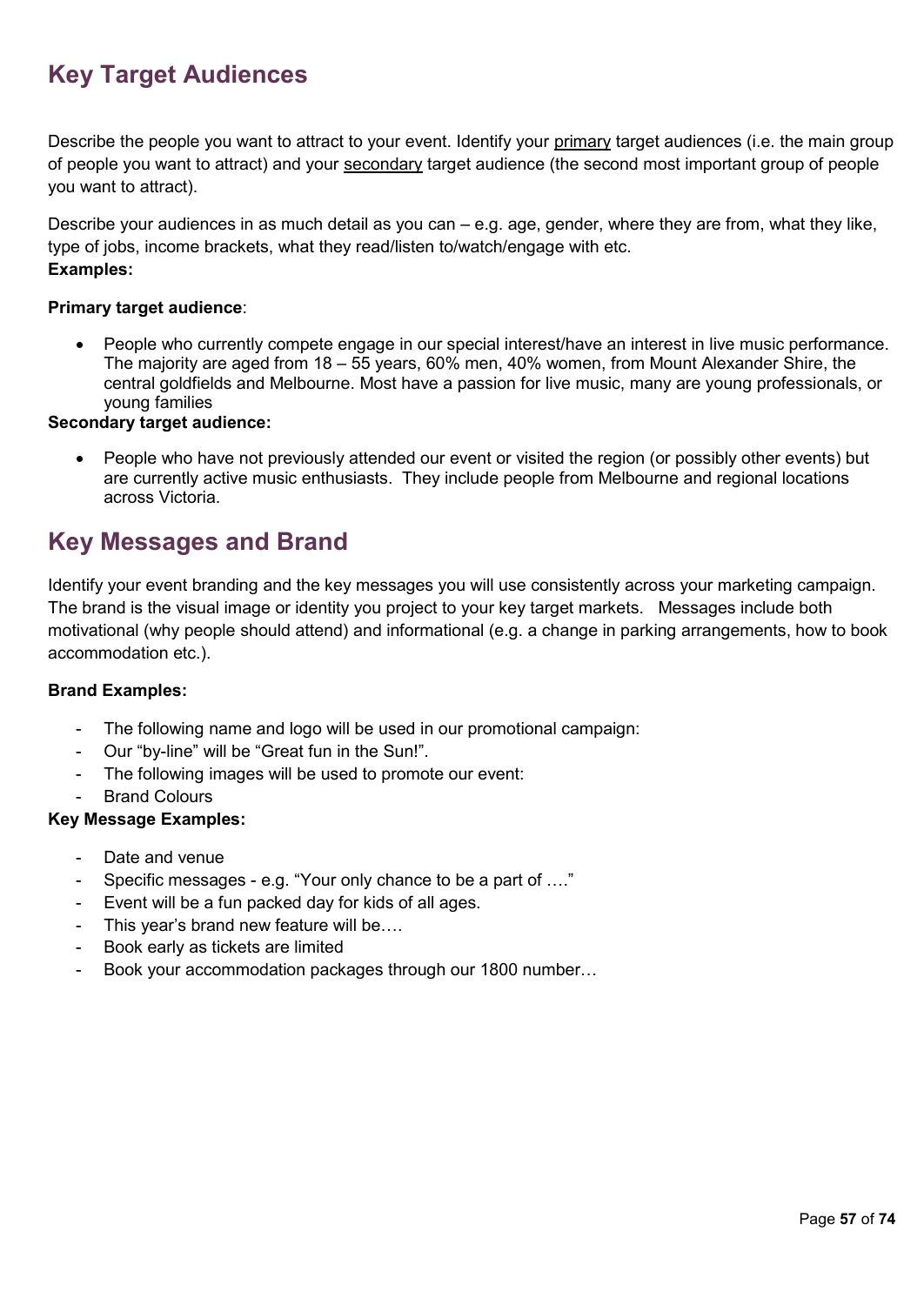# **Marketing Support and Partnerships**

Outline your marketing support (e.g. organisations you have contracted) and any marketing or media partners. Examples may include website designers, social media experts, media sponsors, printing suppliers etc.

### **Key Stakeholder - Communication Plan**

Identify all your key stakeholders (those impacted or likely to impact your event). Identify how, what, when and who will you communicate with them. They are likely to include Council, emergency services, affected businesses and residents, your event partners, tourism industry etc. **Example below** – delete and add your own.

| <b>Stakeholder</b>                      | <b>What/Message</b>                                                                                     | <b>How</b>                                                        | <b>When</b>                 | <b>Who</b>             |  |
|-----------------------------------------|---------------------------------------------------------------------------------------------------------|-------------------------------------------------------------------|-----------------------------|------------------------|--|
| Council                                 | Invite Mayor to                                                                                         | Monthly meetings                                                  | By July 1,<br>2020          | Sponsor<br>coordinator |  |
| <b>Sponsors</b>                         | Approval for logo use<br>etc.<br>Keep up to date with<br>event progress.<br>Send invites to             | Draft marketing<br>material sent for<br>approval.<br>Set meetings | Nov 11, 2020<br>Dec 3, 2020 | Sponsor<br>Coordinator |  |
| Tourism<br>industry                     | Event dates - asap.<br>Booking system and<br>special offers on<br>websites and<br>promotional material. | Event info in<br>Tourism<br>Association<br>newsletter.            | By Sept 1,<br>2020          | Sponsor<br>Coordinator |  |
| Add stakeholders relevant to your event |                                                                                                         |                                                                   |                             |                        |  |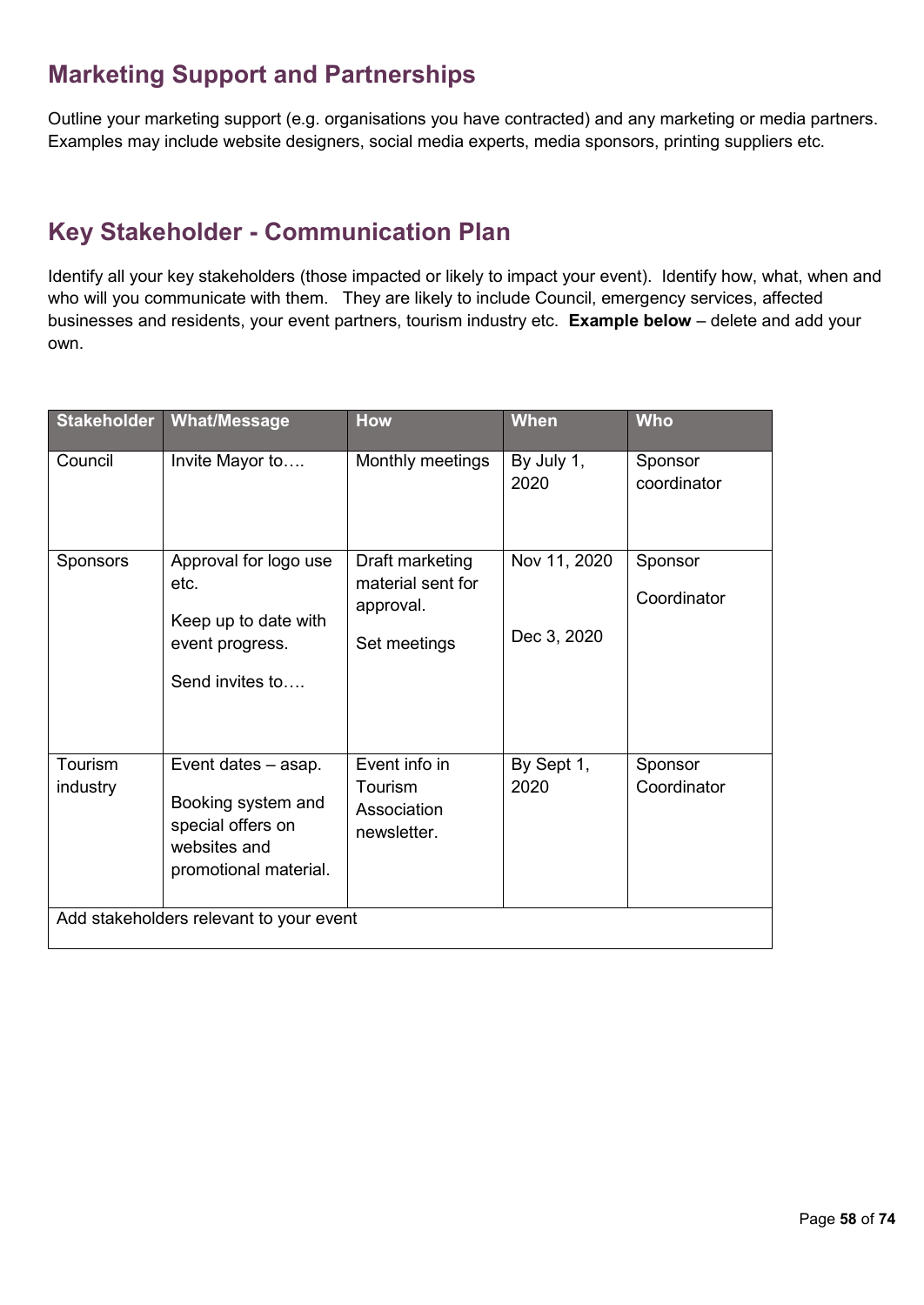### **Marketing Activities**

Decide which marketing tools you will use to promote your event. Below are examples of tools (there are likely to be other tools available to your event not listed). Select only the tools that will most effectively reach your target audiences, taking into consideration your expertise, resources and budget. Identify the timeframes, budget and expertise needed to implement each activity. Delete the table below when you have selected your tools.

| <b>MARKETING TOOLS</b>                                                                               | <b>DIGITAL, ONLINE</b>                                                                            |
|------------------------------------------------------------------------------------------------------|---------------------------------------------------------------------------------------------------|
| <b>Word of Mouth</b>                                                                                 | <b>Website</b>                                                                                    |
| Identify ways spread event via word of mouth                                                         | Update website                                                                                    |
| <b>Databases/Direct mail</b>                                                                         | Social Media, Blogs, Forums                                                                       |
| Mail and email addresses                                                                             | Facebook, Twitter, YouTube, Instagram, LinkedIn etc.                                              |
| Loyalty/Return visitation program                                                                    | <b>Event Apps</b>                                                                                 |
| E.g. discounts, special offers, thank you cards                                                      | App or QR code for posters, adverts, fliers etc.                                                  |
| <b>Ticketing</b>                                                                                     | <b>On-line advertising</b>                                                                        |
| Selling methods, online, at events, sign up days etc.                                                | Google ads, Facebook etc.                                                                         |
| <b>Signature</b>                                                                                     | <b>SMS</b>                                                                                        |
| Include event details in email signatures.                                                           | SMS updates, details etc.                                                                         |
| <b>PUBLICITY /PUBLIC RELATIONS</b>                                                                   | <b>On-line Calendar listings</b>                                                                  |
| <b>Free Editorial</b>                                                                                | Event website calendars, Council, tourism operators etc.                                          |
| Editorial stories, pictures, listings etc.                                                           | <b>MARKETING MATERIALS</b>                                                                        |
| Launch                                                                                               | <b>Marketing Material</b>                                                                         |
| Launch for media, sponsors, stakeholders etc.                                                        | Fliers, posters, programs etc. and distribution plan                                              |
| <b>Functions</b>                                                                                     | Signage; banners                                                                                  |
| Thank you functions, awards, welcome events etc.                                                     | Signs on town entrances, other locations, venues                                                  |
| <b>Guest speaking opportunities</b>                                                                  | <b>Notice Boards/Letter box drops</b>                                                             |
| Promote event at speaking engagements                                                                | Notices on notice boards; shops, letter box drops                                                 |
| <b>Other Events / Promotions</b>                                                                     | <b>Outdoor advertising</b>                                                                        |
| Attend other events, shopping centres etc.                                                           | Buses, billboards, signage, banners                                                               |
| <b>MEDIA - Editorial, Advertising</b>                                                                |                                                                                                   |
| <b>Media Releases</b>                                                                                |                                                                                                   |
| Determine topics, dates, distribution strategy                                                       | <b>COMMUNICATIONS</b>                                                                             |
| <b>Television</b>                                                                                    | <b>Local Politicians</b>                                                                          |
| Sponsorship, community service announcements, paid<br>ads, news stories                              | Request inclusion in newsletters, at office etc.                                                  |
| <b>Radio</b>                                                                                         | <b>Council, Tourism, Businesses</b>                                                               |
| Sponsorship, community service announcements, paid<br>ads, prize giveaways, news stories, interviews | Identify opportunities for advertising, promotions, special<br>offers, cooperative marketing etc. |
| <b>Newspapers</b>                                                                                    | <b>Co-promoters</b>                                                                               |
| Sponsorship, advertising, media releases, prize                                                      | Identify potential partners to promote event - e.g.                                               |
| giveaways, joint sponsor promotions/adverts                                                          | sponsors, local businesses, tourism, retailers                                                    |
| Magazines, Trade publications etc.                                                                   | <b>EVALUATION</b>                                                                                 |
| Media releases, stories, pictures, advertising                                                       | <b>Media Clippings</b>                                                                            |
| <b>What's On Event listings</b>                                                                      | Collate use the following year and to evaluate marketing                                          |
| Local, regional, state newspapers, magazines, etc.                                                   |                                                                                                   |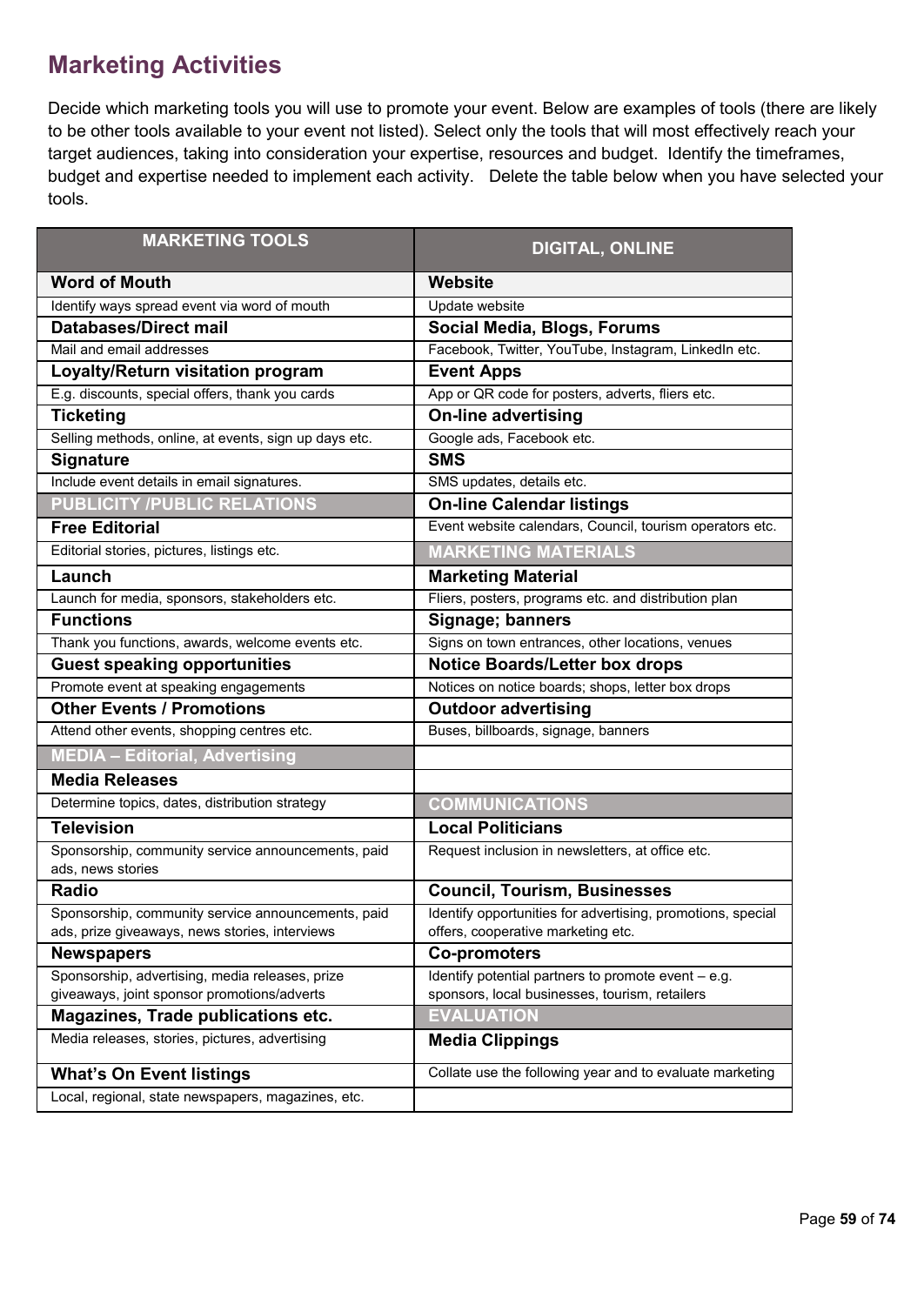Below are examples of information to include in your plan. Delete if not applicable, and add others applicable to your event.

### **Launches, announcements, public relations**

Outline when and how you will do any launches, announcements, media or sponsor events or other public relations activities.

### **Website and Digital Media**

Outline your existing website traffic and your targets. Identify the key additions and changes to your website as you get closer to the event. Include how you will promote your event and the Mildura region if applicable. Examples below – delete and add your own.

### Web Analytics - Examples

| Analytic     | <b>Current situation</b> | Goal (by event date) |
|--------------|--------------------------|----------------------|
| Sessions     | 4,000                    | 8,000                |
| <b>Users</b> | 1,500                    | 2,500                |
| Page views   | 5,000                    | 7,000                |
|              |                          |                      |

### Website Plan - Examples

| <b>Activity</b>                                  | <b>Date</b>           | <b>Who</b> |
|--------------------------------------------------|-----------------------|------------|
| 2020 event details added (2019 removed)          | By January 22nd, 2020 |            |
| Mobile friendly site activated                   |                       |            |
| Sponsor links and special offers added           |                       |            |
| Tourism information included – links to VIC, MRT |                       |            |
| Search Engine Optimisation (SEO)                 |                       |            |
| New content added (insert dates)                 |                       |            |
| Set up analytics tool to measure                 |                       |            |
| Special tourism and retail packages and offers   |                       |            |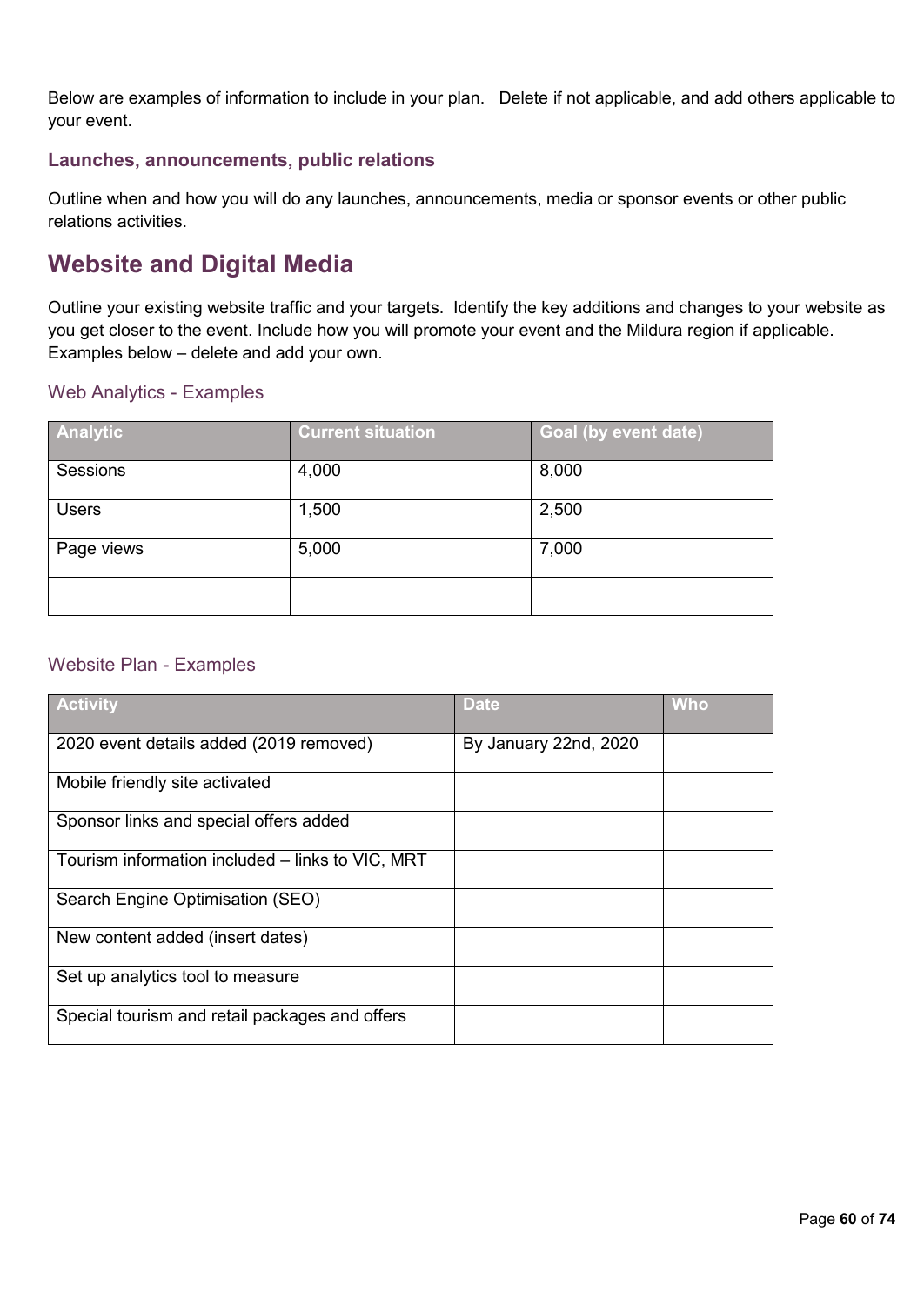# **Social Media Plan**

Outline your existing social media reach, how to build it and how to promote your event, the Mildura region, work with your event partners etc. **Examples below** - add your own.

| <b>Analytic</b>                    | <b>Current situation</b> | Goal (by event date) |
|------------------------------------|--------------------------|----------------------|
| <b>Current likes on Facebook</b>   | 20,000                   | 27,000               |
| <b>Current Twitter Followers</b>   | 4,000                    | 6,000                |
| <b>Current Instagram Followers</b> | 1500                     | 8000                 |

### Social Media Plan:

| <b>Date</b> | <b>Channel</b> | <b>Title</b>                     | <b>Content</b>                                                                                                        | <b>Who</b> |  |
|-------------|----------------|----------------------------------|-----------------------------------------------------------------------------------------------------------------------|------------|--|
|             | Facebook       |                                  | Add BOOK NOW to Facebook - link bookings system                                                                       |            |  |
|             | Facebook       | Happy New year<br>from our event |                                                                                                                       |            |  |
|             | Facebook       | Feeling lucky?                   | Sponsor X is pleased to giveaway<br>a \$200 voucher to one lucky fan of<br>our event. Share to win (pic -<br>sponsor) |            |  |
|             | Facebook       |                                  |                                                                                                                       |            |  |
|             | Instagram      | <b>Sponsor Profile</b>           |                                                                                                                       |            |  |
|             | Instagram      | <b>Performer Profile</b>         | Make sure to tag performer Insta                                                                                      |            |  |
|             | Instagram      | Call to action                   | Tickets selling fast                                                                                                  |            |  |
|             |                |                                  |                                                                                                                       |            |  |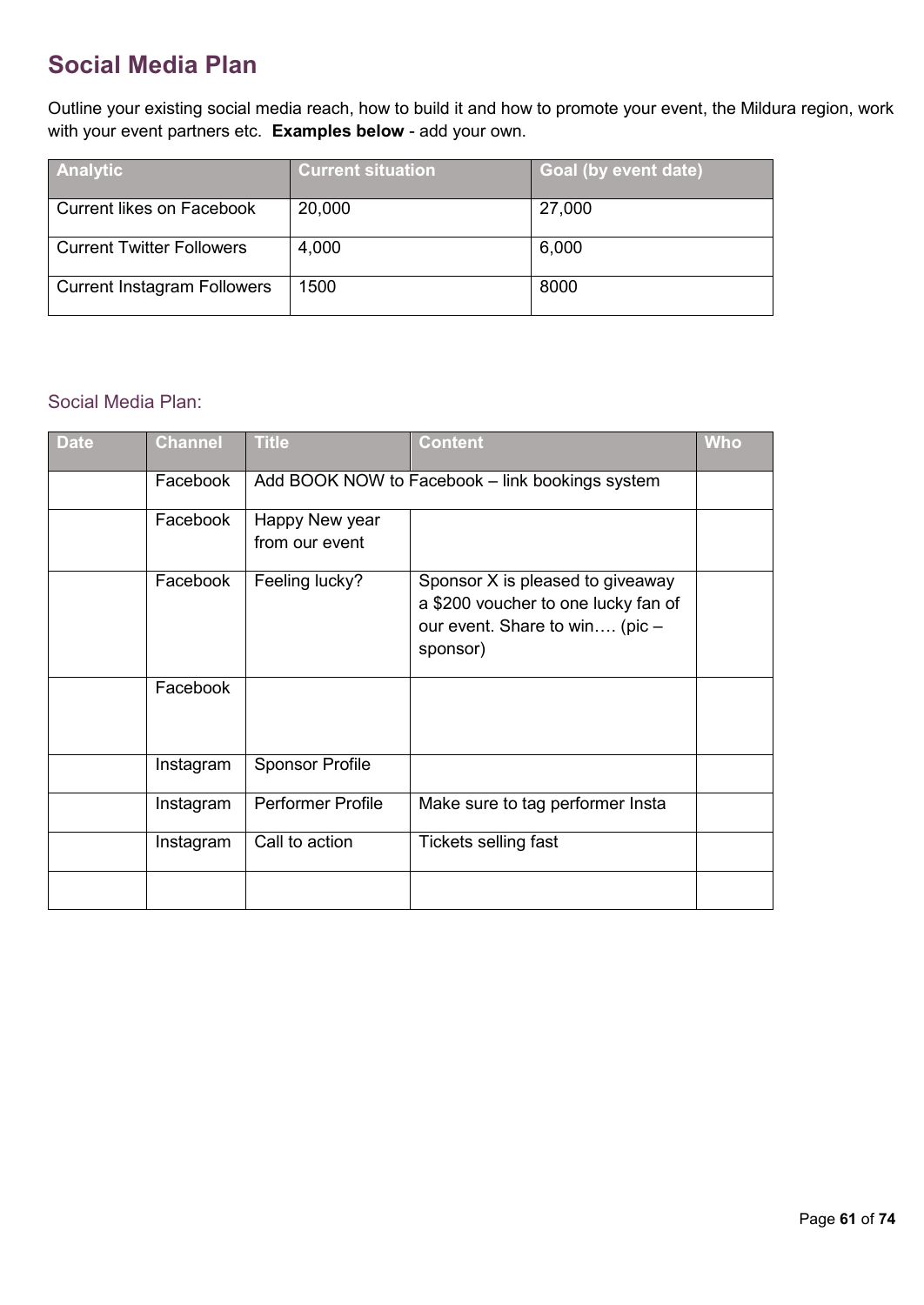### **Email Marketing**

Outline the size and source of your email database, how you will grow it, and communicate with your database. **Examples below** – change to suit your event.

| <b>Database</b>                        | <b>Current situation</b> | <b>Goal (by event date)</b> |
|----------------------------------------|--------------------------|-----------------------------|
| Past attendees                         | 2,000                    | 4,000                       |
| Sponsors, partners, supporters, donors | 50                       | 70                          |
| Other stakeholders                     | 600                      | 2,000                       |

Email database will be expanded by:

- "Register to receive updates" to be added to website
- Competition to be run via social media with prize from key sponsor 16 12 weeks prior to event (emails required to enter).
- Competition at event with prize from sponsors

### Email Marketing Campaign

| <b>Date</b> | Campaign        | Database,                                             | Who |
|-------------|-----------------|-------------------------------------------------------|-----|
|             | Launch for 2020 | All 300                                               | JG  |
|             | Competition     | All 300, plus via sponsor and event<br>partner emails |     |
|             | Special offer   | All 300, plus sponsor and event<br>partners           |     |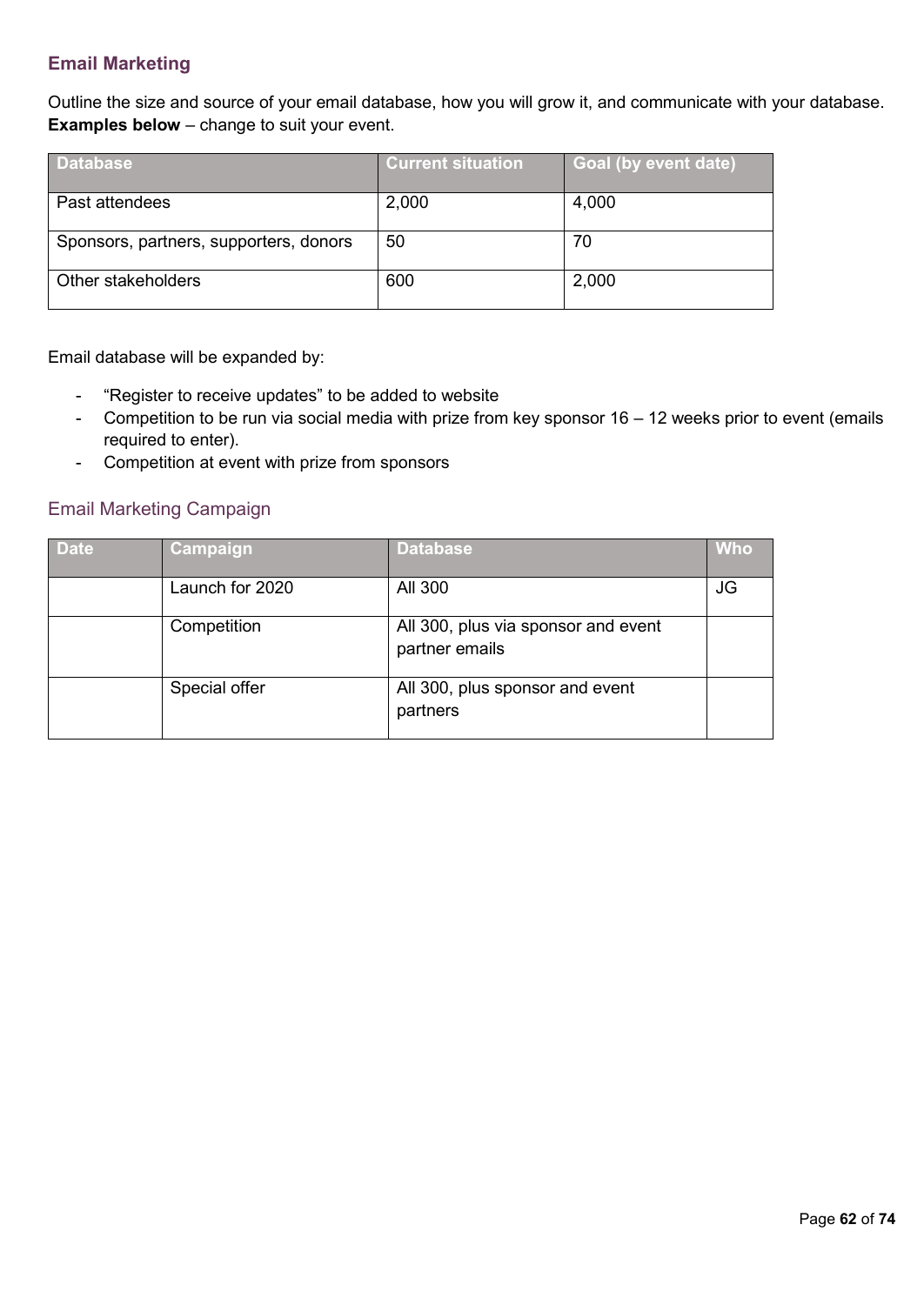### **Printed Collateral**

Include details of printed collateral such as posters, fliers, newsletters etc. **Examples below.** 

| <b>Collateral</b>                         | <b>By When</b>                             | <b>Distribution channels</b>                                     | <b>Who</b>          | Cost |
|-------------------------------------------|--------------------------------------------|------------------------------------------------------------------|---------------------|------|
| $1000 \times DL$ fliers<br>(double sided) | Designed and<br>printed by Jan 21,<br>2020 | Local retailers x 400<br>Mail database x 100                     | Marketing<br>Co-ord |      |
| 70 x A2 Posters                           | As above                                   | Local retailers x 40<br>Notice boards x 20<br>Visitor Centre x 5 | Marketing<br>Co-ord |      |
| 2,000x<br>Programs                        | By March 30, 2020                          | Distributed at event                                             | Marketing<br>Co-ord |      |

### **Advertising Plan**

Outline your advertising plan. Adjust the table to suit your plan. **Examples below.**

| Advertising                   | <b>Media</b>  | <b>Location</b> | <b>When</b>  | Cost |
|-------------------------------|---------------|-----------------|--------------|------|
| Television adverts - 15 sec   | <b>WIN TV</b> | Bendigo         | $1/1/2020 -$ |      |
| x 50 placements               |               |                 | 15/1/2020    |      |
| 2 adverts for ticket sales -  | Newspaper     | Castlemaine     | 15/1/2020    |      |
| 3col x 129                    |               |                 | 22/1/2020    |      |
|                               |               |                 |              |      |
| <b>Media Sponsorship Plan</b> | <b>Media</b>  | <b>Location</b> | <b>When</b>  |      |
| Radio sponsorship - 100 x     | MainFM        | Castlemaine     | $1/1/2020 -$ |      |
| 30 sec adverts                |               |                 | 21/1/2020    |      |
|                               |               |                 |              |      |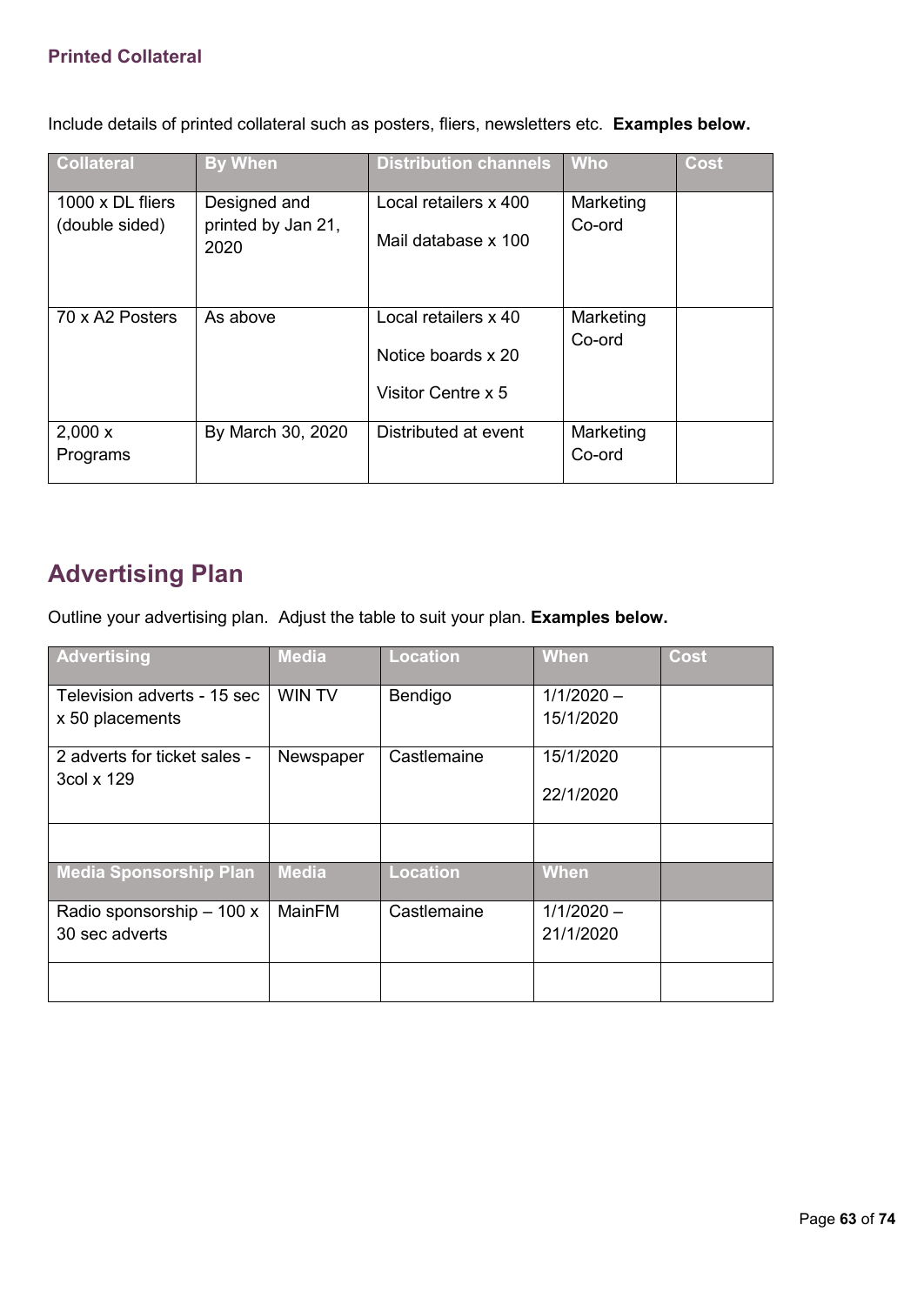# **Media Plan (non-paid/editorial)**

Outline your media plan including long term media (i.e. magazines etc. that can require up to 4 months lead time) and short term media. Consider interesting angles, new stories, photo opportunities, special announcements etc. **Examples below –** delete and add your own.

| <b>Media</b><br><b>Opportunity</b> | <b>Media</b>                                | <b>Location</b>           | <b>When</b> | <b>Who</b> |
|------------------------------------|---------------------------------------------|---------------------------|-------------|------------|
| Announcement of<br>new dates and   | Local radio,<br>newspaper, TV               |                           |             |            |
| changes                            |                                             |                           |             |            |
| Feature story about<br>event       | Our national<br>magazine,<br>10,000 readers | Australia, New<br>Zealand |             |            |
| Ticket sales and<br>key attraction | Local radio,<br>newspaper etc               |                           |             |            |
|                                    |                                             |                           |             |            |
|                                    |                                             |                           |             |            |

### **Key Media Contacts**

Identify key media contacts, who will make contact and how you will build relationships. Consider local, regional, state, national contacts.

| <b>Name</b> | <b>Media</b> | Story/Angle | <b>Phone</b> | <b>Email</b> |
|-------------|--------------|-------------|--------------|--------------|
|             |              |             |              |              |
|             |              |             |              |              |
|             |              |             |              |              |
|             |              |             |              |              |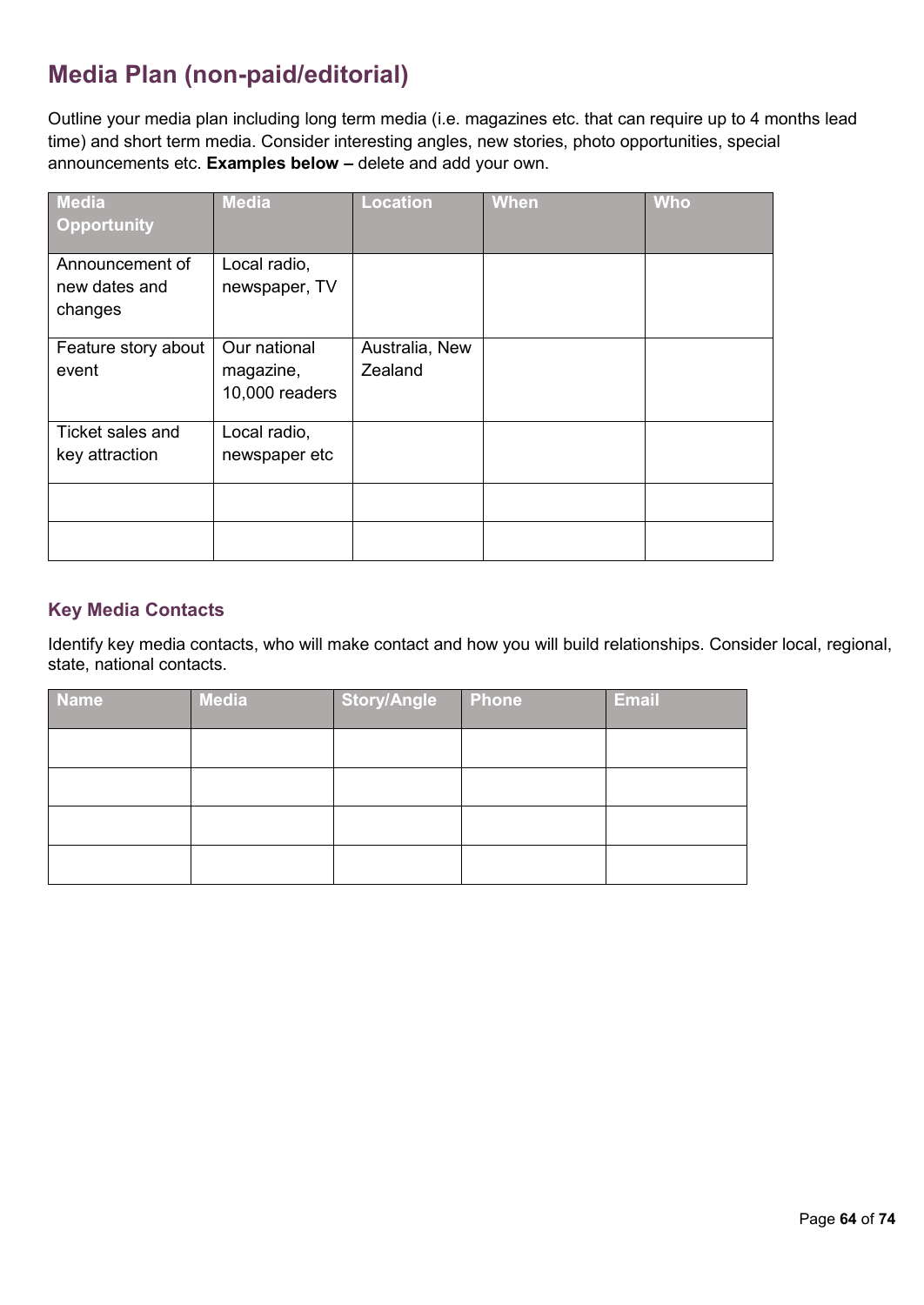# **Marketing Partners Plan**

Outline who else will promote your event and how this will happen. **Examples** only included below. Delete and add your own if applicable.

| <b>Date</b> | <b>Marketing</b>                                                                               | <b>Who</b> | Information to be<br>included |
|-------------|------------------------------------------------------------------------------------------------|------------|-------------------------------|
|             | Motel A, B and $C -$ to send out event details to their<br>email database                      |            |                               |
|             | Stallholders A, B, C, D to promote event on their<br>social networks.                          |            |                               |
|             | Sponsors A, B, C to promote event on social<br>networks and via email to their clients.        |            |                               |
|             | Venue X to include posters at venue. 3 x social<br>media posts in 5 weeks leading up to event. |            |                               |
|             |                                                                                                |            |                               |

### **Calendar Listings and What's On Listings**

Outline the websites and what's on listings (e.g. in magazines etc) you will add your event details to.

**Examples below**, tailor the list to suit your event.

| <b>Website</b>                                           | <b>When</b> | <b>Who</b> |
|----------------------------------------------------------|-------------|------------|
| www.bendigoregion.com.au/visit-castlemaine-maldon        |             |            |
| http://castlemainenow.com/whats-on/                      |             |            |
| www.visitvictoria.com                                    |             |            |
| http://www.aroundyou.com.au/                             |             |            |
| https://www.eventfinda.com.au/whatson/events/castlemaine |             |            |
|                                                          |             |            |
|                                                          |             |            |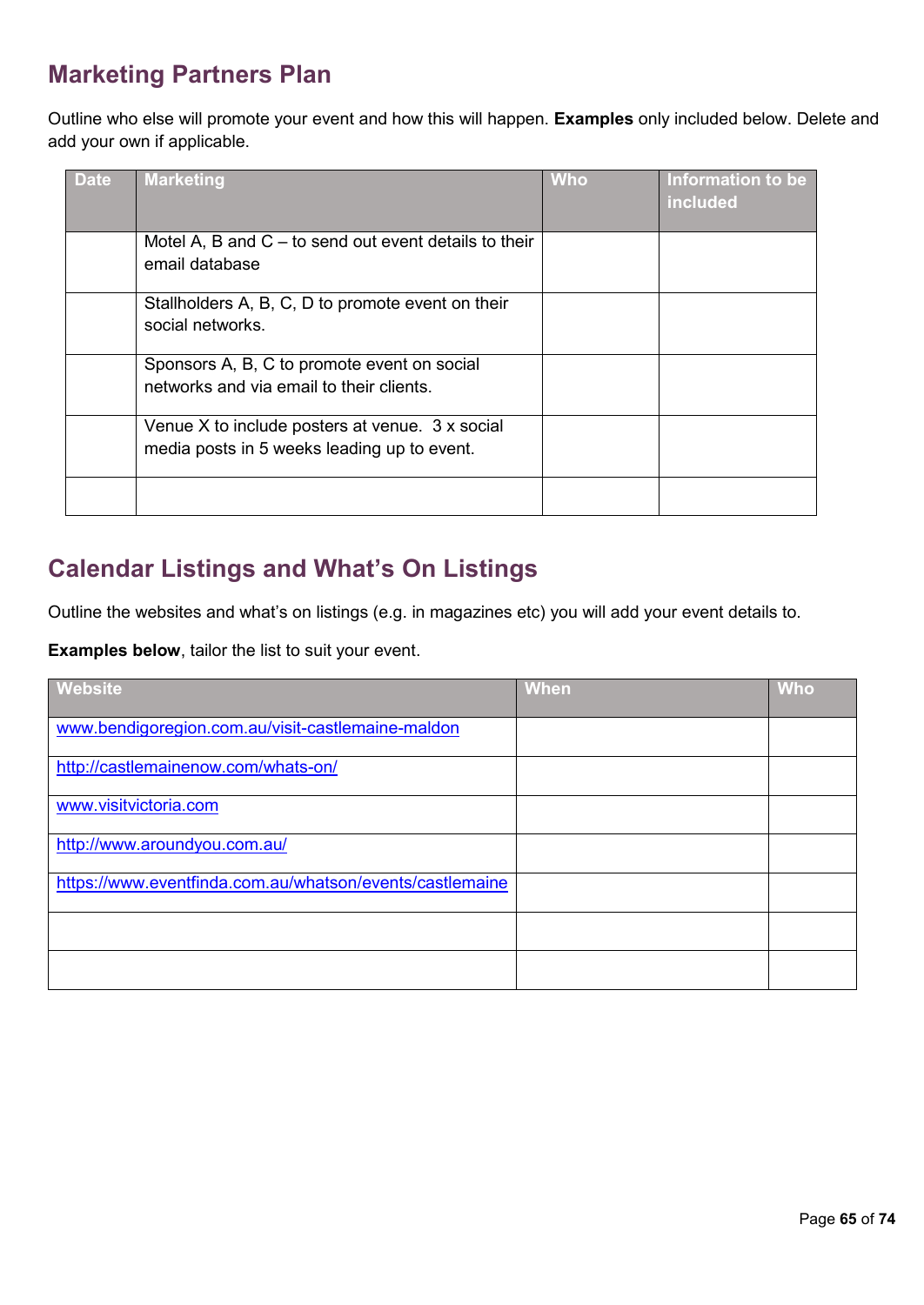### **Signage Plan**

Outline the signage plan to promote the event.

| Signage | <b>Location</b> | <b>Installation Dates</b> | <b>Who</b> |
|---------|-----------------|---------------------------|------------|
|         |                 |                           |            |
|         |                 |                           |            |
|         |                 |                           |            |

### **Tourism Marketing Plan**

Outline what you will do to market to tourists outside the region as part of your marketing campaign.

#### **Example below:**

The event will highlight the key attributes of Castlemaine/Maldon/Newstead and reasons to visit including the following:

- Event website will include the Mount Alexander Visitor Information and Booking Centre phone numbers, email address and website link
- Social media posts (4 in lead up to the event) will include information on the location, how to book accommodation and why stay an extra day.
- In partnership with 5 accommodation providers (list) the event will be marketed by emails to a database of 8,000 people who have previously visited before or have expressed an interest in visiting. Event and tourism information will be included in the email.

### **Outline other Marketing Tactics, Plans and Activities**

- -
- -
- -

### **Marketing Evaluation Plan**

Outline how you will evaluate whether your plan has been successful. Identify any tools you will need to measure what worked and what didn't work. These may include social media analytics, surveys (at event or online), feedback forms, ticket sales, phone calls/email enquiries/website traffic (following media/marketing activity), actual responses to special promotions, amount and type of media received, de-briefs etc.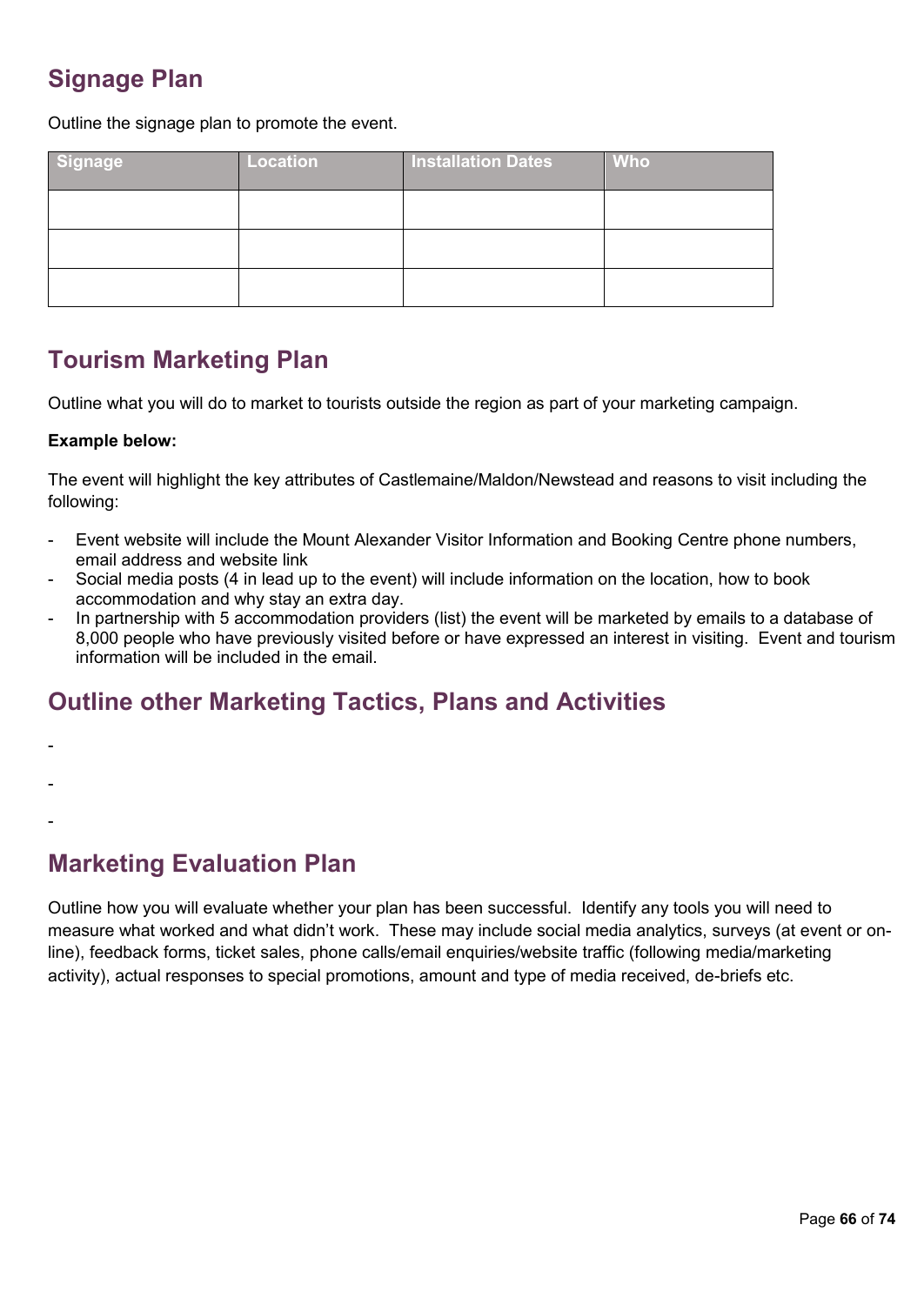# **Summary of Marketing Plan**

You may wish to provide a summary of your marketing activities to ensure it aligns with key dates. Consider using an excel or other spreadsheet for the summary. Two sample templates below:

### Example summary format 1:

| <b>Date</b> | <b>Message/Activity</b>                      | <b>Website</b> | <b>Email</b> | <b>Media</b> | <b>Advertising</b> | <b>Signage</b> | <b>Printed</b> |
|-------------|----------------------------------------------|----------------|--------------|--------------|--------------------|----------------|----------------|
|             | Fliers and posters<br>printed                |                |              |              |                    |                |                |
|             | Media release issued                         |                |              |              |                    |                |                |
|             | Program & early bird<br>ticket announcement  |                |              |              |                    |                |                |
|             | Interview                                    |                |              |              |                    |                |                |
|             | Signage installed                            |                |              |              |                    |                |                |
|             | Feature article; video                       |                |              |              |                    |                |                |
|             | Special offer                                |                |              |              |                    |                |                |
|             | Early bird closes                            |                |              |              |                    |                |                |
|             | <b>Competition details</b>                   |                |              |              |                    |                |                |
|             | Detailed program                             |                |              |              |                    |                |                |
|             | Interview/feature<br>video                   |                |              |              |                    |                |                |
|             | Special offer from<br>sponsor                |                |              |              |                    |                |                |
|             | 2 weeks to go - FAQ<br>- preparing for event |                |              |              |                    |                |                |
|             | Why attend                                   |                |              |              |                    |                |                |
|             | Excitement building -<br>media               |                |              |              |                    |                |                |
|             | <b>Event Date</b>                            |                |              |              |                    |                |                |
|             | Post event thank<br>you; survey, sponsor     |                |              |              |                    |                |                |
|             | <b>Highlights and</b><br>photos              |                |              |              |                    |                |                |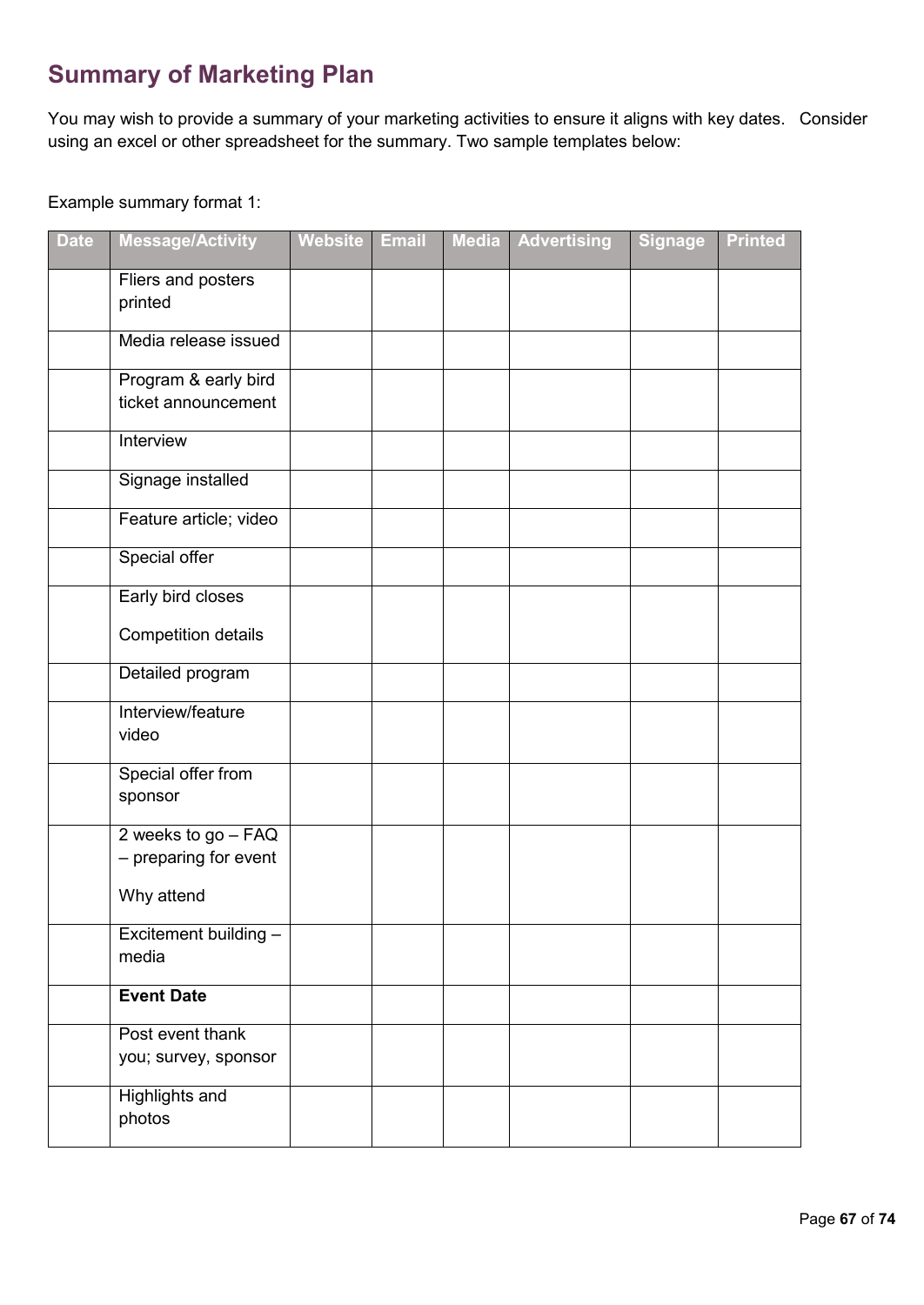## Example summary format 2:

| <b>Activity</b>          | Who | Jan      | Feb      | <b>Mar</b>        | Apr        | <b>May</b>        | June         | Jul            | Aug            |
|--------------------------|-----|----------|----------|-------------------|------------|-------------------|--------------|----------------|----------------|
| Website                  |     | Develop  | Live     | Update            | Update     | Update            | Update       | Update         | Update         |
| <b>Blog</b>              |     |          |          | Date              | Attraction | Cost              | <b>Book</b>  | Why            | Details        |
| Email                    |     |          |          |                   |            |                   |              |                |                |
| Facebook                 |     |          |          |                   |            |                   |              |                |                |
| <b>Twitter</b>           |     |          |          |                   |            |                   |              |                |                |
| YouTube                  |     |          |          |                   |            |                   |              |                |                |
| <b>Media</b><br>sponsors |     | Approach | Approach | Negotiate         | Agreement  | Plan              | Implement    | Implement      | Implement      |
| Media<br>release         |     |          |          | Entertainme<br>nt |            | Announce-<br>ment | Attraction   | x <sub>3</sub> | X <sub>2</sub> |
|                          |     |          |          |                   |            |                   |              |                |                |
| Print                    |     |          | Design   | Design            |            | Print             | Distribution | Distribution   | Distribution   |
| <b>Advertising</b>       |     |          |          |                   |            |                   |              |                |                |
|                          |     |          |          |                   |            |                   |              |                |                |
| Signage                  |     |          |          |                   |            |                   |              |                |                |